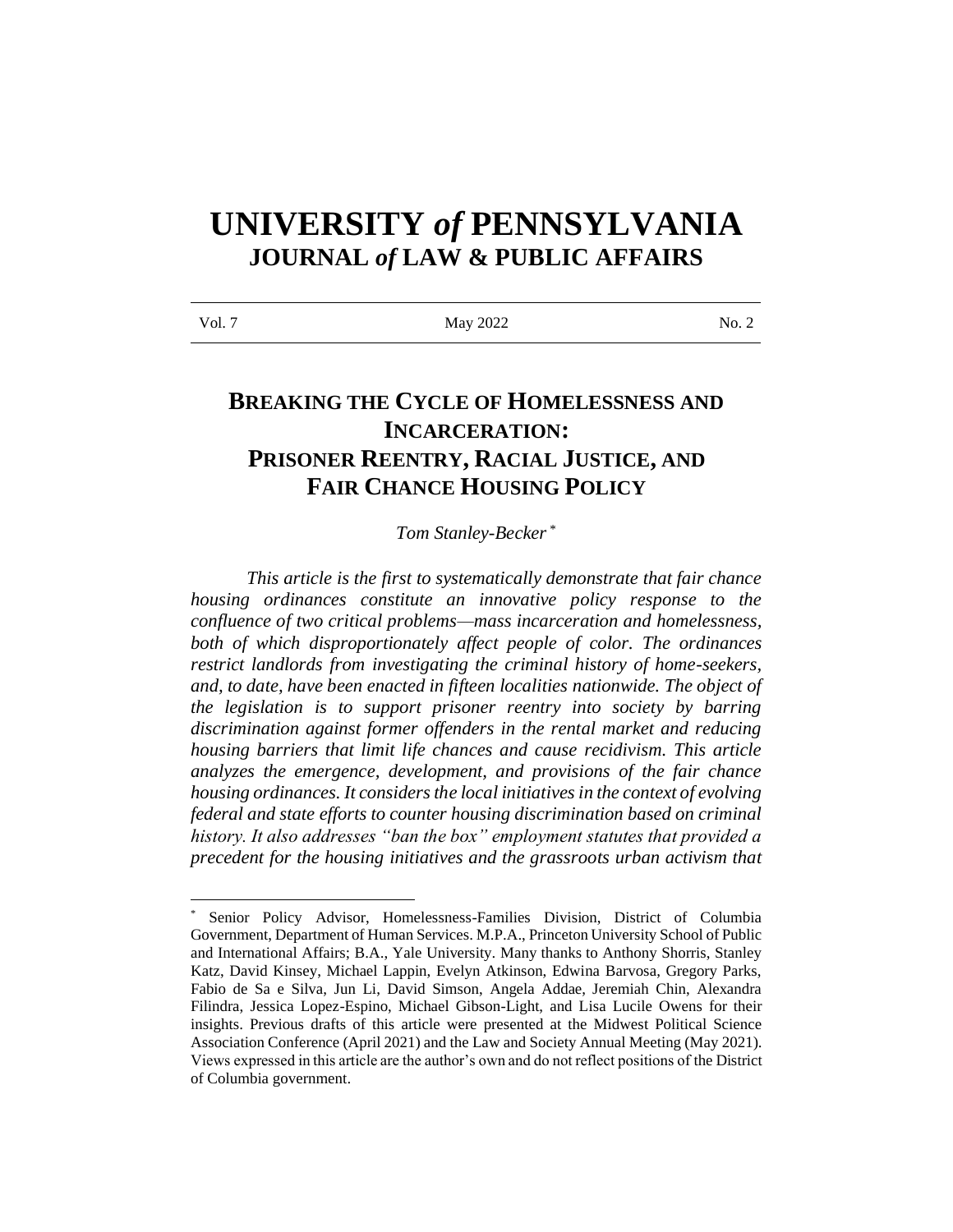*inspired the policy. And it analyzes legal challenges to the legislation mounted by landlords. This article focuses on the fair chance housing legislation adopted in Seattle as a case study, examining a "first-in-time" 2016 ordinance that counters implicit bias by requiring landlords to select the first qualified applicant and a 2017 ordinance that defines ex-offenders as a protected class. The article proposes an exemption from these policies for small rental properties occupied by the landlord and finds that fair chance housing policy must be paired with heightened enforcement of civil rights*  laws, to prevent use of race as a proxy for criminal history, as well as with *measures to increase the supply of low-income housing.*

<span id="page-1-0"></span>

|                                                                  | 259 |
|------------------------------------------------------------------|-----|
|                                                                  |     |
|                                                                  |     |
|                                                                  |     |
| C. Homelessness, Housing Discrimination, and Criminal Background |     |
|                                                                  |     |
| II. DEVELOPMENT OF FAIR CHANCE HOUSING POLICY 273                |     |
|                                                                  |     |
|                                                                  |     |
|                                                                  |     |
| D. City Initiatives: Fair Chance Housing Ordinances279           |     |
| III. SEATTLE'S ORDINANCE—EX-OFFENDERS AS A PROTECTED CLASS286    |     |
|                                                                  |     |
|                                                                  |     |
|                                                                  |     |
|                                                                  |     |
|                                                                  |     |
| B. The Challenge to the Fair Chance Ordinance 296                |     |
| V. CITIES SHOULD ADOPT THE SEATTLE MODEL WITH A BROADER          |     |
| EXEMPTION AND AS ONE ELEMENT OF A MULTI-PRONG APPROACH 304       |     |
| A. Broaden the Exemption for Small Landlords Who Live on the     |     |
| Property 305                                                     |     |
| B. Ensure Robust, Affirmative Fair Housing Enforcement306        |     |
|                                                                  |     |
|                                                                  |     |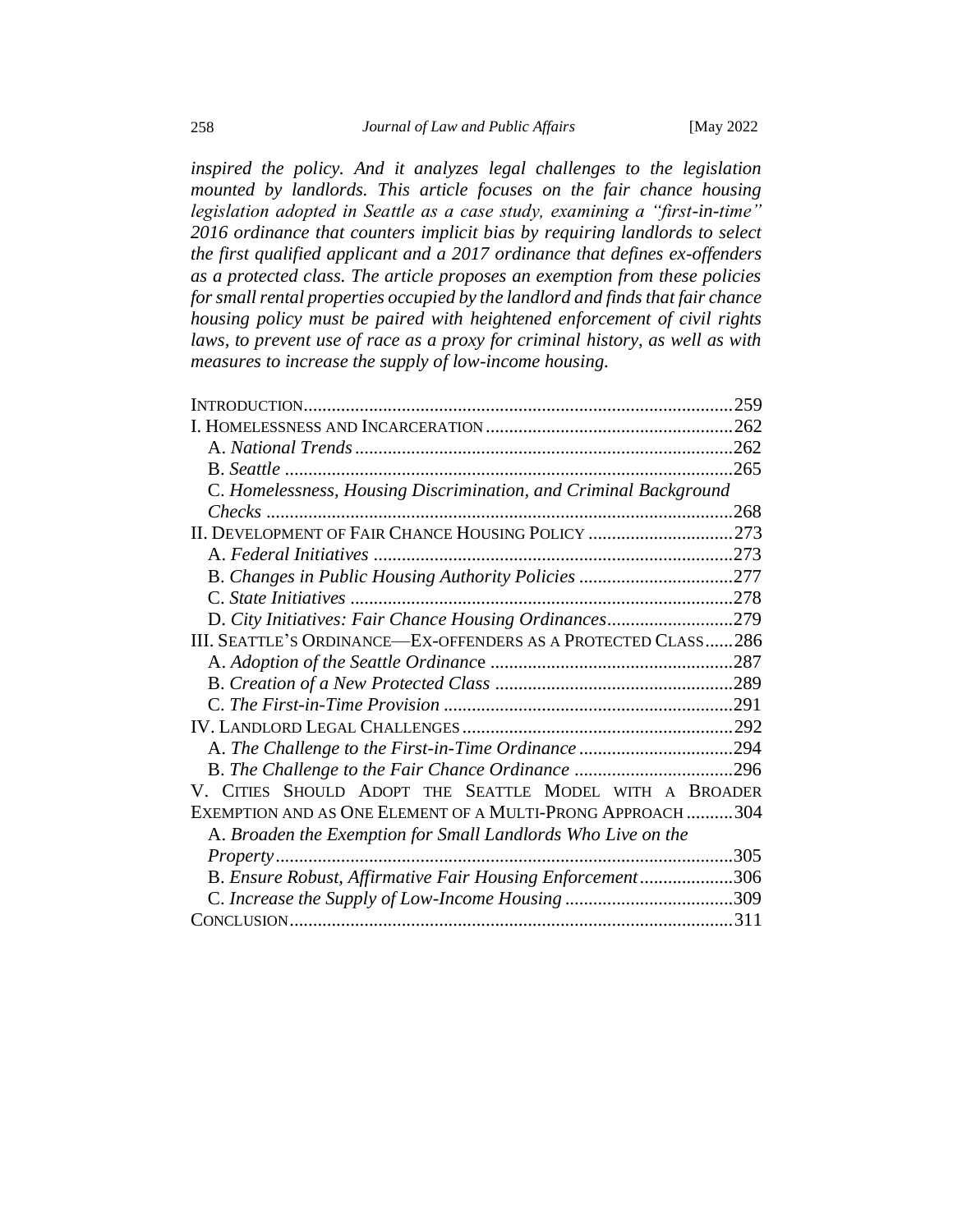### **INTRODUCTION**

After his release from prison he was homeless. A 45-year-old Black man, Adrian Laster lived on the streets of Seattle, excluded from rental housing upon his reentry into free society.<sup>1</sup> His crimes were non-violent drug offenses, but landlords turned him away. Stigmatized because of his criminal history, he joined the city's homeless population, composed disproportionately of people of color. "'I wish I could erase the felonies but I can't,' Laster said. 'I think everybody deserves a chance.'"<sup>2</sup>

Prisoner reentry is an urgent policy issue, brought to the fore by public concern with both the moral wrongs and fiscal costs of a system of mass incarceration that has become entrenched during the past half century—a system that has institutionalized racism by disproportionately imprisoning people of color.<sup>3</sup> Among the direst problems confronted by former offenders on reentering society is homelessness. That problem was all the more acute during the Covid-19 public health crisis, as hundreds of thousands of inmates, released from jails and prisons across the country to limit outbreaks of the coronavirus, searched for stable and affordable housing.<sup>4</sup> Criminal history disadvantages such home-seekers in the rental housing market, inhibiting prisoner reentry.

This article examines innovative local anti-discrimination legislation that addresses the confluence of mass incarceration and homelessness. The measures—known as fair chance housing ordinances—restrict the use of

<sup>&</sup>lt;sup>1</sup> Kelsey Hamlin, *Seattle Could Be First in the Nation to Stop Rental Criminal History Discrimination*, S.SEATTLE EMERALD (Aug. 10, 2017), https://southseattleemerald.com/ 2017/08/10/seattle-could-be-first-in-the-nation-to-stop-rental-criminal-history-discrim ination/ [https://perma.cc/HYL9-V986].

<sup>2</sup> *Id.*

<sup>3</sup> For an analysis of the American prison system as a tool of racial and social control, *see generally* MICHELLE ALEXANDER, THE NEW JIM CROW: MASS INCARCERATION IN THE AGE OF COLORBLINDNESS (2010); ROBYNN J.A. COX, ECON. POL'Y INST., WHERE DO WE GO FROM HERE? MASS INCARCERATION AND THE STRUGGLE FOR CIVIL RIGHTS (2015), https://www.epi.org/publication/where-do-we-go-from-here-mass-in carceration-and-the-struggle-for-civil-rights/ [https://perma.cc/4Y7V-PU4G].

<sup>4</sup> *Reducing Jail and Prison Populations During the Covid-19 Pandemic*, BRENNAN CTR.FOR JUST. (Jan. 7, 2022), https://www.brennancenter.org/our-work/research-reports/reducingjail-and-prison-populations-during-covid-19-pandemic [https://perma.cc/4XFS-78XM]; Wanda Bertram, *Returning from Prison and Jail is Hard During Normal Times*—*It's Even More Difficult During COVID-19,* PRISON POL'Y INITIATIVE, (Sept. 2, 2020), https://www.prisonpolicy.org/blog/2020/09/02/covidreentry/ [https://perma.cc/HH2H-6H7B]; Linda So, Brad Heath, Jason Szep, Ned Parker & Peter Eisler, *Special Report*: *As Jails Free Thousands among COVID-19, Reform Push Takes Root*, REUTERS (Oct. 28, 2020), https://www.reuters.com/article/us-usa-jails-release-specialreport/special-report-as-jailsfree-thousands-amid-covid-19-reform-push-takes-root-idUSKBN27D1RX [https://perma. cc/6CBF-AHYF].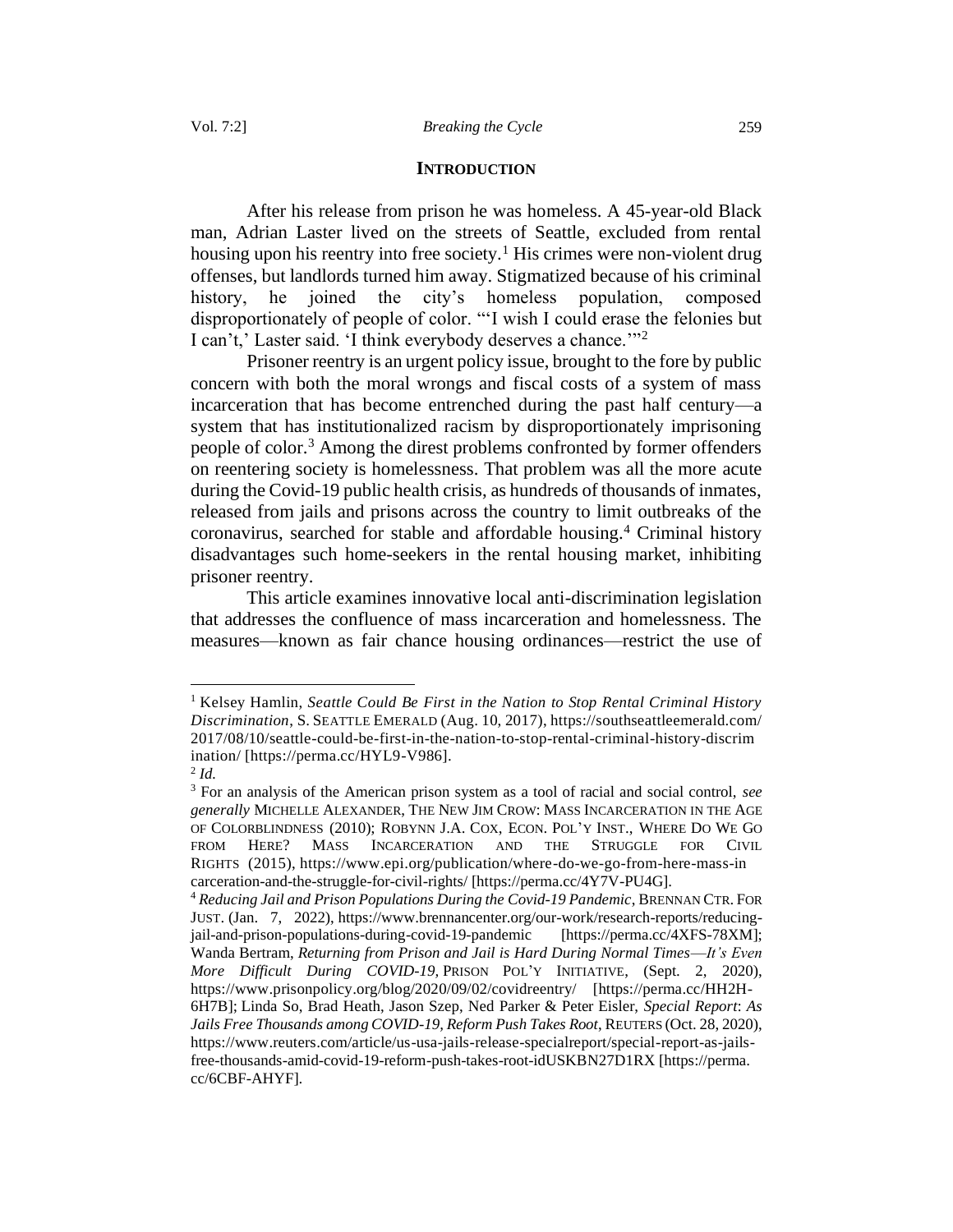criminal history in denying access to rental housing. To date, the ordinances have been enacted in fifteen localities across the nation, all but one since 2014, and related bills have been introduced in statehouses and Congress. The ordinances aim to support prisoner reentry into society and reduce structural barriers to housing that limit life chances, combatting both homelessness among people with criminal records and the risk of recidivism that is heightened by homelessness.<sup>5</sup>

People of color are disproportionately caught in what the United States Interagency Council on Homelessness has termed a "cycle of homelessness and incarceration," this article reveals.<sup>6</sup> By disrupting that cycle, this article argues, the fair chance housing ordinances constitute a potent challenge to both systemic racism and discrimination based on criminal history. Notably, the ordinances build on a foundation laid by the Fair Housing Act of 1968 (FHA) but reach beyond the Act's protections to target bias against formerly incarcerated persons. This article analyzes the emergence, development, and provisions of the ordinances, examining local initiatives in the context of evolving federal and state efforts to counter bias against ex-offenders in the housing market. In particular, it considers guidance from the U.S. Department of Housing and Urban Development (HUD) concerning disparate racial impact as a consequence of rental housing exclusion based on criminal history. The article also shows how "ban the box" employment measures, aimed at countering discrimination against exoffenders in the labor market, have provided a model for the housing ordinances. And it takes account of the grassroots activism that inspired the fair chance housing policy by highlighting the interconnected wrongs of homelessness, mass incarceration, and racial injustice.

<sup>5</sup> There is a dearth of legal scholarship about these ordinances. The *Harvard Law Review* published a comment in 2018 concerning the Seattle ordinance. *Housing Law*— *Criminal Screening of Tenants*—*Seattle Bans the Use of Criminal History in Rental Decisions*—*Seattle, Wash., Ordinance 125393 (Aug. 23, 2017)*, 131 HARV. L. REV*.* 1844 (2018). Additionally, legal scholar Valerie Schneider describes the problem of discrimination against ex-offenders and briefly analyzes the District of Columbia's ordinance while noting that Seattle "passed an even more aggressive law." Valerie Schneider, *Racism Knocking at the Door: The Use of Criminal Background Checks in Rental Housing*, 53 U. RICH. L. REV. 923, 942–47 (2019). Finally, the ordinances are the subject of one article in a public policy journal. *See* Marie Lawrence, *Locked Up or Locked Out: How Insecurity Undermines Criminal Justice*, KENNEDY SCH. REV*.* 17 (Oct. 20, 2017), https://ksr.hkspublications.org/2017/10/10/locked-up-or-locked-out-how-housing-

insecurity-undermines-criminal-justice-reform/ [https://perma.cc/G7WS-47V4] (arguing that cities should pass fair chance housing ordinances so that landlords cannot reject applicants just because they have a criminal record).

<sup>6</sup> *Reduce Criminal Justice Involvement*, U.S. INTERAGENCY COUNCIL ON HOMELESSNESS (Oct. 16, 2019), https://www.usich.gov/solutions/criminal-justice/ [https:// perma.cc/PH4X-K49Y].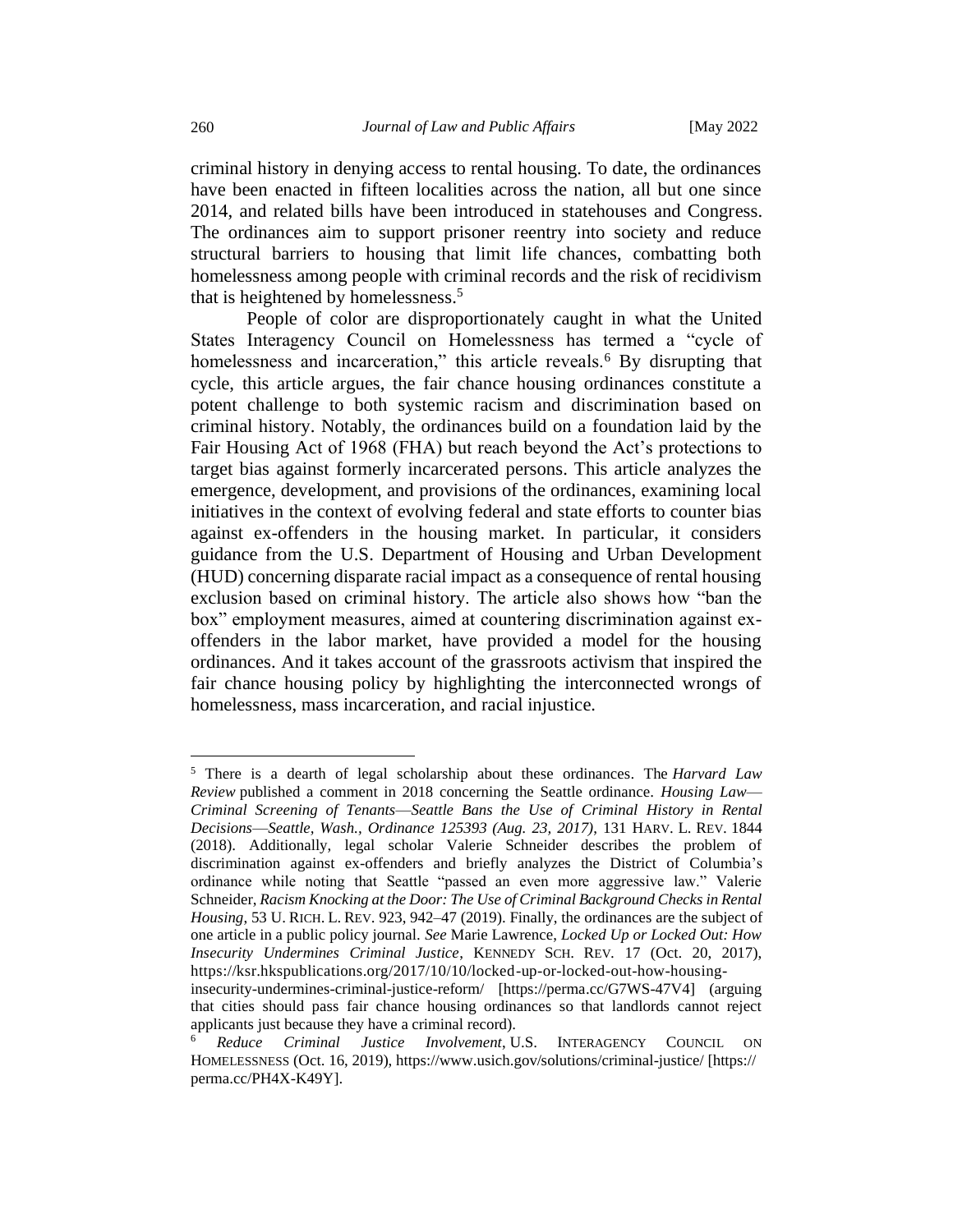This article focuses on the fair chance housing legislation developed in Seattle as a case study. The city has adopted a pair of ordinances distinctive in both establishing new civil rights protections for people with a criminal history and expanding restrictions on the prerogatives of owners of rental property. A 2016 ordinance created a "first-in-time" rule expressly intended to counter implicit bias by requiring landlords to offer rental units to the first qualified applicant.<sup>7</sup> A 2017 ordinance created a novel suspect classification, defining people with a criminal history as a class protected from housing discrimination.<sup>8</sup> Both provisions were unprecedented, setting Seattle at the forefront of achieving criminal justice and anti-discriminatory housing reform, and both have been subject to legal challenge by property owners.

This article argues that fair chance housing legislation modeled on the Seattle ordinances is needed to promote prisoner reentry by breaking the cycle of homelessness and incarceration. But the article also proposes an exemption for small rental properties occupied by the landlord, parallel to that in the FHA, and finds that fair chance housing policy must be paired with heightened enforcement of civil rights laws to prevent use of race as a proxy for criminal history as well as with regulations and incentives to increase the supply of low-income housing in rental markets.

This article proceeds as follows: Part I introduces the conjoined problems of homelessness and mass incarceration that impede prisoner reentry and disproportionately harm people of color. Part II surveys federal, state, and local policy responses to housing discrimination against exoffenders and traces the emergence and development of local fair chance housing policy. Part III focuses on the Seattle ordinances, analyzing the rules that wholly bar use of most criminal history to disqualify applicants for rental housing and providing an account of the local activism that led to the legislation's adoption. Part IV addresses legal challenges to the Seattle ordinances mounted by landlords in a pair of cases both captioned *Yim v. City of Seattle*, involving due process, First Amendment, and Takings Clause claims. The first-in-time challenge reached the U.S. Supreme Court, where the Ninth Circuit's rejection of the challenge was denied review; the fair chance case remains pending in the Ninth Circuit after the ordinance was upheld in the District Court.<sup>9</sup> Part V concludes by arguing that Seattle's fair chance housing legislation stands as a model for prison reentry policy while also proposing exemptions to blunt challenges such as in *Yim v. City of Seattle*; it argues for heightened enforcement of anti-discrimination laws to prevent the use of race as a proxy for criminal history and it calls for measures

<sup>7</sup> SEATTLE, WASH., CODE § 14.08.050 (2020).

<sup>8</sup> *Id.* §§ 14.09 (2020).

<sup>9</sup> Yim v. City of Seattle, 451 P.3d 675, 694 (2019), *cert. denied*, 140 S. Ct. 2675 (2020); Yim

v. City of Seattle, No. 2: 18-cv-00736-JCC, at \*15 (W.D. Wash. July 6, 2021).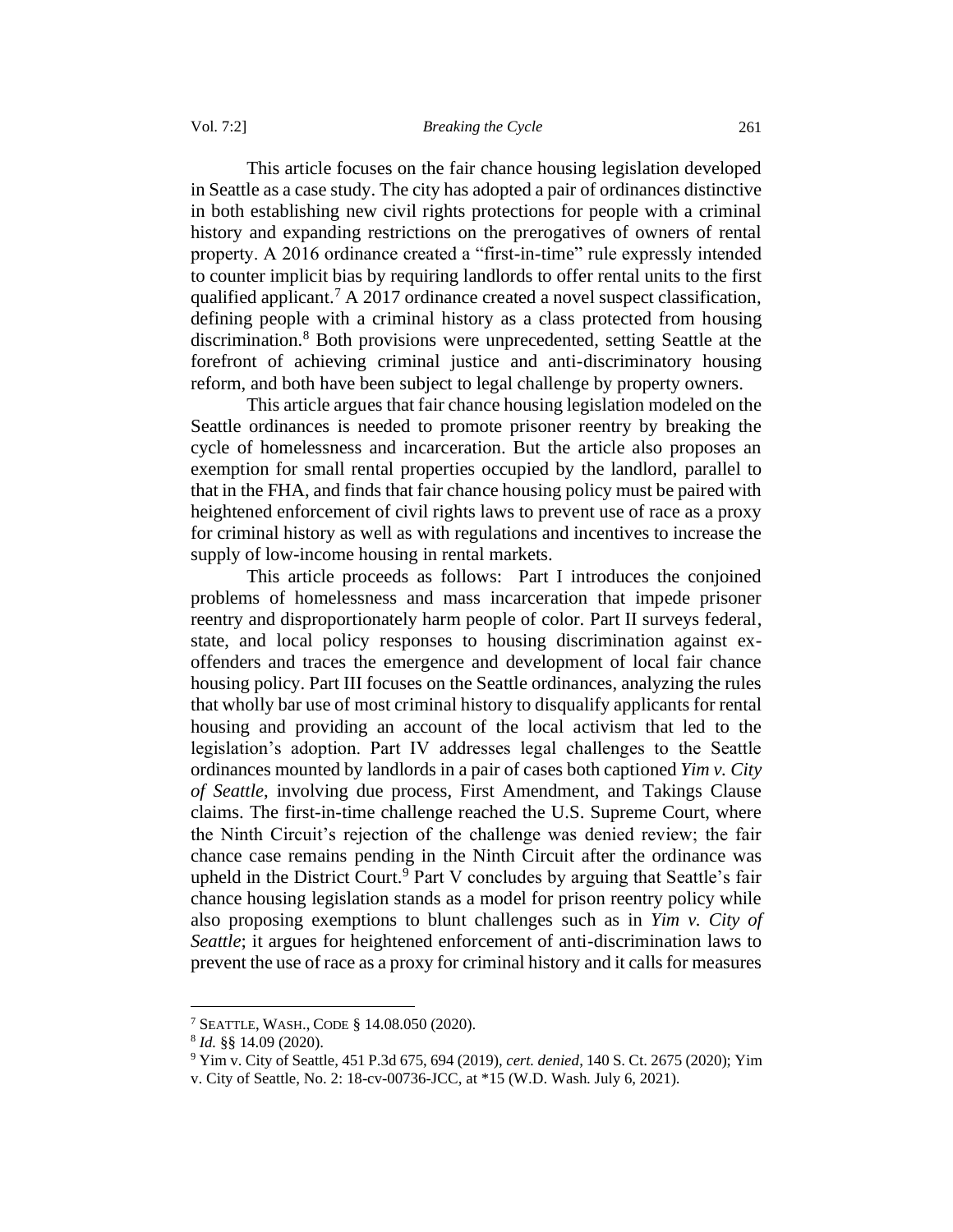to increase the supply of affordable rental property in city housing markets. Fair chance housing policy, this article shows, affords a weapon against landlord prerogatives that thwart prisoner reentry.

### **I. HOMELESSNESS AND INCARCERATION**

<span id="page-5-0"></span>Cities such as Seattle are hard places for people with criminal records to escape homelessness, inhibiting their reentry from prison into society especially if they are people of color. In some urban areas, half of the population on parole is homeless, with ex-offenders concentrated in communities of color<sup>10</sup> in underserved neighborhoods.<sup>11</sup> The experience of imprisonment and the stigma attached to a criminal history compound the risk of homelessness in cities where there is a dearth of low-income housing.<sup>12</sup> Throughout the nation, homelessness and incarceration are intertwined, with people of color disproportionately affected by discrimination against former offenders in the urban rental housing market.

### <span id="page-5-1"></span>*A. National Trends*

Nationwide, urban homelessness has been on the rise since 2014, driven by surges in the most populous cities, particularly on the West Coast.<sup>13</sup> According to the most recent comprehensive aggregation of local point-intime (PIT) counts of homelessness mandated by HUD—the *2019 Annual Homeless Assessment Report to Congress—* more than half a million people were found to be experiencing homelessness.<sup>14</sup> A report by the National Low Income Housing Coalition indicates that no state has an adequate supply of affordable housing and there is a shortage of nearly 7 million affordable rental

<sup>10</sup> Monica L. Ricci & Carolyn McNamara Barry, *Challenges of Reentering Society for Incarcerated African-American Men* 17 MOD.PSYCH.STUD. 13, 15 (2011).

<sup>&</sup>lt;sup>11</sup> NINO RODRIGUEZ & BRENNER BROWN, VERA INST. OF JUST., PREVENTING HOMELESSNESS AMONG PEOPLE LEAVING PRISON 2, (Dec. 2003), https://www.prisonpolicy.org/scans/vera/ 209\_407.pdf [https://perma.cc/36JH-NM2Y].

<sup>12</sup> Elayne Weiss, *Housing Access for People with Criminal Records,* NAT'L LOW INCOME HOUS. COAL. 6–27 (2016); https://nlihc.org/sites/default/files/AG-2019/06-07\_Housing-Access-Criminal-Records.pdf [https://perma.cc/5QBT-CSM3]; Hensleigh Crowell, *A Home of One's Own: The Fight Against Illegal Housing Discrimination Based on Criminal Convictions and Those Who Are Still Left Behind*, 95 TEX. L. REV. 1103, 1104 (2017); Merf Ehman & Anna Reosti, *Tenant Screening in an Era of Mass Incarceration*, N.Y.U. J. OF LEGIS. & PUB.POL'Y QUORUM 1, 20 (2015).

<sup>13</sup> *Homelessness in US Cities: California is Facing a Crisis*, CITY MAYORS SOC'Y, http://www.citymayors.com/society/usa-cities-homelessness.html [https://perma.cc/3MW H-ALYH].

<sup>&</sup>lt;sup>14</sup> U.S. DEPT. OF HOUS. & URBAN DEV., 2019 ANNUAL HOMELESS ASSESSMENT REPORT 1 (2020), https://www.huduser.gov/portal/sites/default/files/pdf/2019-AHAR-Part-1.pdf [https://perma.cc/JJ9H-5BBA].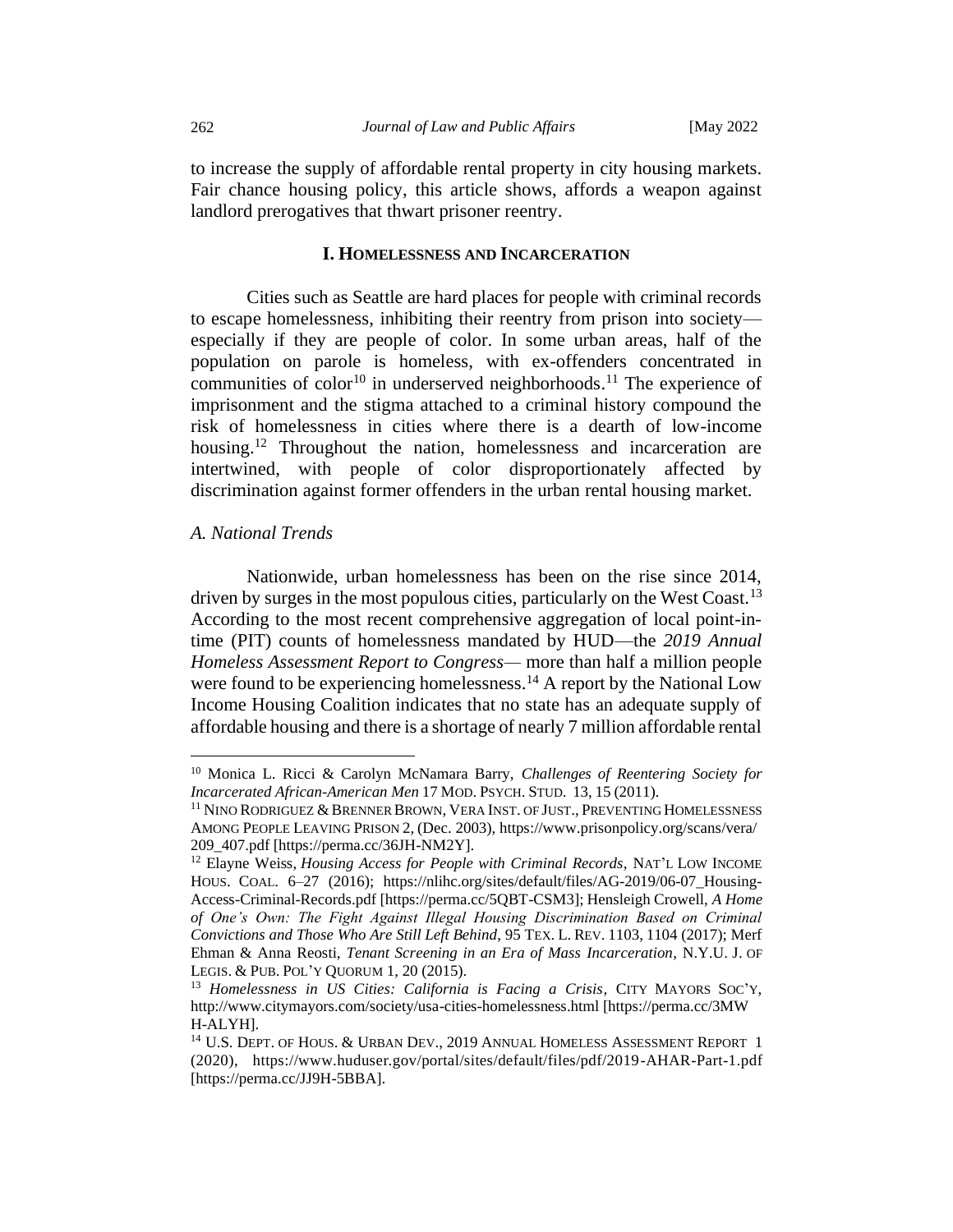units available to people with incomes at or below the poverty level.<sup>15</sup> Homelessness has expanded with the rise in housing rental costs.<sup>16</sup> And studies of the economic toll of the coronavirus pandemic project homelessness to dramatically increase nationwide.<sup>17</sup> The disparate racial impact of homelessness is highlighted in the 2019 PIT count: Black and Hispanic people account for 40 percent and 22 percent, respectively, of the homeless population, but only 13 percent and 18 percent, respectively, of the U.S. population.<sup>18</sup>

The confluence of homelessness and incarceration is well documented. The U.S. Interagency Council on Homelessness finds that tens of thousands of people are "caught in a revolving door between the streets, shelters, and jails."<sup>19</sup> A 2020 report by the Urban Institute on the "homelessness-jail cycle" indicates that people living on the streets are more likely to interact with the criminal justice system, facing greater risk of arrest and conviction for minor offenses, and that people with criminal records are more likely to face housing discrimination and experience homelessness.<sup>20</sup> Almost 50,000 people entering homeless shelters annually have just been released from prisons or jails.<sup>21</sup> The United States imprisons two million people, a total that has soared 500 percent over the last four decades.<sup>22</sup> Nearly a third of the nation's adult population—approximately 77 million people have some type of criminal record.<sup>23</sup> Although about  $650,000$  inmates are released from prison each year, a majority return within three years, as

<sup>&</sup>lt;sup>15</sup> NAT'L LOW INCOME HOUS. COAL., THE GAP: A SHORTAGE OF AFFORDABLE RENTAL HOMES 2 (2018), http://nlihc.org/gap [https://perma.cc/3GD7-9885].

<sup>16</sup> Chris Glynn, Thomas H. Byrne & Dennis P. Culhane, *Inflection Points in Community-Level Homeless Rates*, 15 ANNALS OF APPLIED STATISTICS 1037, 1043 (2021), https://wptid.zillowstatic.com/3/Homelessness\_InflectionPoints-27eb88.pdf [https://perma.cc/P8QA-DD9J].

<sup>17</sup>*Analysis on Unemployment Projects 40-45% Increase in Homelessness This Year*, CMTY. SOLUTIONS (May 11, 2020), https://community.solutions/analysis-on-unemploymentprojects-40-45-increase-in-homelessness-this-year/ [https://perma.cc/54M4-CJVJ].

<sup>18</sup> 2019 ANNUAL HOMELESS ASSESSMENT REPORT,*supra* note 14, at 1.

<sup>19</sup> *Reduce Criminal Justice Involvement*, *supra* note 6.

<sup>20</sup> *Five Charts That Explain the Homelessness-Jail Cycle—and How to Break It*, URBAN INST. (Sept. 16, 2020), https://www.urban.org/features/five-charts-explain-homelessnessjail-cycle-and-how-break-it [https://perma.cc/9PE5-DHJH].

<sup>21</sup> *Reduce Criminal Justice Involvement*, *supra* note 6.

<sup>22</sup> *Trends in U.S. Corrections*, SENTENCING PROJECT (May 17, 2021), https://www.sentencingproject.org/wp-content/uploads/2020/08/Trends-in-US-Corrections. pdf. The NAACP puts the total number of people held in jail and prison in the U.S. today at three million. *Criminal Justice Fact Sheet*, NAACP, https://www.naacp.org/criminaljustice-fact-sheet/ [https://perma.cc/D8MB-FA9B].

<sup>23</sup> Chidi Umez & Rebecca Pirius, *Barriers to Work: People with Criminal Records*, NAT'L CONF. ST. LEGISLATORS (July 17, 2018), https://www.ncsl.org/research/labor-andemployment/barriers-to-work-individuals-with-criminal-records.aspx [https://perma.cc/ JPP5-XUQE].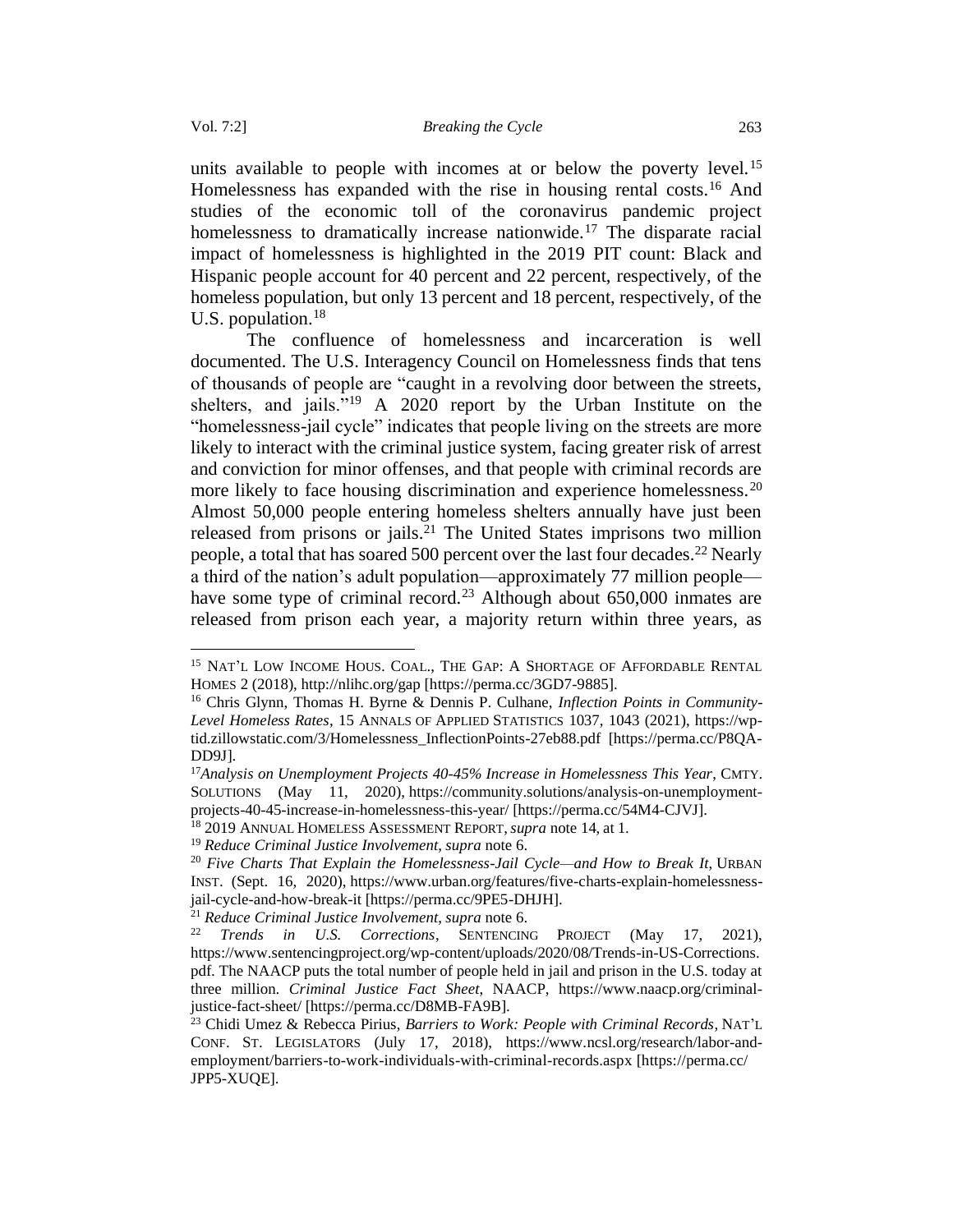recidivism fuels mass incarceration.<sup>24</sup> About a tenth of inmates experience homelessness prior to incarceration, and about a tenth of ex-offenders experience homelessness on reentering free communities.<sup>25</sup> Former prisoners are far less likely to have stable housing than people without a criminal history, and housing instability is closely correlated with recidivism.<sup>26</sup> The Prison Policy Initiative finds that formerly incarcerated people—a population of five million in the United States—are almost ten times more likely to be homeless than the general public.<sup>27</sup>

Nationwide, people of color suffer disproportionately from the cycle of homelessness and incarceration. The demographics of incarcerated people and people who experience homelessness overlap. The data indicate that both populations are "disproportionately poor minorities from urban areas."<sup>28</sup> According to the Urban Institute, Black, Latinx, and Indigenous people are overrepresented in both populations because of "systemic and structural racism" in the housing market and criminal justice institutions.<sup>29</sup> Works such as Michelle Alexander's *The New Jim Crow: Mass Incarceration in the Age of Color Blindness* trace the consequences of systemic racism.<sup>30</sup> Today, more than half of the incarcerated population in American prisons and jails are people of color.<sup>31</sup> Homelessness increases the risk of incarceration, and *vice* 

<sup>24</sup> *Prisoners and Prisoner Re-Entry,* U.S. DEP'T OF JUST., https://www.justice.gov/archive /fbci/progmenu\_reentry.html#:~:text=More%20than%20650%2C000%20ex%2Doffenders, during%20the%20past%2030%20years [https://perma.cc/6P6P-3DCH].

<sup>25</sup> Caterina Gouvis Roman & Jeremy Travis, *Taking Stock: Housing, Homelessness, and Prisoner Reentry*, URB. INST. 8 (Mar. 8, 2004).

<sup>26</sup> *Formerly Incarcerated People Are Nearly 10 Times More Likely to be Homeless,* NAT'L LOW INCOME HOUS. COAL. (Aug. 20, 2018), https://nlihc.org/resource/formerlyincarcerated-people-are-nearly-10-times-more-likely-be-homeless [https://perma.cc/FF2H-A68Q]. *See generally* Claire W. Herbert, Jeffrey D. Morenoff & David J. Harding, *Homelessness and Housing Insecurity Among Former Prisoners*, RUSSELL SAGE FOUND. 1 J.SOC.SCI. 44 (2015) (analyzing former prisoners' experiences with housing insecurity and homelessness); Steven D. Bell, Note, *The Long Shadow: Decreasing Barriers to Employment, Housing, and Civic Participation for People with Criminal Records Will Improve Public Safety and Strengthen the Economy*, 42 W. ST. L. REV. 1, 11 (2014) (observing that a person without stable housing is seven times more likely to re-offend after leaving prison).

<sup>27</sup> Lucius Couloute, *Nowhere to Go: Homelessness Among Formerly Incarcerated People*, PRISON POL'Y INITIATIVE, (Aug. 2018), https://www.prisonpolicy.org/reports /housing.html [https://perma.cc/B5W9-MAMD].

<sup>28</sup> Herbert et al., *supra* note 26, at 45.

<sup>29</sup> *Five Charts That Explain the Homelessness-Jail Cycle*, *supra* note 20.

*<sup>30</sup> See generally* ALEXANDER*, supra* note 3.

<sup>31</sup> *Criminal Justice Factsheet*, *supra* note 22, at 2.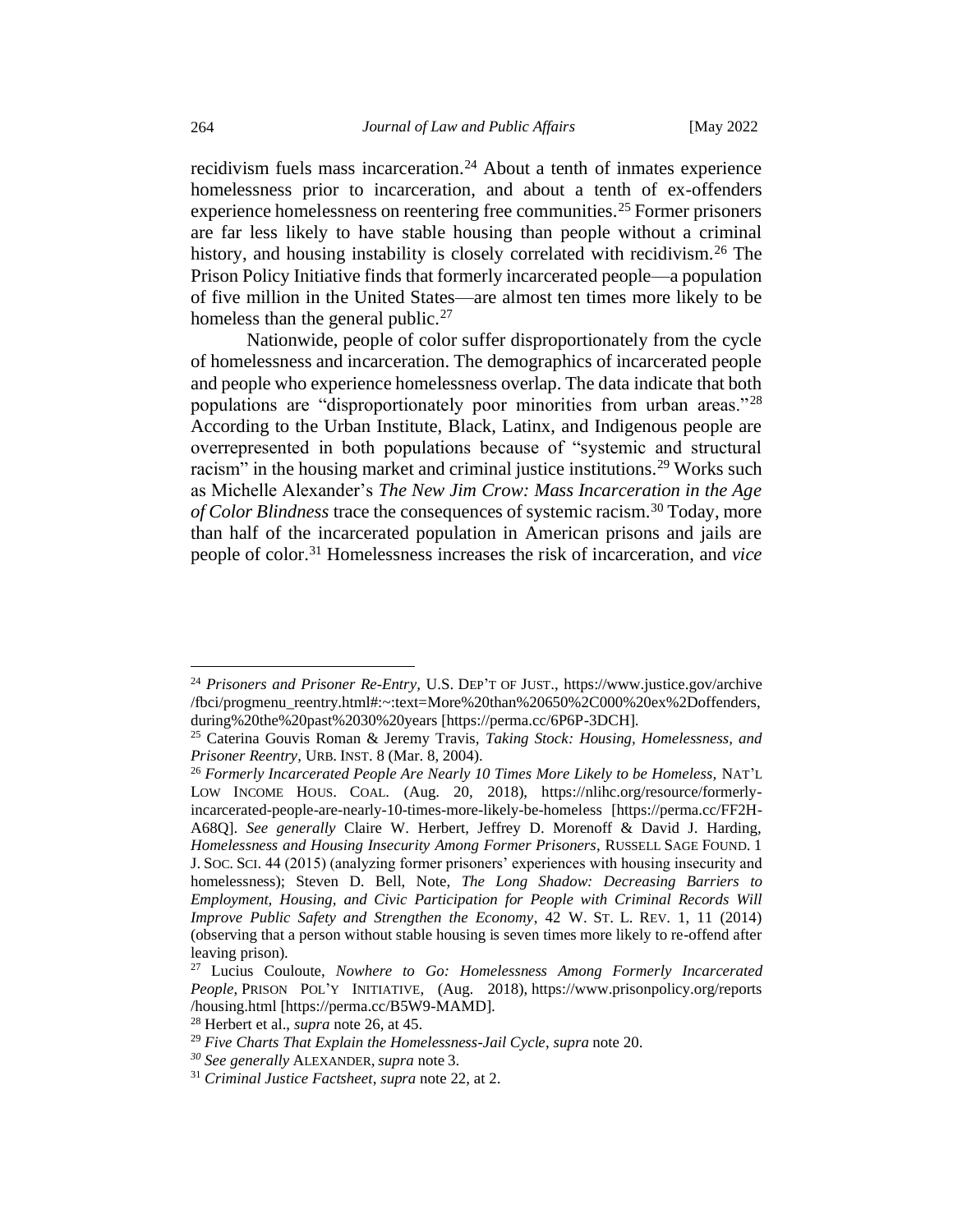*versa—*and people of color, particularly Black people, are most at risk of homelessness, incarceration, and criminal recidivism.<sup>32</sup>

Thus, homelessness has emerged as a critical problem of prisoner reentry and criminal justice. As HUD found concerning the intersection of homelessness and incarceration: "difficulties in reintegrating into the community increase the risk of homelessness for released prisoners, and homelessness in turn increases the risk of subsequent re-incarceration.<sup>33</sup> In a directive construing the FHA, HUD further concluded that stable housing is essential to "successful reentry to society."<sup>34</sup>

### <span id="page-8-0"></span>*B. Seattle*

Seattle presents a microcosm of the homelessness-jail cycle. The city has one of the country's largest homeless populations, ranking thirteenth, behind New York City, Los Angeles, and San Francisco.<sup>35</sup> According to the most recent point-in-time count, conducted on a single day in January 2020, almost 12,000 people were experiencing homelessness in Seattle/King

<sup>32</sup> Carol L. M. Caton, Carol Wilkins & Jacquelyn Anderson, *People Who Experience Long-Term Homelessness: Characteristics and Intervention*, *in* TOWARD UNDERSTANDING HOMELESSNESS: THE 2007 NATIONAL SYMPOSIUM ON HOMELESSNESS RESEARCH 4-1, at 4- 31 (2007), https://aspe.hhs.gov/reports/toward-understanding-homelessness-2007-nationalsymposium-homelessness-research-historical [https://perma.cc/LD7G-YWLE].; *Five Charts That Explain the Homelessness-Jail Cycle*, *supra* note 20; *Prisoners and Prisoner Re-Entry*, *supra* note 24; *Trends in U.S. Corrections*, *supra* note 22, at 5; Weiss, *supra* note 12, at 6–27; Matthew Doherty, *Incarceration and Homelessness: Breaking the Cycle*, DISPATCH, Dec. 2015, https://cops.usdoj.gov/html/dispatch/12-2015/incarceration \_and\_homelessness.asp [https://perma.cc/9LJP-GC23]; Herbert et al., *supra* note 26, at 45; Stephen Metraux & Dennis P. Culhane, *Homeless Shelter Use and Reincarceration Following Prison Release*, 3 CRIMINOLOGY & PUB. POL'Y 139, 140–41 (2004); Crowell, *supra* note 12, at 1104; Amanda Geller & Marah A. Curtis, *A Sort of Homecoming: Incarceration and the Housing Security of Urban Men*, 40 SOC.SCI. RES. 1196, 1203 (2011). <sup>33</sup> OFFICE OF PUB. & INDIAN HOUS., U.S. DEP'T OF HOUS. & URB. DEV., GUIDANCE ON HOUSING INDIVIDUALS AND FAMILIES EXPERIENCING HOMELESSNESS THOUGH THE PUBLIC HOUSING AND HOUSING CHOICE VOUCHER PROGRAMS 8 (June 10, 2013) https://www.hud.gov/sites/documents/PIH2013-15.PDF [https://perma.cc/L8YT-LQVT]. <sup>34</sup> U.S. DEP'T OF HOUS. & URB. DEV., OFFICE OF GENERAL COUNSEL GUIDANCE ON APPLICATION OF THE FAIR HOUSING ACT STANDARDS TO THE USE OF CRIMINAL RECORDS BY PROVIDERS OF HOUSING AND REAL ESTATE-RELATED TRANSACTIONS 1 (Apr. 4, 2016), https://www.hud.gov/sites/documents/HUD\_OGCGUIDAPPFHASTANDCR.PDF [https://perma.cc/5TEG-V348]

<sup>35</sup> Doug Carlin, *15 Cities with Highest Homeless Rate in the US [Report 2022]*, USA BY NUMBERS (Feb. 15, 2022), https://usabynumbers.com/cities-with-highest-homeless-rate/ [https://perma.cc/8CKH-FEQ5].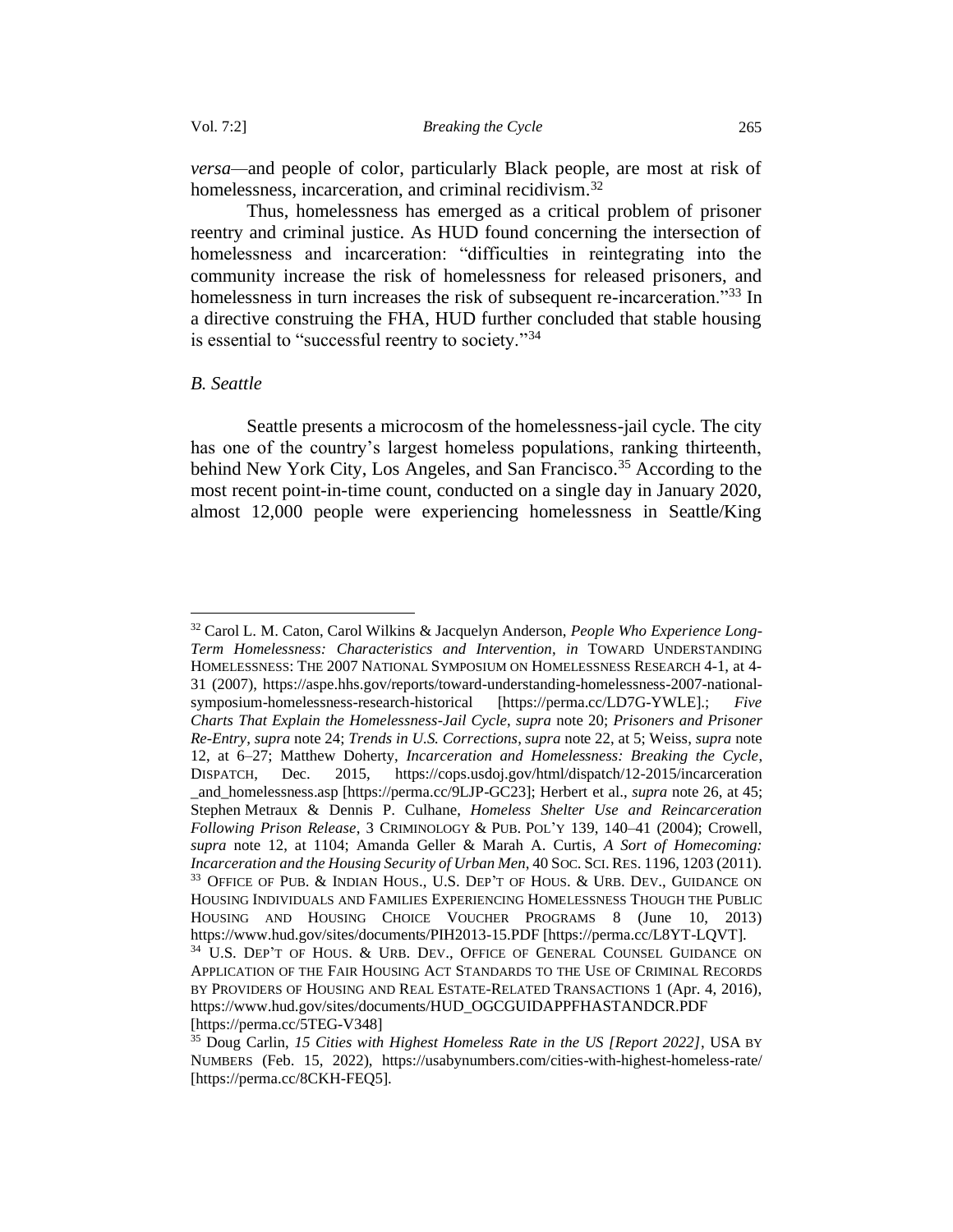County, a 5 percent increase from the prior year.<sup>36</sup> Nearly half of the city's homeless population was unsheltered, and more than a third were experiencing chronic homelessness, meaning they slept in places unfit for human habitation or in emergency shelters for a year or longer.<sup>37</sup> Chronic homelessness had increased 52 percent from the count taken in 2019.<sup>38</sup> Likewise, the jail bookings of people experiencing homelessness have been on the rise in Seattle, according to records of the city's police department. The offenses are mainly nonviolent crimes, including theft, narcotics possession, loitering, and trespassing.<sup>39</sup>

Over the course of the past decade and a half, Seattle's homeless population has increased at a rate twice that of the city's general population, with unsheltered homelessness rising most sharply. Meanwhile, rents in Seattle have far outpaced wages, at a rate exceeding the national average, driven mostly by the booming technology industry.<sup>40</sup> "We are this prosperous city in the most prosperous country in the world and yet we have thousands of people sleeping in tents and doorways," Seattle's former mayor, Jenny Durkan, acknowledged.<sup>41</sup> "Seattle's homelessness crisis has been years in the making, and its roots run deep, touching racial inequity, economic disparities, mental health treatment, rising housing costs . . . and so much more."<sup>42</sup> In 2021, the city budgeted nearly \$149 million for services addressing the

<sup>36</sup> *Count Us In: Seattle/King County Point-in-Time Count of Individuals Experiencing Homelessness*, VN RSCH. 5 (Jan. 2020), https://regionalhomelesssystem.org/wpcontent/uploads/2020/06/Count-Us-In-2020-Final.pdf [https://perma.cc/EHV8-AXWB]. In Seattle alone, the count was just over 8,000 on January 24, 2020. Nick Bowman, *Latest Count Indicates Possible Rise in King County Homeless Population*, MYNORTHWEST (July 2, 2020), https://mynorthwest.com/1994768/homeless-count-king-county-seattle-2020/ [https://perma.cc/5TQJ-MM77].

<sup>37</sup> *Count Us In: Seattle/King County Point-in-Time Count of Individuals Experiencing Homelessness*, *supra* note 36, at 15.

<sup>38</sup> *Id.*

<sup>39</sup> David Kroman, *In Seattle, 1 In 5 People Booked Into Jail Are Homeless*, CROSSCUT (Feb. 19, 2019), https://crosscut.com/2019/02/seattle-1-5-people-booked-jail-are-homeless [https://perma.cc/72CM-D9SG].

<sup>40</sup> Florentina Sarac, *On the Edge of Affordability: Rents Set to Outpace Wages in Top Emerging IT Hubs*, RENTCAFE, (Mar. 20, 2019), https://www.rentcafe.com/blog/rentalmarket/real-estate-news/it-hubs/ [https://perma.cc/52Q7-S2GU]; Adam Rowe, *Homelessness in the Tech Haven of Seattle Rose 44 Percent in the Last 2 Years*, TECH.CO (Dec. 8, 2017), https://tech.co/homelessness-seattle-44-percent-2-years-2017-12 [https:// perma.cc/4GFR-JPTF].

<sup>41</sup> Cindy Barth, *Community Impact: A Look at What Other Cities Are Doing to Address Needs*, ORLANDO BUS. J. (Dec. 4, 2020), https://www.bizjournals.com/orlando/news/2020/ 12/04/how-other-cities-are-addressing-community-needs.html [https://perma.cc/FG6G-XMQ7].

<sup>42</sup> *Homelessness Response, The Roots of the Crisis*, City of Seattle, https://www.seattle.gov/homelessness/the-roots-of-the-crisis [https://perma.cc/Y4DL-UPG7].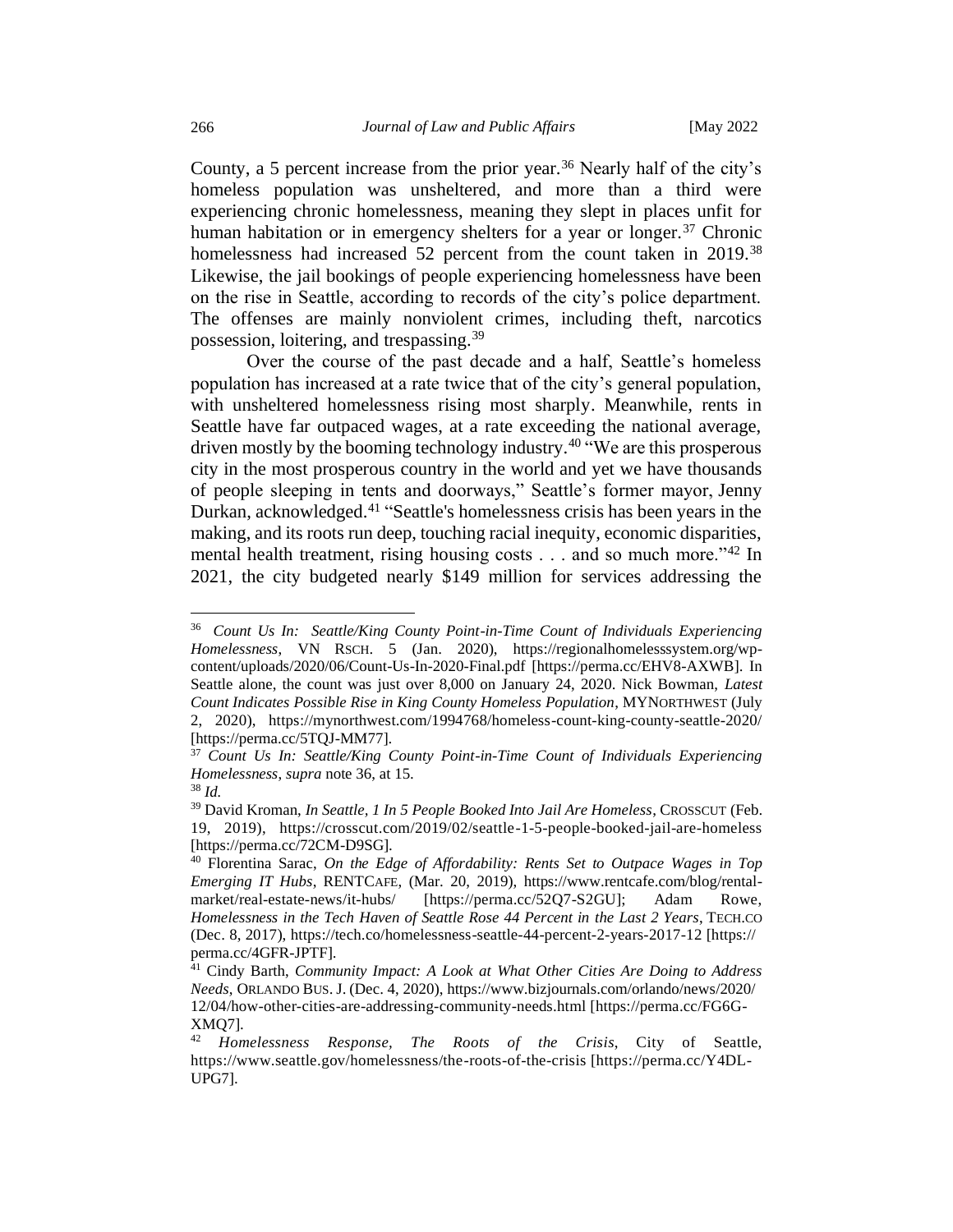homelessness crisis.<sup>43</sup> At the same time, however, local ordinances criminalize homelessness by banning camping, sitting, and lying in certain public places and living or sleeping in vehicles.<sup>44</sup>

The disparate racial impact of Seattle's cycle of homelessness and incarceration is as stark as that reflected in trends nationwide. An array of data indicates that people of color are overrepresented among those experiencing homelessness and those with criminal records, and that the disparity is most extreme among the city's Black community. "Homelessness disproportionately impacts people of color," states a report on the 2020 Seattle/King County point-in-time count.<sup>45</sup> As of that count, Black people represented 25 percent of people experiencing homelessness but only 7 percent of Seattle/King County's population; by contrast, white people represented 48 percent of the homeless population but 67 percent of the general population.<sup>46</sup> In Seattle, likewise, racial disproportionality is entrenched in the criminal justice system.<sup>47</sup> Black people are five times more likely to be arrested than are white people.<sup>48</sup> The racial disparity in rates of incarceration is even greater than that for homelessness. According to recent data for Seattle/King County, Black people represent 36 percent of the detention population and 29 percent of the jail-booking population, but just 7 percent of the general population.<sup>49</sup> And a fifth of jail bookings in Seattle were of people experiencing homelessness.<sup>50</sup> At the state level, Black people

<sup>43</sup> CITY OF SEATTLE, WASH., 2022 PROPOSED BUDGET 195 (2022) https://www.seattle.gov/documents/Departments/FinanceDepartment/22proposedbudget/20 22\_Proposed\_Budget.pdf [https://perma.cc/E54H-4RL2] (laying out the city's budget to address homelessness).

<sup>44</sup> JOSHUA HOWARD & DAVID TRAN, AT WHAT COST: THE MINIMUM COST OF CRIMINALIZING HOMELESSNESS IN SEATTLE AND SPOKANE 2–3 (Sara K. Rankin ed., 2015). *See* NAT'L CTR. ON HOMELESSNESS & POVERTY, HOUSING NOT HANDCUFFS 2019: ENDING THE CRIMINALIZATION OF HOMELESSNESS IN U.S. CITIES 9 (2019) (discussing the growth of laws that criminalize homelessness)*.*

<sup>45</sup> *Count Us In: Seattle/King County Point-in-Time Count of Individuals Experiencing Homelessness*, *supra* note 36, at 10.

<sup>46</sup>*Id.*; *Quick Facts, Seattle City, Wash*., U.S. CENSUS BUREAU, https://www.census.gov/ quickfacts/fact/table/seattlecitywashington/RHI125219#RHI125219 [https://perma.cc/ 7UQ6-3FK4].

<sup>&</sup>lt;sup>47</sup> Alexes Harris, Racial Disproportionality in the Criminal Justice System, Presentation to City of Seattle 14 (July 23, 2013) https://www.seattle.gov/documents/Departments/Housing/ PropertyManagers/ManagementResources/CriminalJusticeSystemDisparities\_07-23-13.pdf <sup>48</sup> *Id*.

 $^{49}$  KING CNTY., DEP'T OF ADULT  $\&$  JUV. DET., DETENTION AND ALTERNATIVES REPORT 1-2 (May 2018), https://www.kingcounty.gov/~/media/courts/detention/documents/KC\_DAR\_ Monthly Breakouts 09 2018.ashx?la=en [https://perma.cc/M6HP-NCEO].

<sup>50</sup> Kroman, *supra* note 39.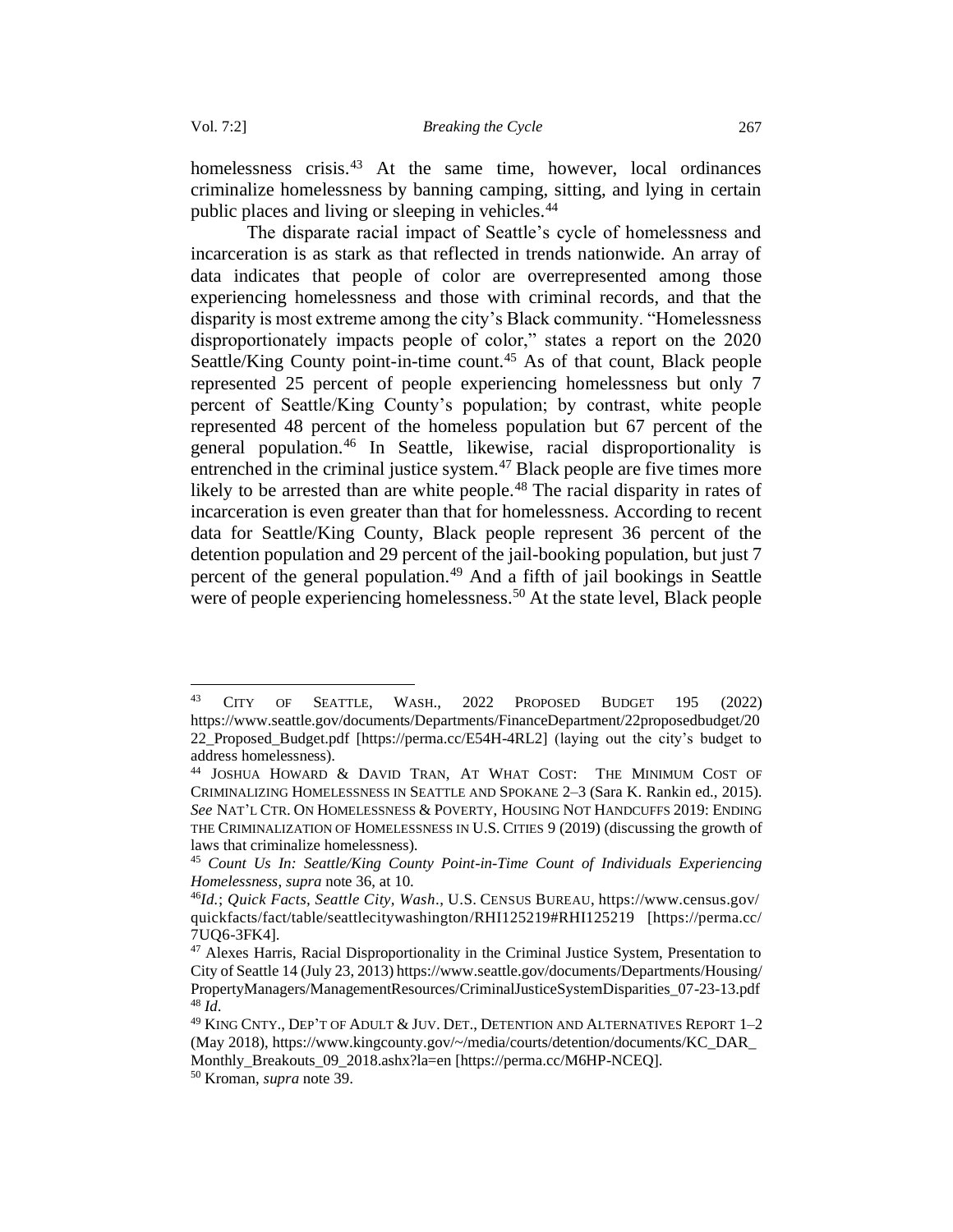comprise 17 percent of prison inmates but only 4 percent of the general population.<sup>51</sup>

In Seattle, as nationwide, the racial disparities that structure both homelessness and incarceration pervade prisoner reentry as well. People of color are vastly overrepresented among the nearly 1,500 former offenders annually released from prison into the city, where many experience homelessness.<sup>52</sup> The adversity they face in reentry is reflected in the homelessness experienced by Adrian Laster, who waited two years for a Section 8 voucher providing rental assistance, as he lived on Seattle's streets and in shelters. But the voucher could not overcome bias against people with a criminal history in Seattle's tight rental market. "I got a voucher," he said. "I got denied."<sup>53</sup>

### <span id="page-11-0"></span>*C. Homelessness, Housing Discrimination, and Criminal Background Checks*

A multitude of social, economic, and legal factors accounts for homelessness among formerly incarcerated people. Those range from unemployment, poverty, and debt to domestic violence, lack of social networks, substance abuse, and mental and physical challenges.<sup>54</sup> They also include inadequate public assistance—both pre-release services and postprison programs providing supportive and transitional housing and "wraparound" services—as well as the growing shortage of private rental housing available to people living at or below the poverty level, especially in urban areas. <sup>55</sup> Access to housing is further restricted by a "one strike" rule that

<sup>51</sup> Ashley Nellis, *The Color of Justice: Racial and Ethnic Disparity in State Prisons*, SENTENCING PROJECT, 20 tbl.5 (Oct. 13, 2016), https://www.sentencingproject.org/publi cations/color-of-justice-racial-and-ethnic-disparity-in-state-prisons/ [https://perma.cc/MD 7Q-7FM7].

<sup>52</sup> Harris, *supra* note 47, at 17.

<sup>53</sup> Hamlin, *supra* note 1.

<sup>54</sup> *Count Us In: Seattle/King County Point-in-Time Count of Individuals Experiencing Homelessness*, *supra* note 36, at 31 (showing self-reported reasons for homelessness).

<sup>55</sup> Housing assistance is not a standard element of pre-release prison programs. Regarding pre-release and post-release programs, *see* Annelies Goger, David J. Harding & Howard Henderson, *A Better Path Forward for Criminal Justice: Prisoner Reentry*, BROOKINGS INST. (Apr. 2021), https://www.brookings.edu/research/a-better-path-forward-for-criminaljustice-prisoner-reentry/ [https://perma.cc/S936-6L6A]. Regarding post-prison programs, *see* Casey Kuhn, The U.S. Spends Billions to Lock People Up, But Very Little to Help Them Once They're Released, PBS NEWS HOUR (Apr. 7, 2021), https://www.pbs.org/newshour/ economy/the-u-s-spends-billions-to-lock-people-up-but-very-little-to-help-them-oncetheyre-released [https://perma.cc/F39W-HPHS]. Regarding the shortage of private rental housing available to low-income people, *see* Andrew Aurand, Dan Emmanuel, Daniel Threet, Ikra Rafi & Diane Yentel, *The Gap: A Shortage of Affordable Homes*, NAT'L LOW INCOME HOUS. COAL. (Mar. 2021), https://reports.nlihc.org/sites/default/files/gap/Gap-Report\_2021.pdf [https://perma.cc/4NNZ-QGAQ].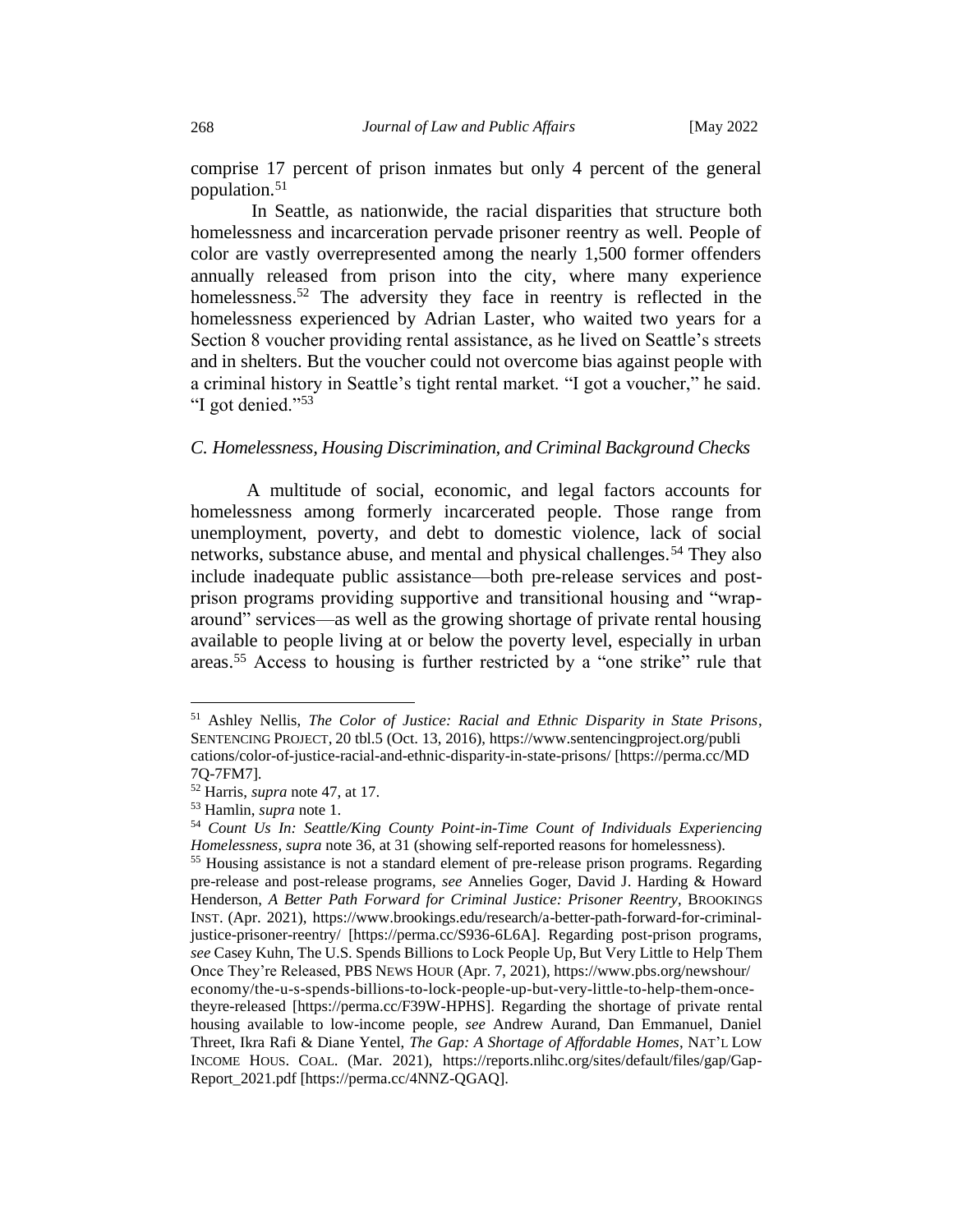requires eviction from public housing for criminal activity on or near the premises, coupled with the denial of Section 8 vouchers to persons convicted of certain sex and drug crimes.<sup>56</sup>

No less significant to the homelessness of former prisoners is landlord discrimination against people with criminal records—bias in the private rental market. Because private properties represent 98 percent of rentals in the nation's housing market,<sup>57</sup> most ex-offenders without the resources to purchase a home have no option but to rent in the private market, especially if they do not qualify for public housing or supportive housing services or if such programs are oversubscribed. Currently, even existing public housing subsidies for low-income tenants largely operate through the private market in the form of vouchers.<sup>58</sup> Yet people with criminal records whether convictions for felonies or arrests for minor offenses—face discrimination in the private rental market, if not outright exclusion. And the barrier exists not just immediately upon release from incarceration but long after imprisonment ends.

Again, Seattle exemplifies the problem. In 2017, thousands of unsheltered homeless people—55 percent of the city's homeless population—identified their criminal history as a barrier to finding housing.<sup>59</sup> Members of the City Council termed the situation "a recipe for recidivism."<sup>60</sup> In excluding people with criminal records, housing discrimination by landlords impedes prisoner reentry, expanding the ranks of the homeless and putting former offenders at greater risk for reincarceration.

Nationwide, there is extensive evidence of discrimination against exoffenders in the rental housing market. In many instances, landlords have adopted a zero-tolerance policy for home-seekers who have been involved with the criminal justice system, rejecting not only applicants with prior

<sup>56</sup> *See* Marie Claire Tran-Leung, *When Discretion Means Denial: A National Perspective on Criminal Records Barriers to Federally Subsidized Housing* (SARGENT SHRIVER NAT'L CTR. ON POVERTY L., Feb. 2015), https://www.povertylaw.org/wp-content/uploads/2019/09/WD MD-final.pdf [https://perma.cc/ZCP7-57HN] (describing how criminal convictions affect the decisions of housing providers despite HUD rhetoric). In fact, in *Dep't Hous. & Urb. Dev. v. Rucker*, the Supreme Court held that tenants of public housing may be evicted under 42 U.S.C. § 11901(3) (1994), the Anti-Drug Abuse Act of 1988 for criminal conduct engaged in by a household member or guest. 535 U.S. 125 (2002).

<sup>57</sup> Anna C. Reosti, Tenant Screening and Fair Housing in the Information Age 12, (2018) (Ph.D. dissertation, University of Washington), https://digital.lib.washington.edu/research works/bitstream/handle/1773/42546/Reosti\_washington\_0250E\_18778.pdf?sequence=1&is Allowed=y [https://perma.cc/JXZ9-SJEV].

<sup>58</sup> *Id*.

<sup>59</sup> *Council Approves Fair Chance Housing Legislation: Councilmember Herbold's Remarks as Delivered*, CITY OF SEATTLE (Aug. 14, 2017), http://council.seattle.gov/2017/ 08/14/council-approves-fair-chance-housing-legislation-councilmember-herbolds-remarksas-delivered/ [https://perma.cc/7MYW-NGB6].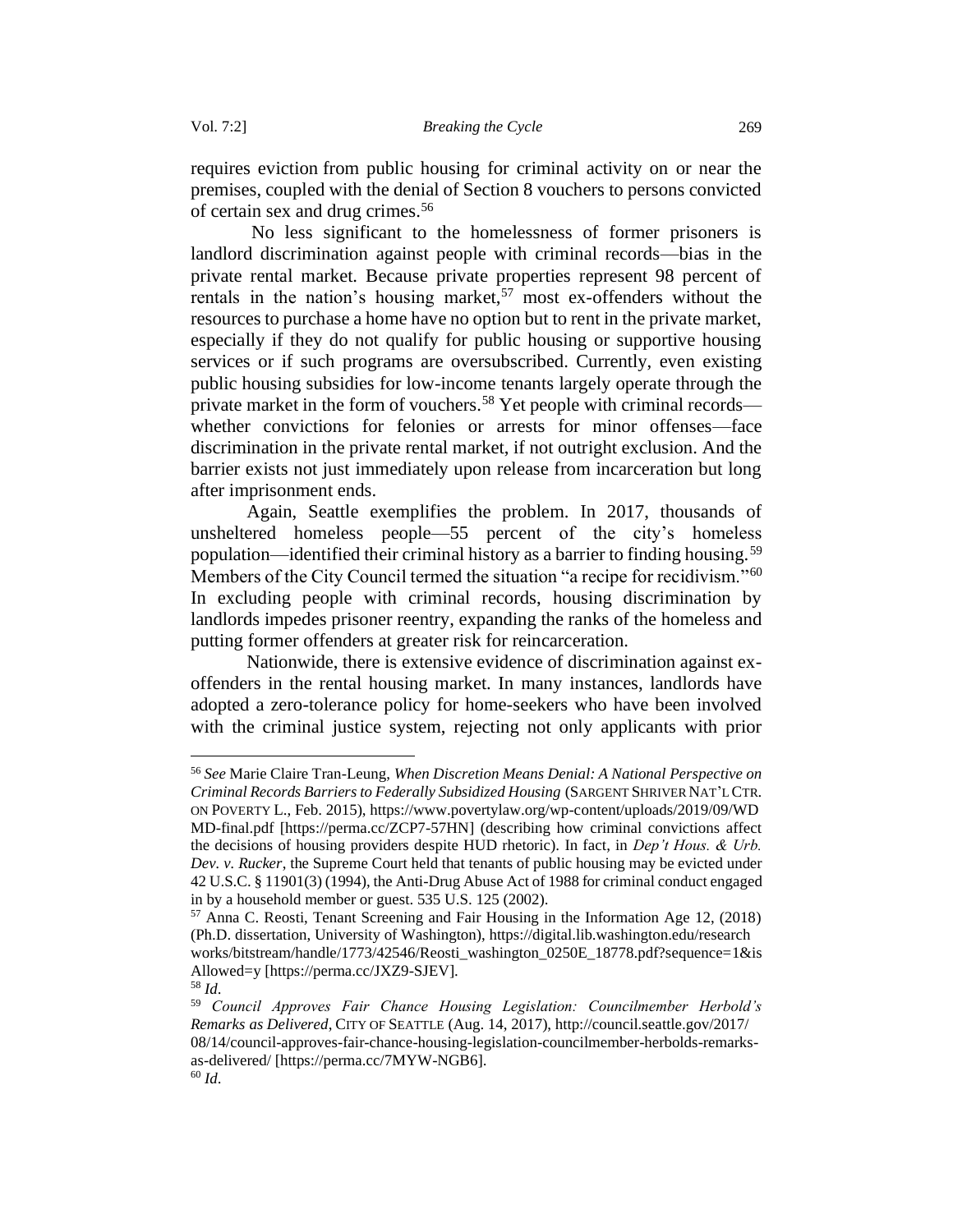convictions but also those who were simply arrested but never convicted of a crime.<sup>61</sup> In a 2015 survey of more than 1,000 formerly incarcerated people nationwide, which was coordinated with community-based organizations, 79 percent of respondents said that landlords summarily rejected their applications because of their criminal records. $62$  Criminologists have conducted experimental research to gauge the impact. For example, a 2014 New York State study indicates that disclosure of a criminal conviction reduces the probability that a prospective tenant would be allowed to view an apartment by more than  $50$  percent.<sup>63</sup> Researchers find housing discrimination on the basis of criminal history to be "ubiquitous," terming the effects a "New Civil Death."<sup>64</sup>

Changing public policies, market practices, legal rules, and technical capacities have all fueled housing discrimination against people with a criminal history. Increasing exclusion has accompanied the development of mass incarceration; market-based efforts to screen and exclude parallel government-based initiatives to arrest and imprison. Landlords cite the risks of renting to former offenders in the form of unpaid rent, damage to property, and liability for injuries to other tenants. Indeed, in many states, courts have expanded landlord liability for harm one tenant causes another, if the injuries are reasonably foreseeable.<sup>65</sup> During the past half century, notes a leading tort law treatise, courts have increasingly found that a landlord's duty of care may include measures to protect others from criminal attacks, provided the attacks are reasonably foreseeable and preventable.<sup>66</sup> State and local governments have also passed nuisance laws to pressure landlords to control crime on their property and to require criminal background checks.<sup>67</sup> In the last decade,

<sup>61</sup> Rebecca Oyama, *Do Not (Re)Enter: The Rise of Criminal Background Tenant Screening as a Violation of the Fair Housing Act,* 15 MICH. J. RACE & L. 181, 183 (2009); Crowell, *supra* note 12, at 1108–10.

<sup>62</sup>Saneta deVuono-powell, Chris Schweidler, Alicia Walters, & Azadeh Zohrabi, *Who Pays? The True Cost of Incarceration on Families* 27, ELLA BAKER CTR., FORWARD TOGETHER, RSCH. & ACTION DESIGN (Sept. 2015), [http://whopaysreport.org](http://whopaysreport.org/) [https://perma.cc/AZ5W-49JA].

<sup>63</sup> Douglas N. Evans & Jeremy R. Porter, *Criminal History and Landlord Rental Decisions: A New York Quasi-Experimental Study*, 11 J. EXPERIMENTAL CRIMINOLOGY 21, 30 (Mar. 2015).

<sup>64</sup> deVuono-powell et al., *supra* note 62, at 26; Crowell, *supra* note 12, at 1103; Gabriel J. Chin, *The New Civil Death: Rethinking Punishment in the Era of Mass Conviction*, 160 U. PA. L. REV*.* 1789, 1792 (2012).

<sup>65</sup> David Thacher, *The Rise of Criminal Background Screening in Rental Housing*, 33 L. & SOC. INQUIRY 5, 13 (2008).

<sup>&</sup>lt;sup>66</sup> PROSSER AND KEETON ON THE LAW OF TORTS  $\S$  63, at 442–43 (W. Page Keeton ed., 5<sup>th</sup> ed. 1984).

<sup>67</sup> *See, e.g.*, ARK. CODE ANN. § 14-54-1705(b)(5) (2019); Emily Werth, *The Cost of Being "Crime Free": Legal and Practical Consequences of Crime Free Rental Housing and*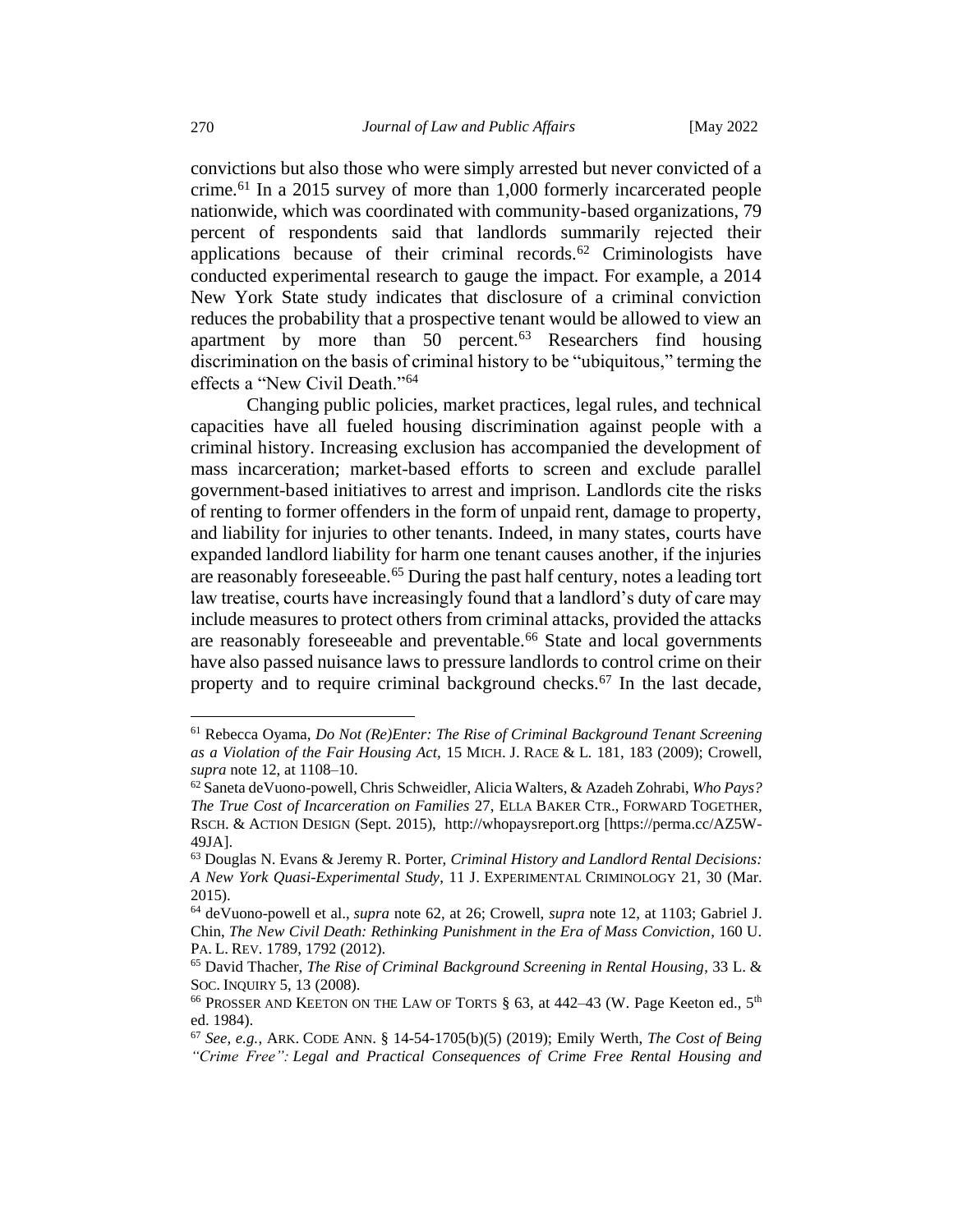many cities have adopted "crime free" rental housing ordinances that require all landlords to participate in training that conveys information about criminal screening and, in some instances, performance of criminal background checks.<sup>68</sup> City police departments train landlords to screen prospective tenants and know the risks of renting property to people with a criminal history.<sup>69</sup> These rules parallel municipal policies requiring criminal screening for all public housing applicants.<sup>70</sup>

The structure of the rental market and new information technologies have also contributed to the growing prevalence of criminal background screening. Large property management firms increasingly dominate the market, and these firms are both more visible to government than individual property owners and have greater capacity to access criminal history data.<sup>71</sup> A 2005 study conducted by the National Multi-Housing Council, a professional rental association, indicates that 80 percent of landlords screen prospective tenants for criminal histories.<sup>72</sup> "In today's digital age, there has been widespread proliferation in the use of criminal background checks, with hundreds of companies offering over the internet low-cost criminal background checks," finds the San Francisco Board of Supervisors.<sup>73</sup> A Google search for "criminal background check rental property" identifies numerous companies—such as turbotenant.com, mysmartmove.com, karmacheck.com, and tenantbackgroundsearch.com—offering private, investigative services.<sup>74</sup> According to public policy experts, the extension of crime control into the private rental housing market through landlord screening practices generates "institutional exclusion" that undermines

*Nuisance Property Ordinances* 3, SARGENT SHRIVER NAT'L CTR. POVERTY L. (2013), https://www.povertylaw.org/wp-content/uploads/2019/09/cost-of-being-crime-free.pdf [https://perma.cc/A8ZM-GNNJ].

<sup>68</sup> Werth, *supra* note 67, at 3.

<sup>69</sup> *Id.*

<sup>70</sup> Thacher, *supra* note 65, at 16; Werth, *supra* note 67, at 3; deVuono-powell et al., *supra* note 62, at 26.

<sup>71</sup> *See* Francesca Mari, *A \$60 Billion Housing Grab by Wall Street*, N.Y. TIMES MAG., Mar. 4, 2020, https://www.nytimes.com/2020/03/04/magazine/wall-street-landlords.html [https:// perma.cc/D7LN-7PZY]; Jeff Andrews, *The Single-Family Rental Industry is Starting to Consolidate*, CURBED (Dec. 11, 2018), https://archive.curbed.com/2018/12/11/18123976/ single-family-rental-market-consolidate [https://perma.cc/YM9U-F9XA]; *Consolidation Starts in Home-Rental Industry*, FIN. & COMM. (July 23, 2014) https://financecommerce.com/2014/07/consolidation-starts-in-home-rental-industry/ [https://perma.cc/ AP3E-7H6E].

<sup>72</sup> Thacher, *supra* note 65, at 12.

<sup>73</sup> S.F., CAL., POLICE CODE, art. 49, § 4902 (2014), http://sf-ca.elaws.us/code/poco\_art49 [https://perma.cc/QWW2-KAEK].

<sup>&</sup>lt;sup>74</sup> Google search results for "criminal background check rental property" as of April 2022.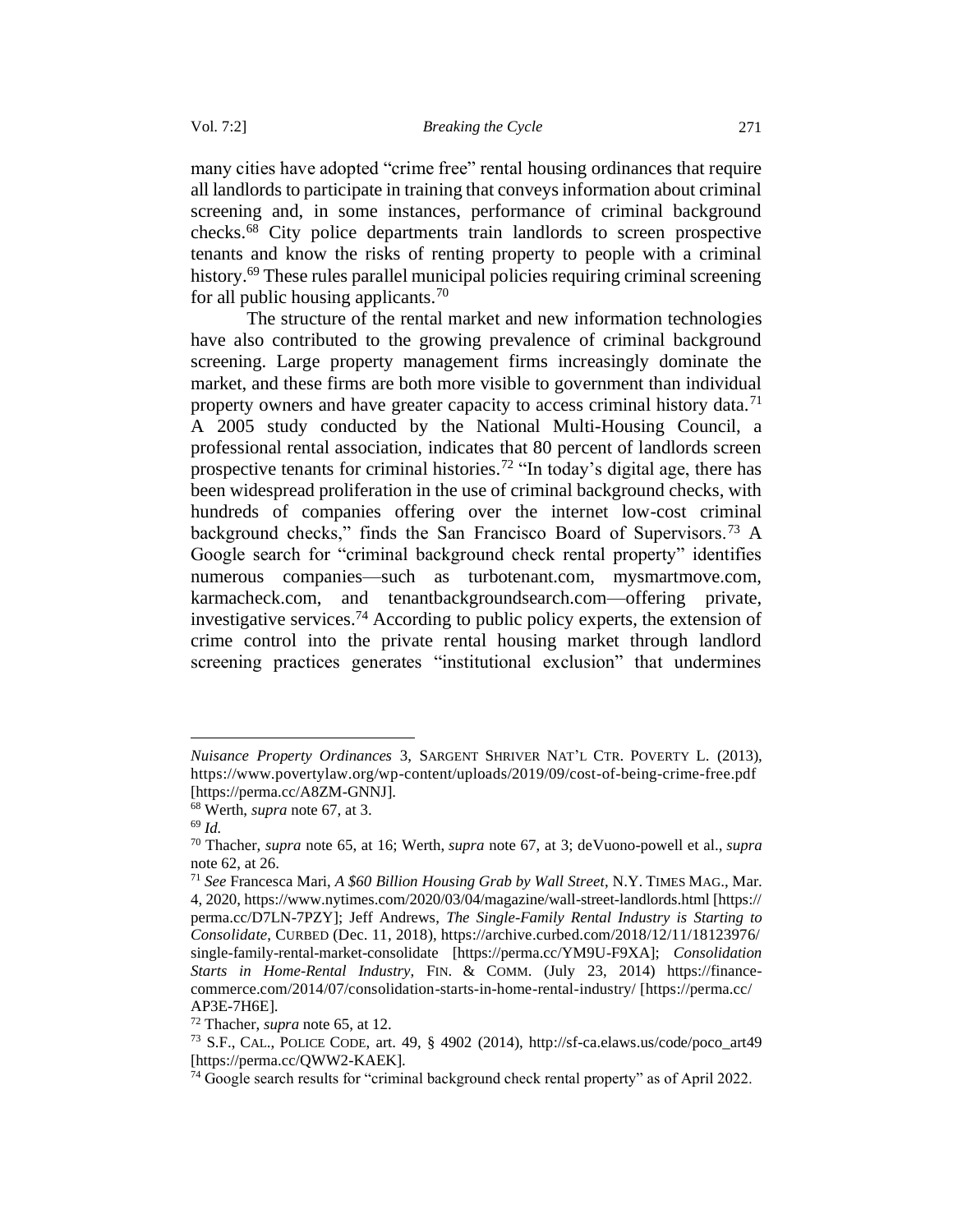housing access, disrupts prisoner reentry, and generates homelessness.<sup>75</sup> As criminal law scholar Bernard Harcourt notes, "risk today has collapsed into prior criminal history."<sup>76</sup>

Exclusion of ex-offenders disproportionately disadvantages people of color, as housing discrimination based on criminal history intersects with racial disparities in the criminal justice system. Notably, applicants subject to criminal background checks are most often people of color, who are treated less favorably when found to have a criminal history.<sup>77</sup> A study of New Orleans rental housing providers found that tenant criminal background screening policies "are used as tools for [racial] discrimination" and landlord "discretionary policies are more likely to keep people of color out."<sup>78</sup> Specifically, "the investigation revealed that of the housing providers tested, 42% discriminated on the basis of race in the way they explained or applied their criminal background screening policies" and "when policies were discretionary, case-by-case, or unclear, African Americans experienced unfavorable differential treatment 55% of the time."<sup>79</sup> A study of landlord practices in the District of Columbia found similar discrimination against Black female homeseekers with criminal histories as compared to their white peers. Specifically, "47% of tests conducted revealed differential treatment on the part of a housing provider that favored the white female tester. Further, 28% of tests revealed a criminal records screening policy in place that may have an illegal disparate impact on the basis of race."<sup>80</sup> And in Seattle a 2013

<sup>75</sup> Thacher, *supra* note 65, at 5. *See also* Alessandro Corda & Sarah E. Lageson, *Disordered Punishment: Workaround Technologies of Criminal Records Disclosure and the Rise of a New Penal Entrepreneurialism*, 60 BRIT. J. CRIMINOLOGY 245, 248–49 (2020); Eric Dunn & Marina Grabchuk, *Background Checks and Social Effects: Contemporary Residential Tenant-Screening Problems in Washington State*, 9 SEATTLE J.SOC. JUST. 319, 319 (2010). <sup>76</sup> Bernard E. Harcourt, *Risk as a Proxy for Race: The Dangers of Risk Assessment*, 27 FED. SENT'G REP. 237, 237 (2015).

 $77$  Moreover, tenant screening reports "are often littered with errors" and "can include criminal or eviction records from people with similar names." These errors tend to arise more often with Black or Latinx applicants according to a Consumer Reports analysis of sample reports and marketing materials from eight prominent tenant screening companies. Kaveh Waddell, *How Tenant Screening Reports Make It Hard for People to Bounce Back From Tough Times*, CONSUMER REPS. (Mar. 11, 2021), https://www.consumerreports.org/algorith mic-bias/tenant-screening-reports-make-it-hard-to-bounce-back-from-tough-times/ [https:// perma.cc/ZRR2-GRGQ].

<sup>78</sup> *Locked Out: Criminal Background Checks as a Tool for Discrimination*, GREATER NEW ORLEANS FAIR HOUS. ACTION CTR. 1, 3 (2015), https://storage.googleapis.com/wzukusers/ user-33549461/documents/5b465f279eaa5ynw5Wrs/Criminal\_Background\_Audit\_FINAL. pdf [https://perma.cc/K7JB-MZEA].

<sup>79</sup> *Id.* at 4.

<sup>80</sup> *Unlocking Discrimination: A DC Area Testing Investigation about Racial Discrimination and Criminal Records Screening Policies in Housing*, EQUAL RIGHTS CTR. 6 (2016), https://equalrightscenter.org/wp-content/uploads/unlocking-discrimination-web.pdf [https://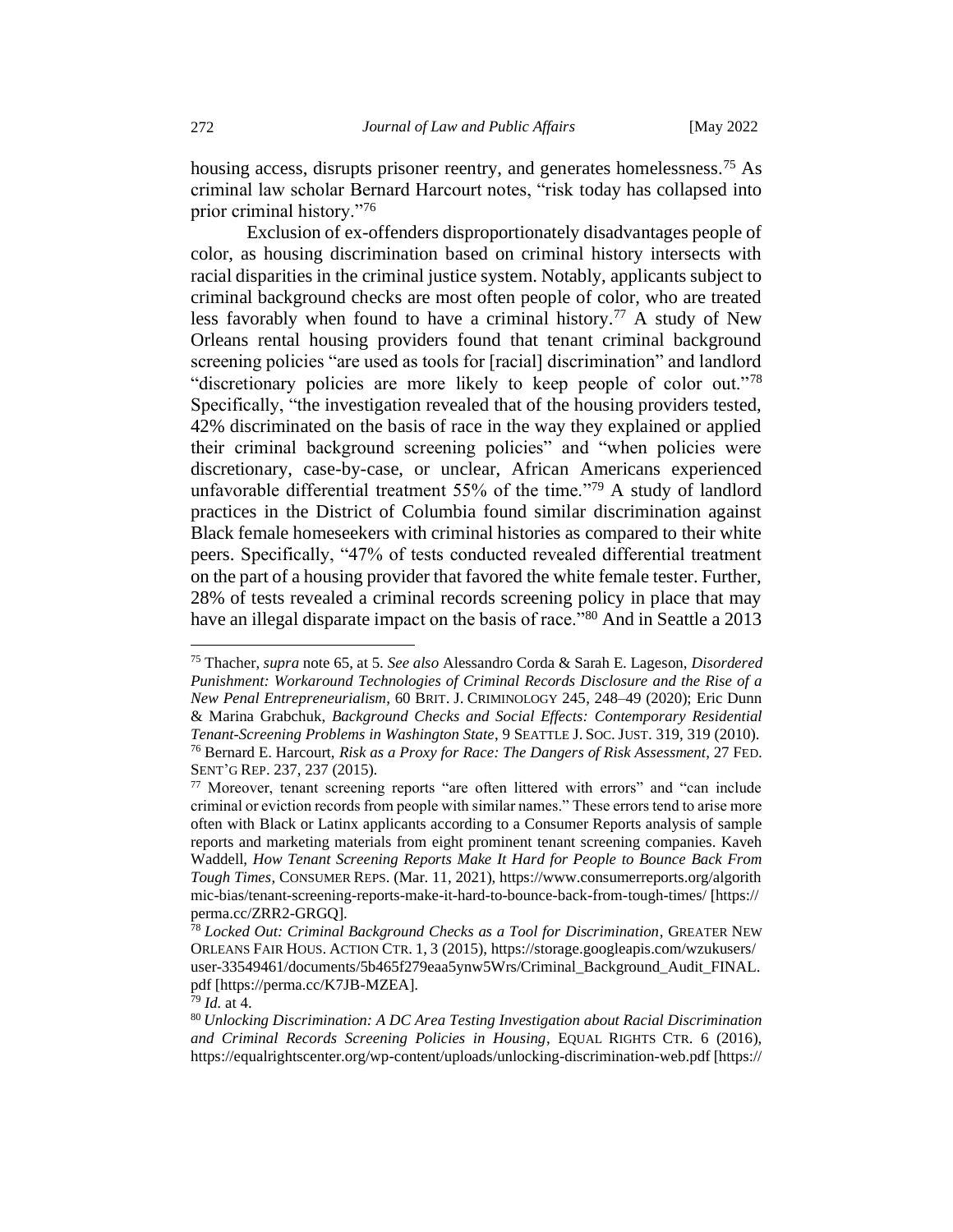fair housing survey conducted by the city's Office for Civil Rights found differential racial treatment in 64 percent of cases, with Black applicants informed more often than white applicants of mandatory criminal background screening.<sup>81</sup> For homeless ex-offenders such as Adrian Laster, a Section 8 voucher is worth little in a rental housing market where exclusion is based on criminal history.

### **II. DEVELOPMENT OF FAIR CHANCE HOUSING POLICY**

<span id="page-16-0"></span>The problem of prisoner reentry has drawn the attention of all levels of government—federal, state, and local—prompting varied policy responses to the difficulties faced by returning citizens in securing stable housing. Yet only local governments have begun to directly address discrimination against formerly incarcerated people in the private rental market.

### <span id="page-16-1"></span>*A. Federal Initiatives*

The federal  $FHA^{82}$  does not expressly bar discrimination against people with criminal histories. In fact, when the Act was being debated on the floor of the Senate in 1968, one southern Democrat urged its defeat by suggesting that racial discrimination in housing was no different than discrimination based on criminal history. "This is not solely a question of race," Florida Senator Spessard Holland argued, "We would not sell to a convicted felon. . . . We would not sell to anyone who did not conform to the high standard of morals and the high tone of the neighborhood where we live in our little home."<sup>83</sup> The law was nonetheless adopted and now bans housing discrimination based on "race, color, religion, sex, familial status, or national origin."<sup>84</sup> Ex-offenders are not a protected class under the Act. On the contrary, the Act specifies that adverse action may be taken against a person convicted of certain crimes involving controlled substances.<sup>85</sup>

While the FHA did not expressly bar discrimination against individuals with a criminal history, the Obama Administration addressed such exclusion by recognizing its disparate impact on people of color. In 2016, one year after the Supreme Court in *Texas Department of Housing and Community Affairs v. Inclusive Communities Project, Inc*. held that disparate

perma.cc/53VM-P6K9]; Kelly Cohen, *Study Finds Racial Discrimination in D.C. Housing Market*, WASH. EXAM'R (Oct. 19, 2016), https://www.washingtonexaminer.com/studyfinds-racial-discrimination-in-dc-housing-market.

<sup>81</sup> SEATTLE, WASH., ORDINANCE 125393, Preamble (2017).

<sup>82</sup> 42 U.S.C. § 3601*.*

<sup>83</sup> 114 CONG. REC. 5643 (1968).

<sup>84</sup> 42 U.S.C. § 3604.

<sup>85</sup> 42 U.S.C. § 3607(b)(4).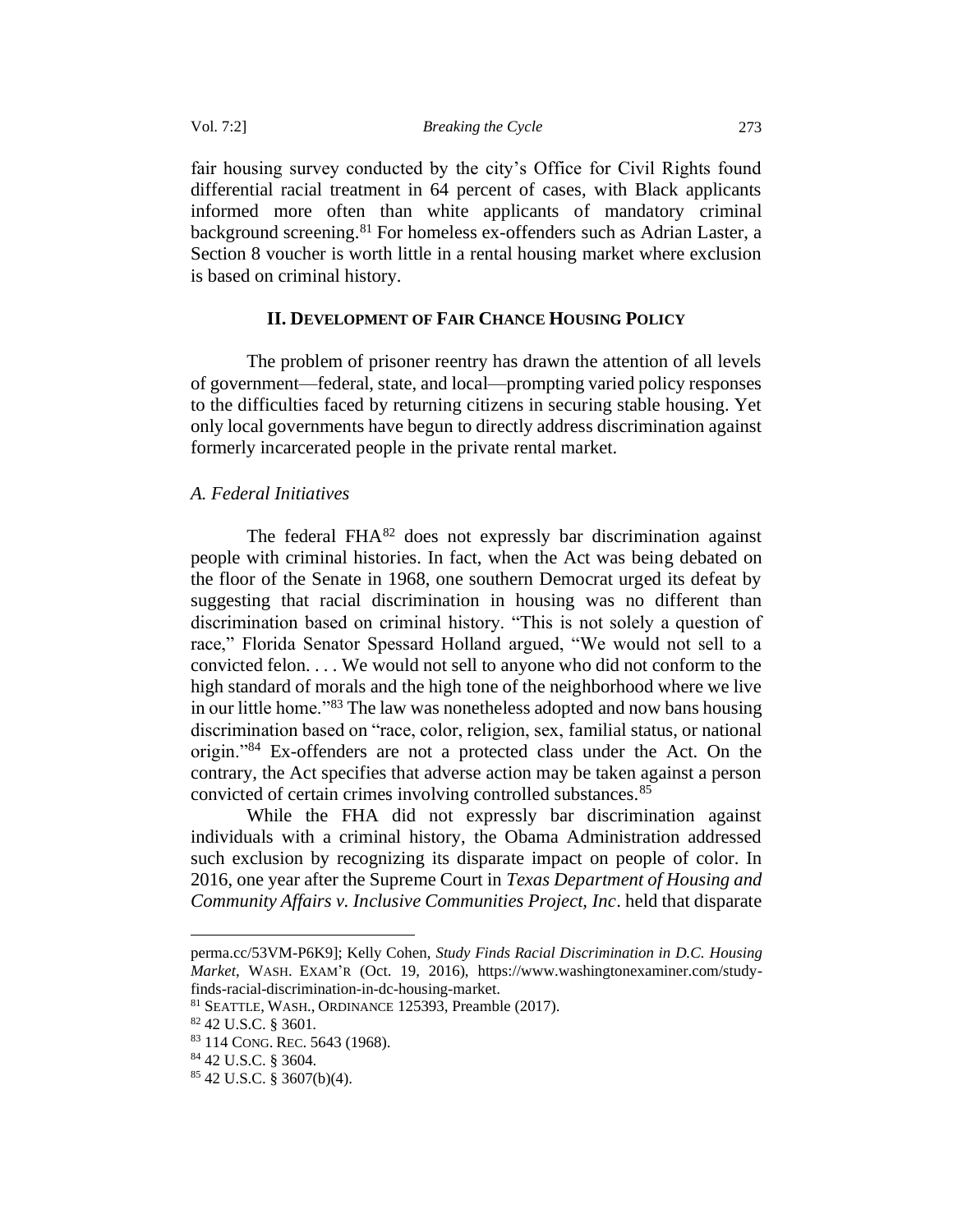impact claims are cognizable under the FHA,<sup>86</sup> HUD issued *Guidance on Application of Fair Housing Act Standards to the Use of Criminal Records*, informing all housing providers of the circumstances under which reliance on criminal history to deny housing would constitute a discriminatory practice that would violate the FHA.<sup>87</sup> The *Guidance* identifies housing as a linchpin of prisoner reentry and presents data on the disproportionate impact of mass incarceration on people of color. It also addresses the cycle of homelessness and incarceration, describing "how the increasing numbers of people leaving carceral institutions face an increased risk for homelessness and, conversely, how persons experiencing homelessness are vulnerable to incarceration."<sup>88</sup> The *Guidance* advises that categorical exclusion of returning citizens would violate the FHA, as it would have a disparate impact on people of color disproportionately represented in the prison population: "criminal recordsbased barriers to housing are likely to have a disproportionate impact on minority home seekers."<sup>89</sup> The *Guidance* provides that to avoid violating the FHA, landlords must offer proof that exclusionary practices serve a legitimate, nondiscriminatory interest; take into account ex-offender rehabilitation; and develop an individualized screening process to determine whether a tenant's criminal history poses a present risk to the safety of persons or property.<sup>90</sup>

HUD's *Guidance* built on earlier federal initiatives on homelessness and prisoner reentry. The Second Chance Act, which Congress adopted in 2007, provided for "coordinated supervision and comprehensive services for offenders upon release from prison, jail, or a juvenile facility, including

<sup>86</sup> Texas Dep't of Hous. & Cmty. Affs. v. Inclusive Cmtys Project, Inc., 576 U.S. 519 (2015).

<sup>87</sup> U.S. DEP'T OF HOUS. & URB. DEV., *supra* note 34, at 2.

<sup>88</sup> *Id*. at 1 n.7.

<sup>89</sup> *Id*. at 2.

<sup>90</sup> *Id*. at 6–7. *See generally* Oyama, *supra* note 61 (finding that increased landlord discrimination against applicants with criminal histories has created challenges for those with criminal records to find private housing); Leah Goodridge & Helen Strom, *Innocent Until Proven Guilty? Examining the Constitutionality of Public Housing Evictions Based on Criminal Activity*, 8 DUKE F. FOR L. & SOC. CHANGE 1, 22–24 (2016) (explaining that evictions based on criminal history have a disparate impact because people of color are disproportionately arrested); Merf Ehman, *Fair Housing Disparate Impact Claims Based on the Use of Criminal and Eviction Records in Tenant Screening Policies*, Col. Legal Servs. (Sept. 2015), https://www.reentryroundtable.org/wp-content/uploads/2013/10/Upated-Disparate-Impact-Manual-2015.Final\_.pdf (detailing the lengthy process of litigating a disparate impact housing claim for unlawful discrimination) [https://perma.cc/H8ND-RXU9]; Valerie Schneider, *The Prison to Homelessness Pipeline: Criminal Record Checks, Race, and Disparate Impact*, 93 IND. L. J. 421 (2018) (highlighting that HUD guidelines are deficient as they permit criminal records to be considered in housing decisions creating a disparate impact on people of color).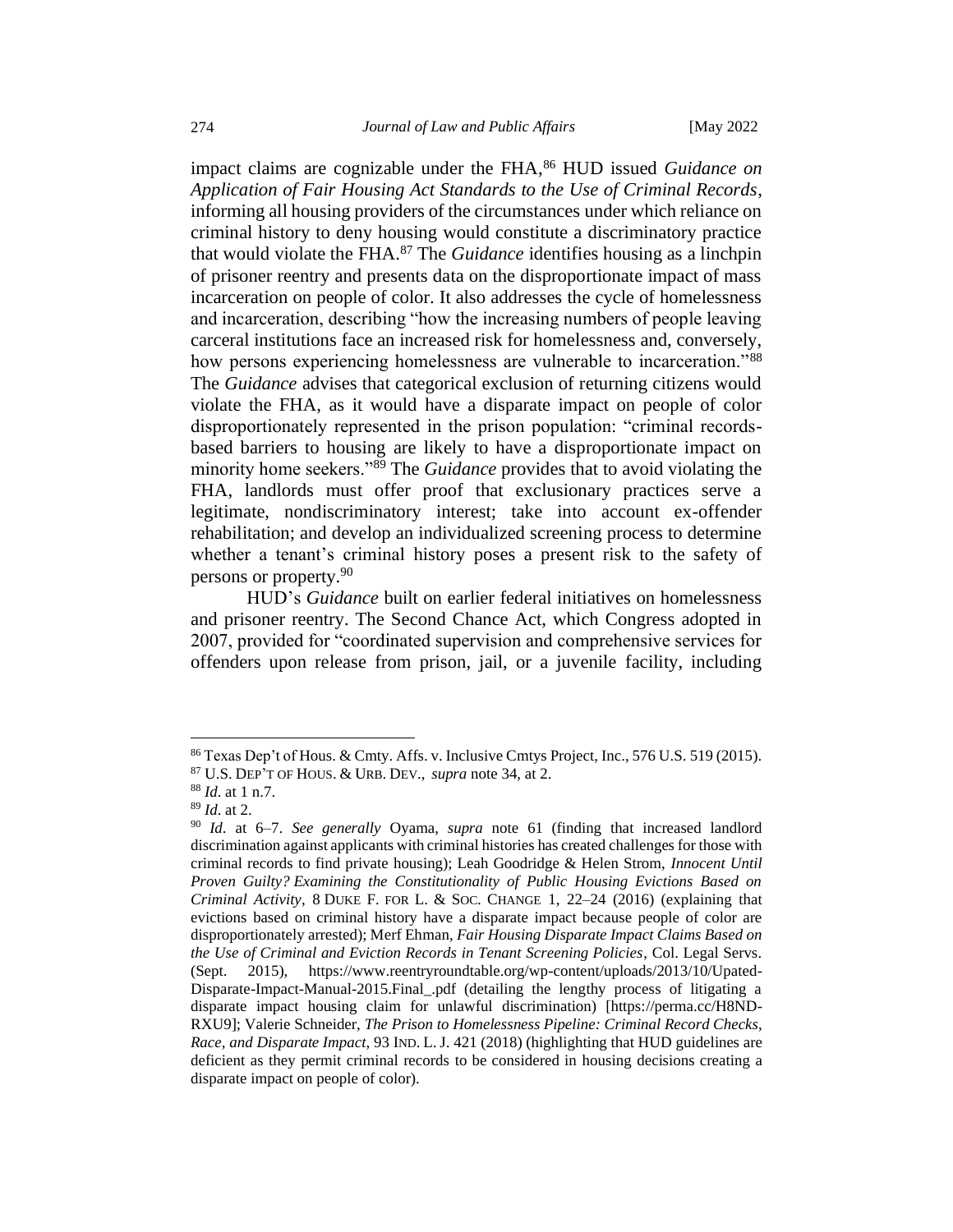housing."<sup>91</sup> The Obama administration created an Interagency Reentry Council that focused attention on the interrelated issues of homelessness, public housing eligibility, and criminal records screening.<sup>92</sup> The aim was to develop policy balancing the need for security and safety with access of returning citizens to housing, thereby promoting reentry and reducing recidivism. A marked shift also occurred in HUD's approach to public housing, from approving landlords' categorical exclusion of returning citizens to advising the exercise of discretion to expand housing access.<sup>93</sup> In 2013, the U.S. Interagency Council on Homelessness proposed that Public Housing Authorities (PHAs) loosen the exclusion of people with criminal records, and the Reentry Council called for fair housing policies.<sup>94</sup> HUD went further in 2015 by barring PHA admission and eviction decisions based solely on criminal history and by stating that "one strike" rules, which make a single criminal conviction disqualifying, were not mandatory.<sup>95</sup> The *Guidance*  memo on FHA prohibition of criminal history screening with an unjustified disparate racial impact extended these principles to the private housing market.

From the Obama administration to the Trump administration, the priorities of the federal government on prisoner reentry shifted, from preventing homelessness to preventing crime. The Interagency Reentry Council, created in 2011 to bring federal support to the transition of former prisoners into free society, was abolished. In March 2018, it was replaced with the Federal Interagency Council on Crime Prevention and Improving

<sup>91</sup> Second Chance Act of 2007, Pub. L. No. 110–99, § 3(b)(1), 122 Stat. 657, 658 (2008), codified at 42 U.S.C. § 1750(b)(1).

 $92$  Press Release, U.S. Dep't of Just. Attorney General Eric Holder Convenes Inaugural Cabinet-Level Reentry Council, Office of Public Affairs (Jan. 5, 2011), [https://www.justice.gov/opa/pr/attorney-general-eric-holder-convenes-inaugural-cabinet-](https://www.justice.gov/opa/pr/attorney-general-eric-holder-convenes-inaugural-cabinet-level-reentry-council)

[level-reentry-council](https://www.justice.gov/opa/pr/attorney-general-eric-holder-convenes-inaugural-cabinet-level-reentry-council) [https://perma.cc/R6N2-MPA6]; U.S. DEP'T. OF JUST., THE FEDERAL INTERAGENCY REENTRY COUNCIL: A RECORD OF PROGRESS AND A ROADMAP FOR THE FUTURE 49–75 (Aug. 2016), https://berkslancasterlebanonlink.files.wordpress.com/2017/ 05/firc-reentry-report.pdf [https://perma.cc/V4ZH-XAJA].

<sup>&</sup>lt;sup>93</sup> Letter from Shaun Donovan, U.S. Sec'y of Hous. & Urban Dev. & Sandra B. Henriquez, Ass't. Sec'y for Pub. & Ind. Hous., to PHA Exec. Dirs., U.S. Dep't of Hous. & Urban Dev. (June 17, 2011), https://www.hud.gov/sites/documents/SOHUDREENTRYLTR.PDF [https://perma.cc/38YZ-RBME].

<sup>&</sup>lt;sup>94</sup> U.S. INTERAGENCY COUNCIL ON HOMELESSNESS, PHA GUIDEBOOK TO ENDING HOMELESSNESS (Nov. 2013), https://www.usich.gov/resources/uploads/asset\_library/PHA\_ Guidebook\_Final.pdf [https://perma.cc/84JS-FUUW]; U.S. DEP'T OF JUST., FED. INTERAGENCY REENTRY COUNCIL,FEDERAL INTERAGENCY REENTRY COUNCIL FACT SHEET (2017), https://www.justice.gov/archives/reentry/file/844611/download [https://perma.cc/ KLR6-QEEW].

<sup>&</sup>lt;sup>95</sup> DEP'T OF HOUS. AND URBAN DEV., GUIDANCE FOR PUBLIC HOUSING AGENCIES (PHAS) AND OWNERS OF FEDERALLY-ASSISTED HOUSING ON EXCLUDING THE USE OF ARREST RECORDS IN HOUSING DECISIONS 2 (Nov. 2, 2015), https://www.hud.gov/sites/documents/ PIH2015-19.PDF [https://perma.cc/9TZH-FVKD].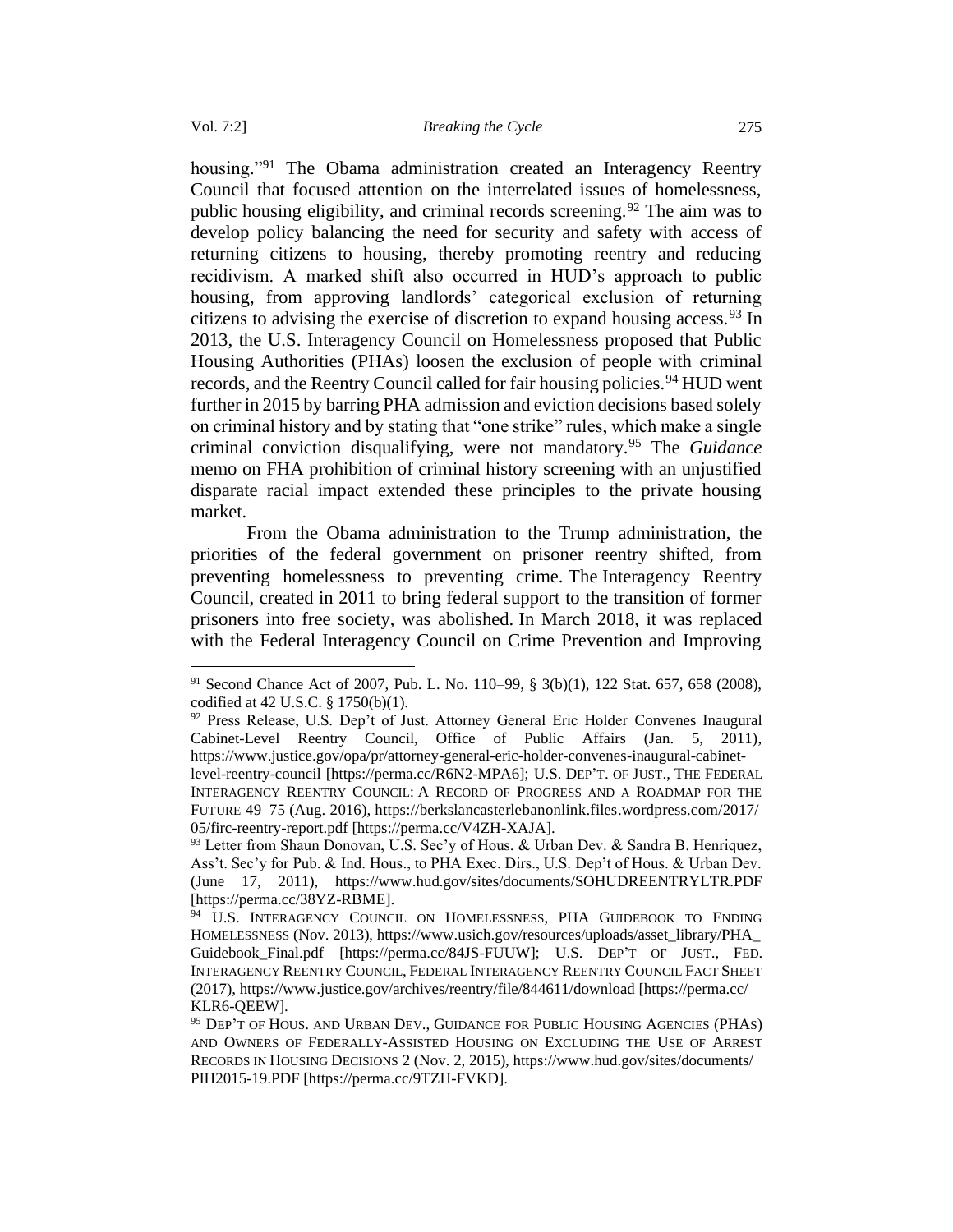Reentry. The announcement of the new agency came with statistics about crime: "In 2016, the violent crime rate in the United States increased by 3.4 percent, the largest single-year increase since 1991."<sup>96</sup> Nothing was said about the increase in homelessness. The Trump administration also issued a rule in September 2020 making it more difficult to assert disparate impact claims under the FHA, $97$  although it did not heed requests that it withdraw or weaken the HUD *Guidance*. <sup>98</sup> The rule has been challenged by fair housing advocates in an action filed in federal district court in Connecticut.<sup>99</sup> Among the allegations in the complaint, the plaintiffs assert that "HUD shirked its responsibility to address concerns that the Rule would aid landlords who use criminal backgrounds checks to deter and refuse applicants of color in escaping disparate impact liability."<sup>100</sup> "By making disparate impact claims almost impossible to bring," the complaint explains, "HUD protects the use of discriminatory criminal background checks, which often have devastating consequences for families."<sup>101</sup> The Biden administration has only started to shift course. A presidential memorandum addressing housing discrimination issued on January 26, 2021 directs HUD to more aggressively enforce the FHA and to review actions under the prior administration, in particular, the effect of the September 2020 rule.<sup>102</sup>

While federal legislation addressing reentry and housing was introduced during the Obama Administration, it was not until after President Trump took office that such legislation was adopted. A 2016 congressional bill titled the *Fair Chance at Housing Act* would have codified HUD's initiatives by revising screening and eviction standards in both public housing and the Section 8 voucher program. The legislation was intended to "reduce recidivism and prevent homelessness," but it died in the House.<sup>103</sup> In 2018,

<sup>96</sup> Exec. Order No. 13826, 83 Fed. Reg. 10,771 (Mar. 12, 2018). The change in emphasis mirrors the earlier transformation of federal policy traced in ELIZABETH HINTON, FROM THE WAR ON POVERTY TO THE WAR ON CRIME: THE MAKING OF MASS INCARCERATION IN AMERICA (2016).

<sup>&</sup>lt;sup>97</sup> HUD's Implementation of the Fair Housing Act's Disparate Impact Standard, 85 Fed. Reg. 60,288 (Sept. 24, 2020) (codified at 24 C.F.R. § 100).

<sup>98</sup> *Id.* at 60,330.

<sup>99</sup> Complaint, Open Cmtys. v. HUD, No. 3:20-cv-01587 (D. Conn. Oct. 20, 2020).

<sup>100</sup> *Id.* ¶130.

<sup>101</sup> *Id.*

<sup>102</sup> Redressing Our Nation's and the Federal Government's History of Discriminatory Housing Practices and Policies, 86 Fed. Reg. 7,487 (Jan. 29, 2021).

<sup>&</sup>lt;sup>103</sup> Press Release, H. Comm. on Fin. Servs, Waters Unveils Legislation to Remove Unfair Barriers to Housing Assistance, (Apr. 27, 2016), https://financialservices.house.gov/news/ documentsingle.aspx?DocumentID=399787 [https://perma.cc/X2ZL-XNBN]. Representative Alexandria Ocasio-Cortez (D-NY) and then-Senator Kamala Harris (D-CA) reintroduced the bill in 2019. *See* Fair Chance at Housing Act of 2019, S. 2076, 116th Cong. (2019), https://www.congress.gov/116/bills/s2076/BILLS-116s2076is.pdf [https://perma. cc/J5AF-FGV3].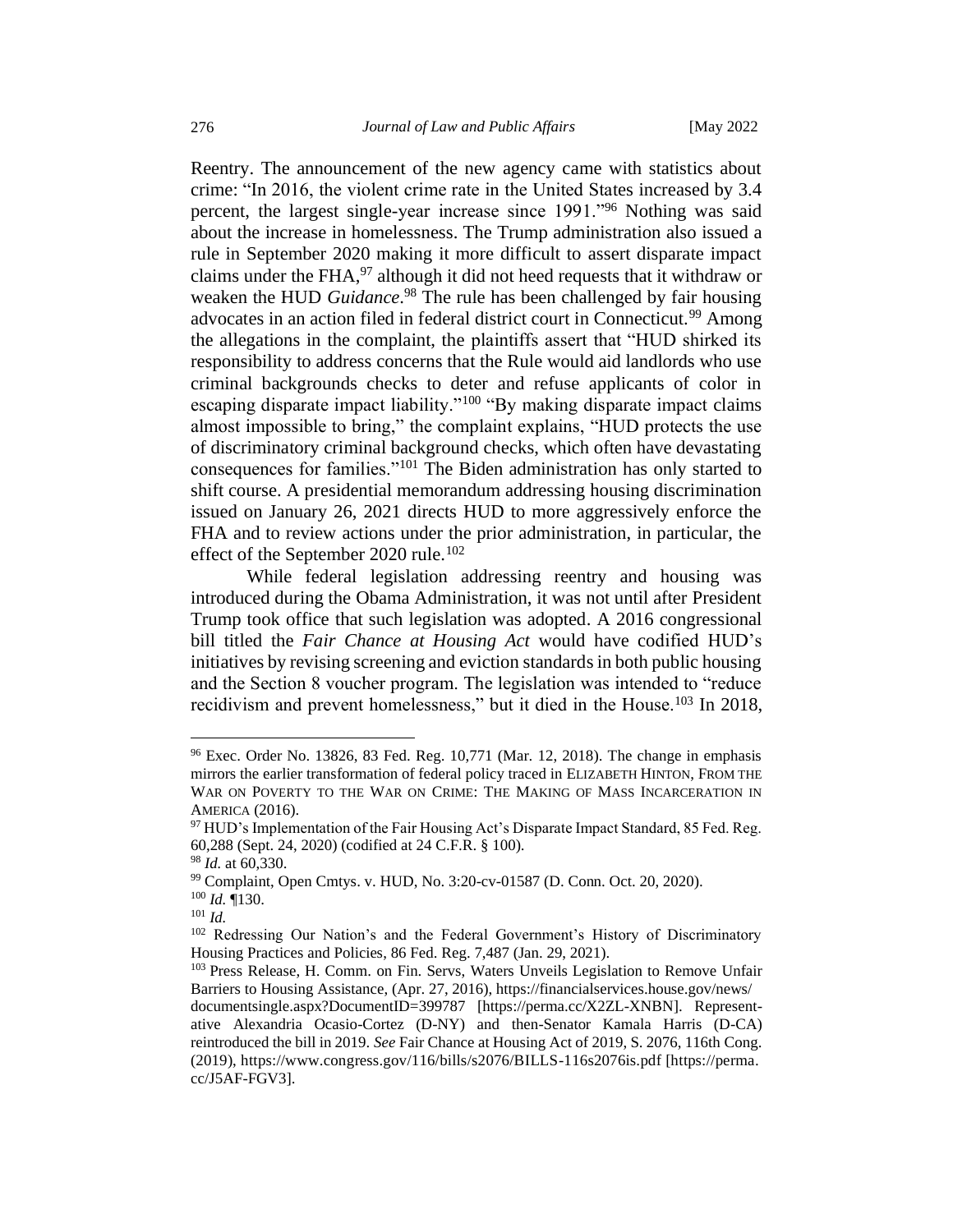however, Congress adopted, and President Trump signed, criminal justice reform legislation titled the *FIRST STEP Act*. But the Act does not alter federal housing policy applicable to formerly incarcerated people. It simply provides for the Attorney General to make grants to state, local, territorial, and tribal governments with priority being given to applicants that include in their proposals prerelease planning for transitional housing, assistance in identifying and securing suitable housing, and specific initiatives to benefit offenders with a history of homelessness.<sup>104</sup>

To date, federal action has been limited, stopping short of a direct prohibition on using criminal history to exclude applicants from private rental housing.

### <span id="page-20-0"></span>*B. Changes in Public Housing Authority Policies*

In line with HUD's directives under the Obama administration, local housing authorities have also taken steps to reduce homelessness upon reentry. PHAs have narrowed the scope of criminal records-based exclusion while also introducing pilot programs for admitting formerly incarcerated people into public housing. President Clinton summed up the policies imposed on local PHAs during the 1980s and 1990s: "If you break the law, you no longer have a home in public housing, 'one strike and you're out.'"<sup>105</sup> But under President Obama, local authorities began to experiment with exceptions to that exclusionary approach.

The reforms vary across cities, but all reject the presumption that people with criminal records should be denied housing assistance outright and implement instead a discretionary approach involving individualized determination and evaluation of mitigating factors. For example, Chicago's PHA now requires screening that considers the time since the offense, type of conviction, and engagement with social service agencies for rehabilitation.<sup>106</sup> While more limited in scope, the pilot projects providing

<sup>106</sup> Rachel Leonor Ramirez, *Chicago Housing Authority Reentry Pilot Proposal*, REENTRY COMM. CHI. COAL. FOR HOMELESS (June 21, 2013), http://chicagohomeless.issuelab.org/ resources/15676/15676.pdf [https://perma.cc/ND4Q-JELC]; Lolly Bowean, *Public Housing Initiative Offers Second Chance to Some with Arrest Records*, CHI. TRIB. (May 23, 2015), https://www.chicagotribune.com/news/ct-housing-ex-offenders-met-20150523-

<sup>104</sup> FIRST STEP Act of 2018, S.756, 115th Cong. (2018), https://www.congress.gov/115/ plaws/publ391/PLAW-115publ391.pdf [https://perma.cc/BAH5-JTWP].

<sup>&</sup>lt;sup>105</sup> Memorandum on the "One Strike and You're Out" Guidelines, 32 Weekly Comp. Pres. Doc. 584, 585 (Mar. 28, 1996). *See generally* Schneider, *supra* note 5, at 927–32 (tracing the development of the one-strike policy).

story.html [https://perma.cc/XS4W-NC5C]; Madeline Hamlin, *In Chicago, Another Public Housing Experiment: Prison Reentry*, BLOOMBERG (Aug. 10, 2017), https://www.bloom berg.com/news/articles/2017-08-10/giving-prisoners-another-chance-through-affordablehousing [https://perma.cc/5T7X-BGPR].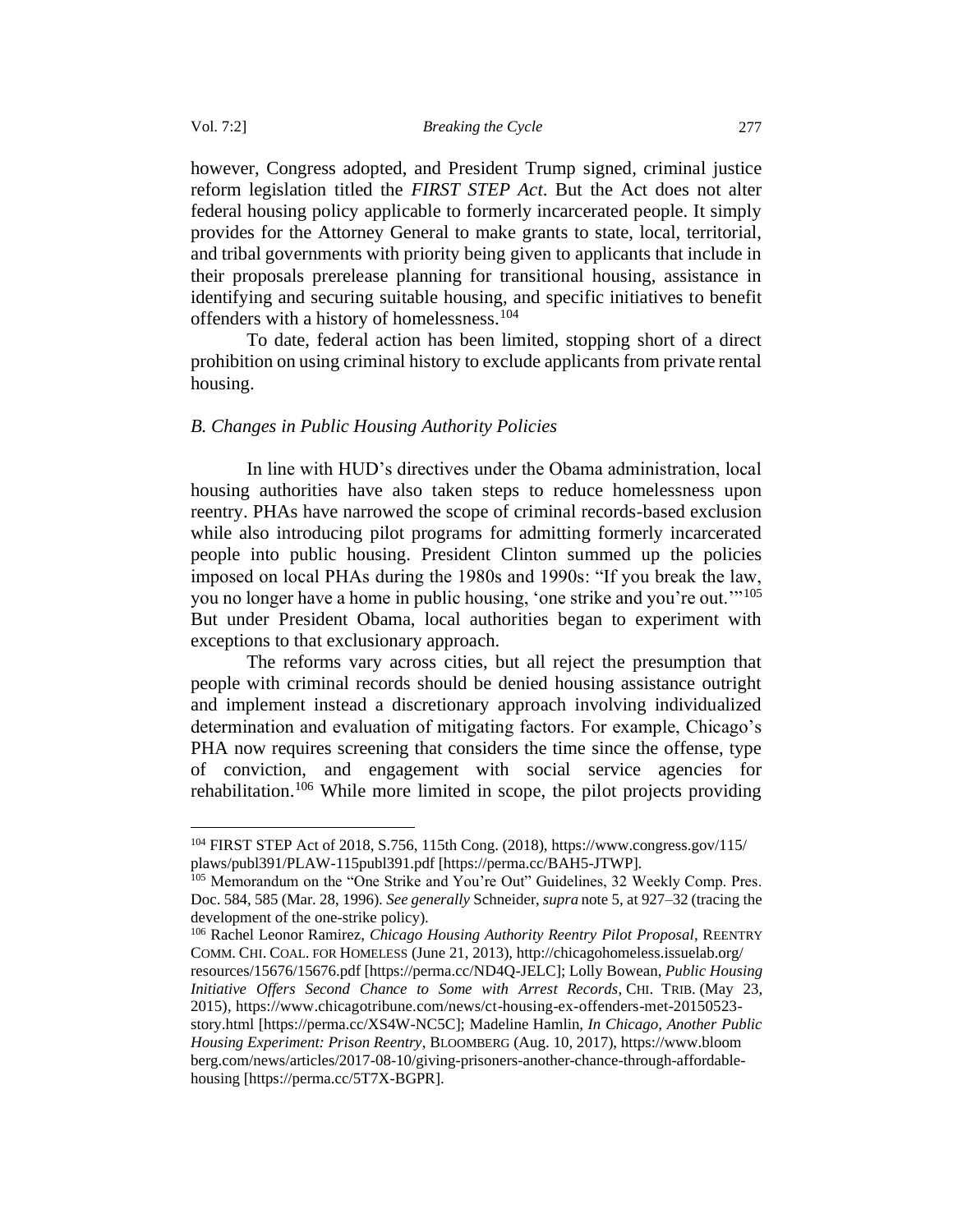target groups of formerly incarcerated people access to public housing also focus on the type of crime committed and rehabilitation efforts. For example, in 2013, the New York City Housing Authority (NYCHA) launched a twoyear pilot to reconnect a sample of formerly incarcerated people with family members living in NYCHA housing.<sup>107</sup> The Vera Institute of Justice evaluated the program and found that among the eighty-five participants in the pilot, which provided assistance with reentry in addition to stable housing, only one was convicted of a new offense.<sup>108</sup> In other cities, PHAs have also begun testing whether admission to public housing and provision of wraparound services smooths reentry and reduces recidivism.<sup>109</sup> In a survey of PHA reentry programs, the Vera Institute finds that the initiatives have led to lower recidivism rates and participant progress towards self-sufficiency.<sup>110</sup> Yet these programs remain modest in size, scattered and limited to public housing.

### <span id="page-21-0"></span>*C. State Initiatives*

At the state level, reentry measures aimed at expanding housing opportunities have placed an emphasis on ex-offenders' rehabilitation while recognizing landlords' fear of liability for tenant criminal activity. States have enacted legislation of two types, both designed to lessen landlord

<sup>107</sup> Mireya Navarro, *Ban on Former Inmates in Public Housing is Eased*, N.Y. TIMES (Nov. 14, 2013) https://www.nytimes.com/2013/11/15/nyregion/ban-on-former-inmates-in-pub lic-housing-is-eased.html#:~:text=The%20New%20York%20City%20Housing,set%20to %20start%20next%20month [https://perma.cc/7397-RKNC]; Margaret diZerega, *NYCHA Family Reentry Pilot: Reuniting Families in New York City Public Housing Project Overview*, VERA INST. OF JUST., https://www.vera.org/projects/nycha-family-reentry-pilotreuniting-families-in-new-york-city-public-housing/overview [https://perma.cc/37ME-6AAA].

<sup>108</sup> John Bae, Margaret diZerega, Jacob Kang-Brown, Ryan Shanahan & Ram Subramanian, *Coming Home: An Evaluation of the New York City Housing Authority's Family Reentry Pilot Program* 13, VERA INST. JUST. (Nov. 2016), https://www.vera.org/downloads/public ations/NYCHA\_report-032917.pdf [https://perma.cc/RD9G-YD4B].

<sup>109</sup> *See, e.g.*, Mathilde Laisne, *In New Orleans, the Housing Authority Is Helping People with Criminal Convictions Rejoin Families*, VERA INST. JUST. (Mar. 30, 2016), https://www.vera.org/blog/in-new-orleans-the-housing-authority-is-helping-people-withcriminal-convictions-rejoin-families [https://perma.cc/QS3B-XL36]; Richard A. Webster, *HANO Approves New Criminal Background Check Policy*, NOLA.COM (Mar. 30, 2016), https://www.nola.com/news/politics/article\_eb9dc4f4-9e6c-54d2-97c9-f70df68cda14.html [https://perma.cc/CNM4-UGA8]; Markesha Ricks, *Reentry Program Inks Public-Housing Deal*, NEW HAVEN IND. (Jan. 23, 2017), https://www.newhavenindependent.org/article/pris on\_entry [https://perma.cc/O3EZ-YFPC].

<sup>110</sup> John Bae, Kate Finley, Margaret diZerega & Sharon Kim, *Opening Doors: How to Develop Reentry Programs Using Examples From Public Housing Authorities*, VERA INST. OF JUST., (Sept. 2017), https://www.vera.org/downloads/publications/Opening-Doors-Full-Report.pdf [https://perma.cc/UJ4E-LGCP].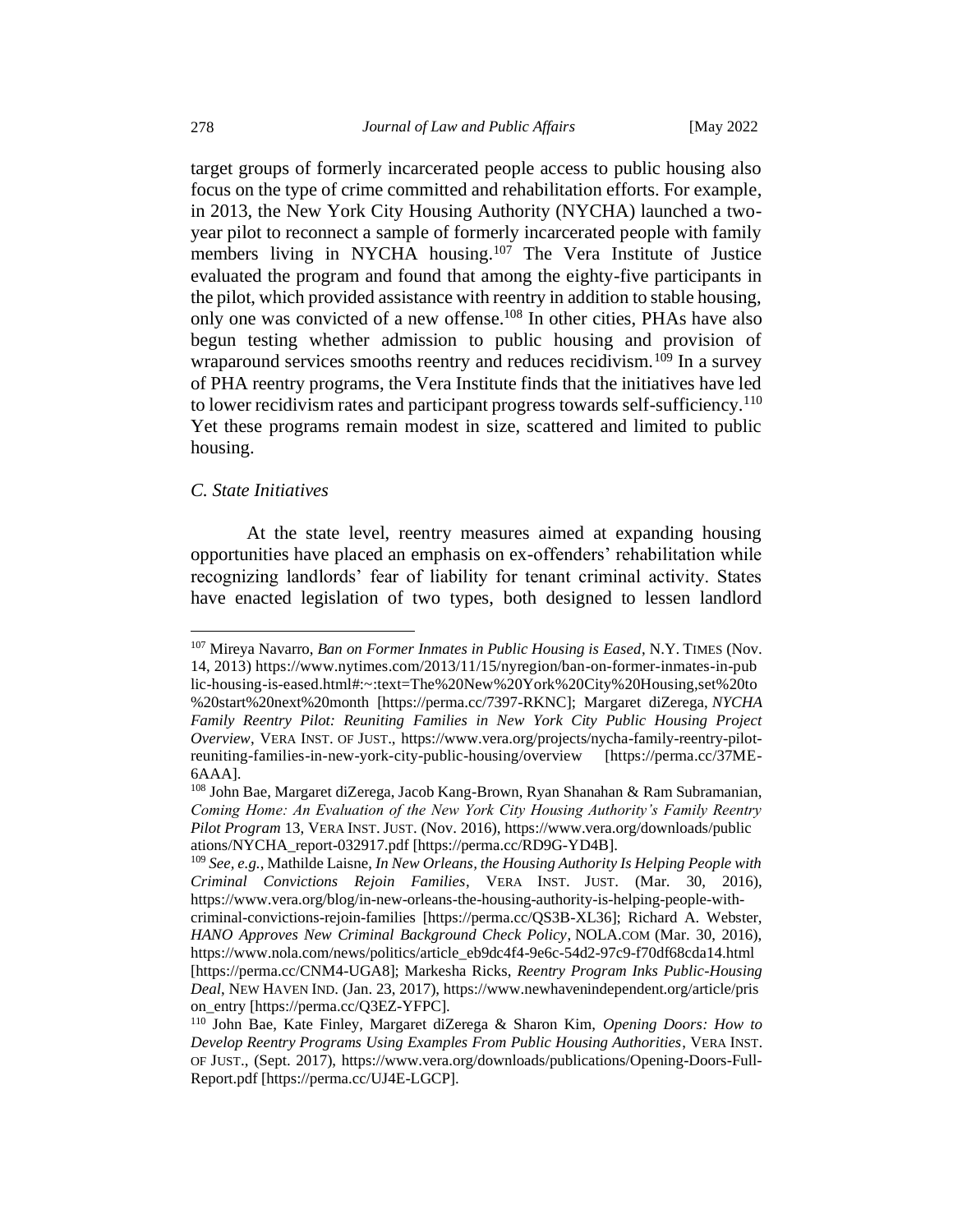concern about accepting tenants with criminal records. One authorizes corrections departments to issue "certificates of recovery," documenting the rehabilitation of ex-offenders. Used in nine states and the District of Columbia, recovery certificates apply criteria including community service and completion of vocational, cognitive, and behavioral programs to evidence rehabilitation.<sup>111</sup>

The other state-level reform reduces the risk to landlords of renting housing to ex-offenders by preventing courts from holding landlords liable for damages caused by tenants with criminal records. Texas was first state to pass such a law. The 2015 legislation applies to harm done by ex-offenders convicted of nonviolent crimes, such as drug dealing.<sup>112</sup> While HUD's application of the FHA increases the risk of excluding ex-offenders under the federal fair housing law, state recovery certificates and liability legislation aim to decrease the risk of renting to ex-offenders. Both state measures aim to lessen the collateral consequences of criminal convictions in the housing market, but neither represents a direct intervention into transactions in that market.

### <span id="page-22-0"></span>*D. City Initiatives: Fair Chance Housing Ordinances*

The most direct interventions into the private housing market to reduce homelessness among former prisoners have emerged at the local level—the fair chance ordinances banning categorical denial of rental housing to people with a criminal history. Though varying in scope, the city ordinances all regulate the process by which landlords gather data and make decisions about whether to rent to ex-offenders. And all aim to facilitate prison reentry into society and reduce the likelihood of recidivism. <sup>113</sup> To

<sup>111</sup> Ram Subramanian, Rebecka Moreno & Sophia Gebreselassie, *Relief in Sight? States Rethink the Collateral Consequences of Criminal Conviction, 2009-2014* 18–20, VERA INST. OF JUST. (Dec. 2014), https://www.vera.org/downloads/Publications/relief-in-sight-statesrethink-the-collateral-consequences-of-criminal-conviction-2009-2014/legacy\_downloads/ states-rethink-collateral-consequences-report-v4.pdf [https://perma.cc/4AX9-QPGF]. *See also* JULIA SINGER BONSAL, UPDATED REPORT: HOUSING FOR ADULTS WITH CRIMINAL RECORDS 6–7, RSCH. RPT. 2016-R-0023, Conn. Gen. Assemb., Feb. Sess. (Conn. 2016) (advocating for such legislation in Connecticut).

<sup>112</sup> 2015 Tex. Sess. Law Serv. Ch. 651. *See also* Erik Barajas, *New Law Could Change to Allow Felons to Rent Apartments*, ABC13 EYEWITNESS NEWS (Aug. 6, 2015), http://abc13.com/news/law-could-change-to-allow-felons-torent-apartments/907237/ [https://perma.cc/L2EF-ZZF4]; Crowell, *supra* note 12, at 1103, 1129.

<sup>113</sup> *See, e.g*., DETROIT, MICH., ORDINANCES §26-5-1 ("Housing provider SHALL NOT represent or communicate in any way that persons with arrest or conviction will not be considered for rental or lease.") (emphasis in original).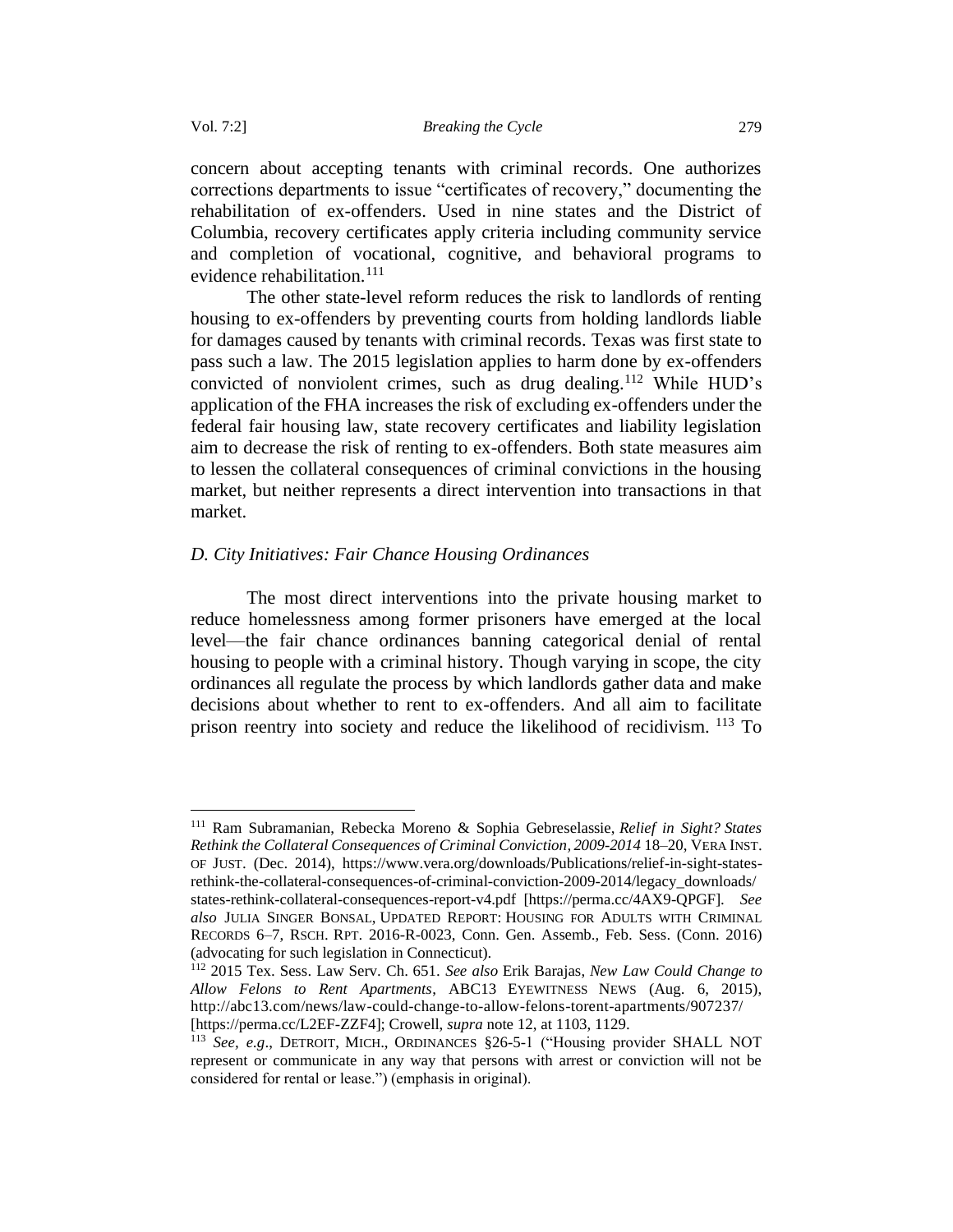date, fifteen local governments<sup>114</sup> have adopted such ordinances, all but one (Urbana, Illinois, in 1979) since 2014.<sup>115</sup> The most sweeping model, adopted in Seattle, bans exclusion of people with a criminal history from rental housing, excepting only registered sex offenders. But none includes a guarantee of housing assistance as an element of fair chance policy.

The city ordinances found inspiration in HUD's priorities under the Obama administration: the effort to root out homelessness, exclusionary housing practices, and bias against ex-offenders and racial minorities. "It was housing policy in HUD, during the Obama administration, which in part sparked the local campaigns," Deborah Thrope, the deputy director of the National Housing Law Project and author of the fair chance law in Richmond, California, said in a telephone interview. "The federal government believed in second chances, not one strike."<sup>116</sup> The preamble to the 2019 Minneapolis ordinance expressly cites the finding in the HUD guidance that screening out applicants with a criminal history has a disparate impact and its conclusion that "individualized assessments" are the "preferred mechanism" for providers to fairly consider applicants with a criminal history.<sup>117</sup>

The key legal precedent for fair chance housing ordinances was "ban the box" legislation that aims to curb employment discrimination against exoffenders by banning questions about criminal history on job applications, *i.e.*, the check "box." Also known as "fair chance" reform, the ban the box

<sup>114</sup> A few states have adopted more limited restrictions on landlords' reliance on applicants' criminal history. For example, New Jersey prohibits landlords from making an inquiry into criminal history prior to providing a conditional offer, with limited exceptions. NEWARK, N.J., CODE 2:31-3(a). Oregon bars reliance on most arrests that did not result in conviction, Or. Rev. Stat. § 90.303(2), and Washington requires that a landlord notify an applicant if an application is denied based on criminal history, WASH. REV. CODE ANN. § 46:8-55. § 59.20.080(1)(c). Fair chance housing bills have also been introduced in other states but not yet passed. *See, e.g.,* PENNSYLVANIA FAIR CHANCE HOUSING ACT, NO. 912, SESSION OF 2021.

<sup>115</sup> BERKELEY, CAL., CODE § 13.106.010 *et seq*. (2020); CHAMPAIGN, ILL., CODE § 17.71 *et seq*. (1994); COOK COUNTY, ILL., CODE § 42-38 *et seq*. (2019); DANE COUNTY, WIS., ORDINANCES, § 31 (1988) ; DETROIT, MICH., ORDINANCES § 26-5-1 *et seq*. (2018); D.C. CODE, § 42–3541 (2017); MADISON, WIS., CODE, § 39.03 (2020); MINNEAPOLIS, MINN., CODE, tit. 12, § 244.2030 (2020); NEWARK, N.J., CODE 2:31 (2015); OAKLAND, CAL., CODE, § 8.25.010 *et seq*. (2020); PORTLAND, OR., CODE, § 30.01.086(E) (2020); RICHMOND, CAL., CODE §7.110 (2017); S.F., CAL., POLICE CODE, § 4901 *et seq.* (2013); SEATTLE, WASH., CODE §§ 14.09 (2020); ST. PAUL, MINN., CODE, CH. 193, § 193.04; ORDINANCE 20-14 (2021); URBANA, ILL., CODE, § 12-37 (2020). The Madison and Dane County ordinances were subsequently preempted by state law. *See* 2011 WIS. ACT 108 (codified at WIS.STAT. § 66.0104(2)(a) (2015-2016). The St. Paul ordinance was enjoined and then repealed in 2021. *See* Barth, *infra* note 41.

<sup>116</sup> Telephone Interview with Deborah Thrope, Dep. Dir., Nat'l Hous. L. Project, (Apr. 20, 2018), (hereinafter Thrope interview).

<sup>117</sup> MINNEAPOLIS, MINN., CODE, tit. 12, § 244.2030(14) and (15); *see also* RICHMOND, CAL., CODE §7.110.030(f).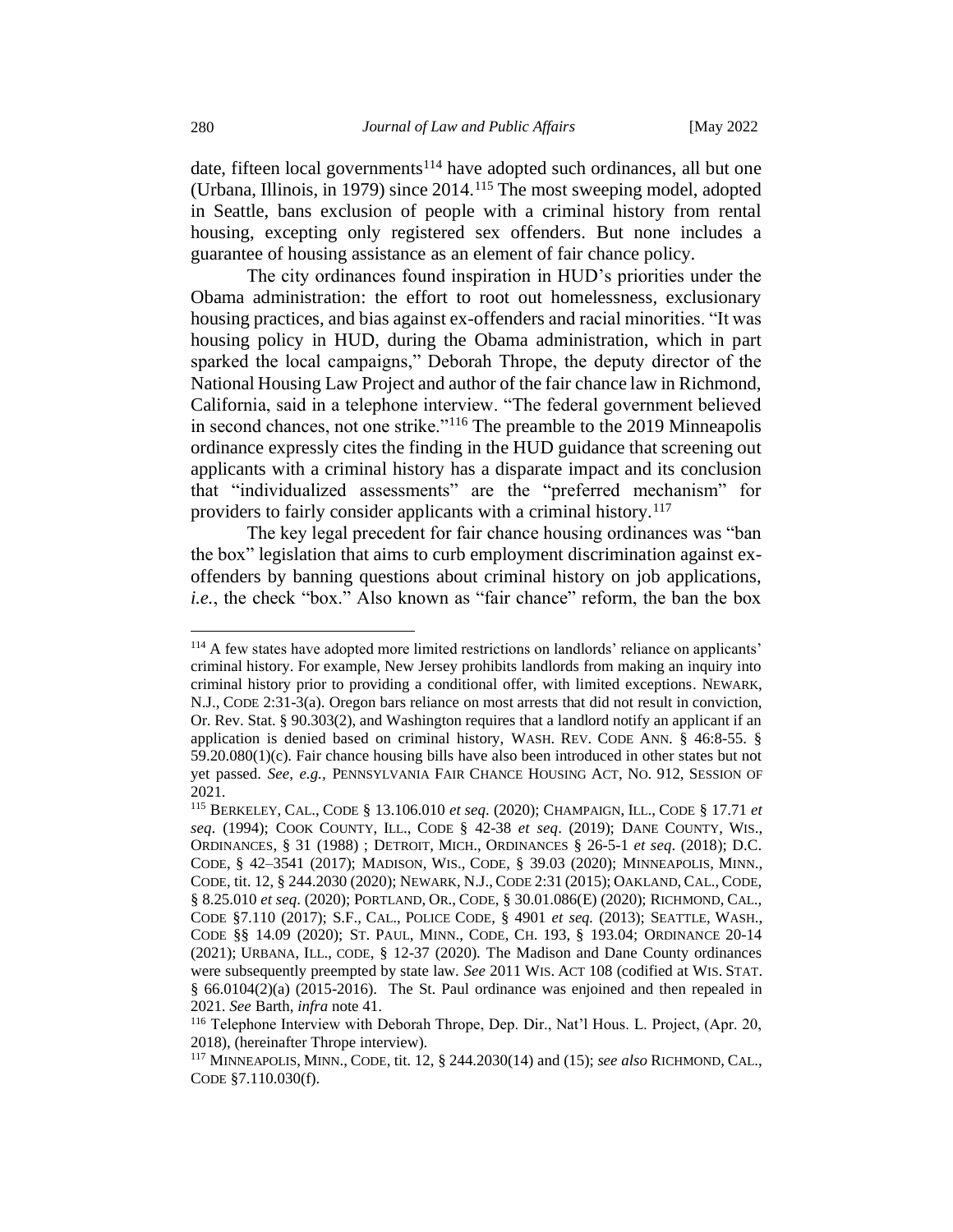legislation has been adopted in thirty-five states, the District of Columbia, and more than 150 cities and counties since 1998.<sup>118</sup> All such laws cover public employment and laws in thirteen states and eighteen cities and counties also cover private employment.<sup>119</sup> Most of the ordinances do not prohibit all inquiry into criminal history but regulate its timing, imposing a delay in the process, restricting questions about arrests and convictions until an interview or after a conditional job offer.<sup>120</sup> Seattle adopted a ban the box measure in 2013 covering both public and private employment.<sup>121</sup> Seattle's provisions concerning private employment are more restrictive than are most others, not only regulating the timing of inquiry into criminal history but barring denial of a job based on criminal history at any time unless the employer has a legitimate business reason for refusing employment based on an applicant's criminal conviction.<sup>122</sup> Designed to promote labor market opportunity, expand income, and reduce recidivism, ban the box laws have become a centerpiece of prisoner reentry policy.

Fair chance housing policy follows the ban the box model in limiting landlord access to criminal history to afford greater market opportunity to exoffenders. Both initiatives aim to counter the stigma of imprisonment while overcoming concerns about the risks of dealing with former offenders, and both restrict the collection and use of information, intervening in business transactions. The findings that introduce the fair chance housing ordinance in Richmond, California expressly cite its earlier ban the box ordinance "which

<sup>119</sup> AVERY, *supra* note 118.

<sup>118</sup> *See* Beth Avery, *Ban the Box: U.S. Cities, Counties, and States Adopt Fair Hiring Policies to Advance Employment Opportunities for People with Past Conviction*s, Nat'l Employment L. Project (Oct. 2021), https://s27147.pcdn.co/wp-content/uploads/Ban-the-Box-Fair-Chance-State-and-Local-Guide-Oct-2021.pdf [https://perma.cc/R47C-5UVX]. *See also* Jemima Galan, *Banning the Box, Building a Future: How Expansion of California's*  Legislation Would Mend the Threaded Strands Between Recidivism and Employment in *Criminally Convicted Offenders*, 37 U. LA VERNE L. REV. 343, 343 (2016); Christina O'Connell, *Ban the Box: A Call to the Federal Government to Recognize a New Form of Employment Discrimination*, 83 FORDHAM L. REV. 2801, 2804 2015); Rachel Santitoro, *Banning the Box in New Jersey: A Small Step Toward Ending Discrimination Against Ex-Offenders*, 13 RUTGERS J. L. & PUB.POL'Y. 215, 218 (2015); Elizabeth P. Weissert. *Get Out of Jail Free? Preventing Employment Discrimination Against People with Criminal Records Using Ban-the-Box Laws*, 164 U.PA. L. REV. 1529, 1532 (2016).

<sup>120</sup> *Id*.

<sup>121</sup> SEATTLE, WASH., CODE § 14.17 (2015), https://library.municode.com/wa/seattle/codes/ municipal\_code?nodeId=TIT14HURI\_CH14.17THUSCRHIEMDE [https://perma.cc/N853 -8C9A. Washington State did not adopt a ban the box law until 2018. *Washington Gov. Inslee Signs Fair Chance Act, Extending 'Ban the Box' to Private Employers*, NAT'L EMPLOYMENT L. PROJECT (Mar. 13, 2018), http://www.nelp.org/news-releases/washington-gov-insleesigns-fair-chance-act-extending-ban-box-private-employers/ [https://perma.cc/7TX4-6N MH].

<sup>122</sup> SEATTLE, WASH., CODE § 14.17-020(D).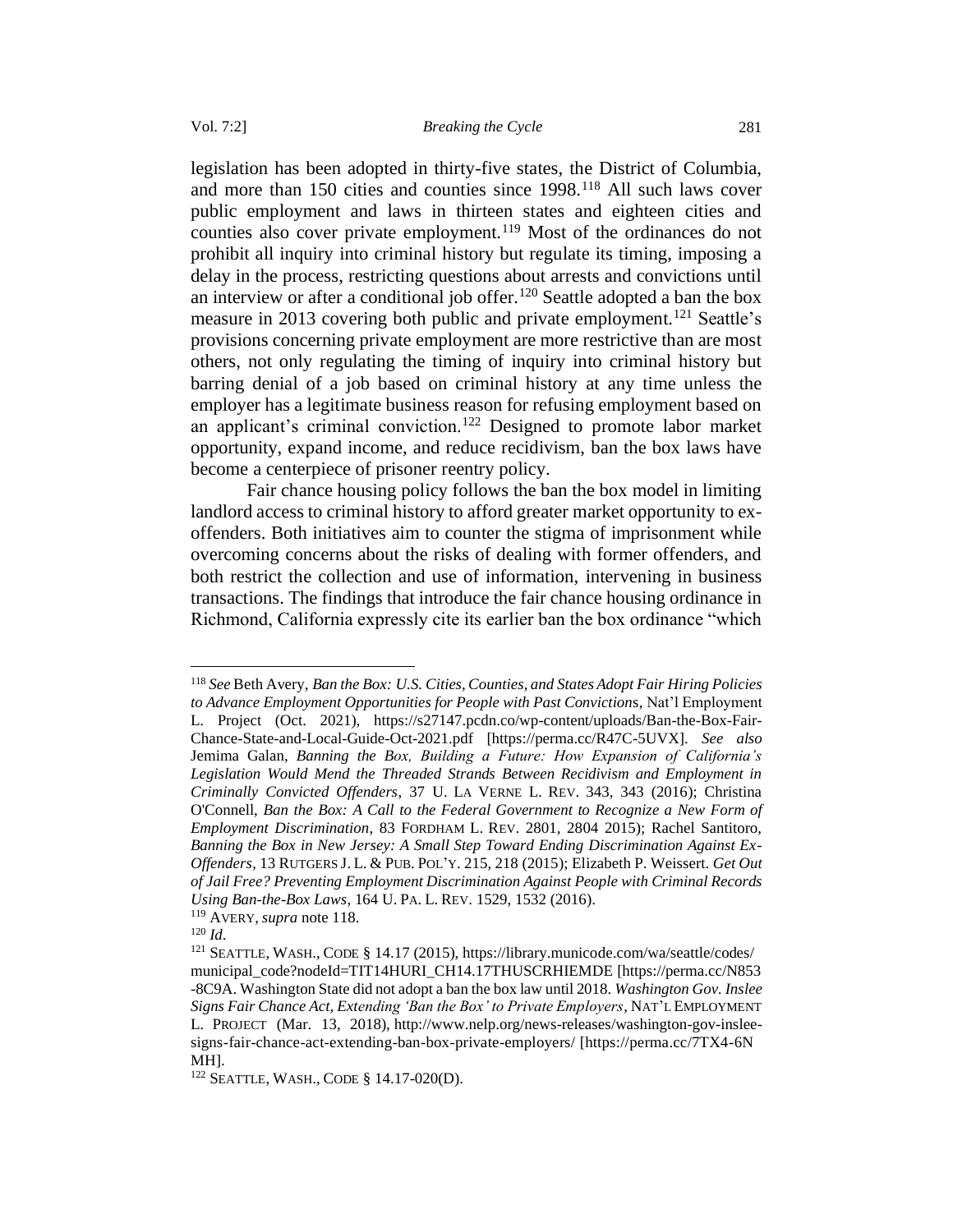removed barriers to employment."<sup>123</sup> But the housing market differs from the labor market. "Ban the box is the guide, but housing is intimate in ways employment is not," said Thrope of the National Housing Law Project. "The first reaction from people who oppose restricting a landlord's ability to screen tenants for criminal history is that they don't want to live next to sex offenders," she stated, explaining the challenges of relying on the ban the box precedent when linking prisoner reentry to housing access. "Opposition starts there: people feel that their choice about who to live next to is threatened by such policies."<sup>124</sup> So pronounced is such opposition that one state, Wisconsin, has barred local governments from adopting fair chance housing ordinances, preempting two existing ordinances.<sup>125</sup>

Centrally, fair chance housing ordinances combat homelessness among ex-offenders by prohibiting the categorical exclusion of people with criminal records from consideration by landlords for rentals in the private housing market. But the ordinances vary in the controls placed on landlords' inquiry into criminal history and use of the information discovered to deny housing. As in ban the box in employment legislation, most ordinances regulate the timing of the inquiry into criminal history during the rental process, delaying such investigation until a conditional offer of housing has been made. For example, Detroit's ordinance provides that landlords may not

(a) Inquire about or require applicants to disclose conviction history as part of tenant screening process until the housing provider has first:

(i) Determined the applicant is qualified to rent the housing unit under all of the housing provider's criteria not related to potential past criminal convictions or an unresolved arrest; and

(ii) Provided to the applicant a conditional lease agreement that commits the unit to the applicant as long as the applicant passes the conviction history review.<sup>126</sup>

In order to ensure that ex-offenders know they will not be categorically excluded from consideration, the ordinances typically both prohibit advertising that suggests otherwise and require posting of notice of former offenders' right to be considered.<sup>127</sup> Some ordinances also require that landlords provide written notice of that right with all applications.<sup>128</sup>

Additionally, some ordinances require that landlords consider individual circumstances, specifying the factors relevant to evaluating an

<sup>123</sup> RICHMOND, CAL., CODE § 7.110.030(o).

<sup>124</sup> Thrope interview, *supra* note 116.

<sup>125</sup> 2011 WIS. ACT 108 (codified at WIS.STAT. § 66.0104(2)(a) (2015-2016)).

<sup>&</sup>lt;sup>126</sup> DETROIT, MICH., ORDINANCES  $\S$  26-5-5(a)(1).

<sup>127</sup> *See, e.g.,* BERKELEY, CAL., CODE § 13.106.040(A).

<sup>128</sup> *See, e.g.,* DETROIT, MICH., ORDINANCES § 26-5-8(c).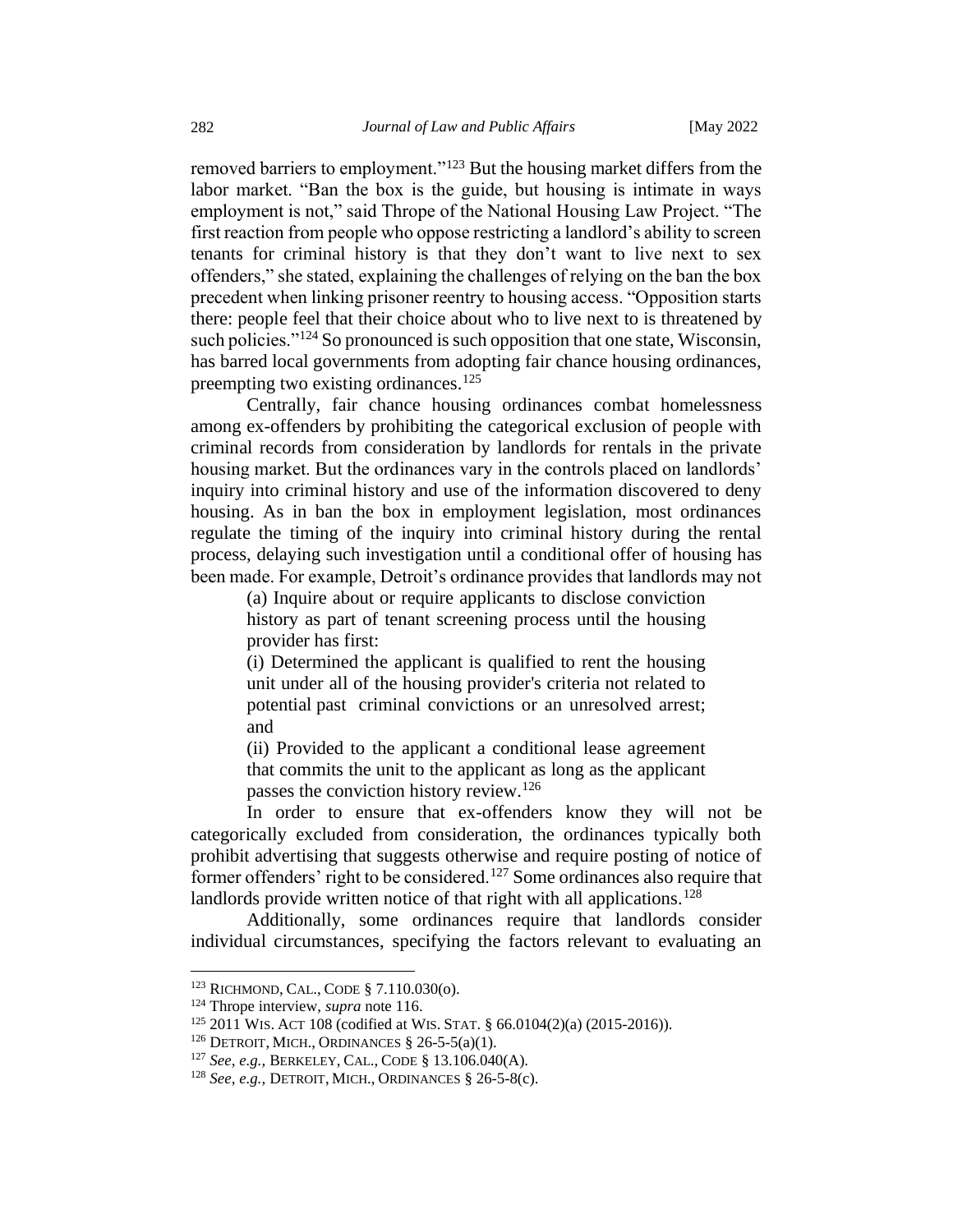applicant's criminal history, as HUD did in advising landlords how to avoid violating the FHA. "In reviewing an applicant's criminal history . . . a housing provider shall conduct an individualized assessment," the Detroit ordinance provides, an assessment including consideration of time elapsed since conviction, whether the conviction has "specific negative bearing on the safety of persons or real property," evidence of rehabilitation or mitigating factors, and evidence of inaccuracy.<sup>129</sup> Cook County, Illinois, permits denial of housing if the landlord "conducts an individualized assessment, and the individualized assessment shows that denial based on the criminal conviction is necessary to protect against a demonstrable risk to personal safety and/or property of others affected by the transaction."<sup>130</sup> Washington, D.C. allows landlords to withdraw a conditional offer based on criminal history only "to achieve a substantial, legitimate, nondiscriminatory interest . . . in light of" the nature of the offense, the severity of the offense, the age of the applicant at the time the offense was committed, the time elapsed since the offense was committed, and any information produced by the applicant concerning rehabilitation and good conduct since the offense was committed.<sup>131</sup>

A form of due process is accorded applicants under some of the laws. The Richmond, California ordinance requires that the housing provider notify the applicant, in writing, "why the housing provider believes" each element of the criminal history relied on to deny housing "has a direct and specific negative bearing on the landlord's ability to fulfill his or her duty to protect the public and other tenants from foreseeable harm."<sup>132</sup> The Detroit law also requires that the landlord give the applicant a copy of the background check report and accord the applicant 14 days to provide evidence that it is inaccurate or of rehabilitation or other mitigating factors.<sup>133</sup>

Several ordinances limit not only the timing, but also the scope of landlords' inquiry into criminal history, restricting the types of criminal involvement a landlord may ask about or use as a basis for denying housing. Detroit, for example, bars an adverse action based on an arrest that did not lead to a conviction or that remains unresolved; participation in a diversion or deferral of judgment program; a conviction that has been dismissed, expunged, voided or invalidated; a conviction in the juvenile justice system; a misdemeanor conviction that is more than five-years old; and a violation other than a felony or misdemeanor.<sup>134</sup> Local governments impose different limits on how far back in time landlords can look in considering applicants' convictions. Richmond's ordinance is among the most restrictive. It prohibits

 $129$  *Id.* at § 26-5-7(b).

<sup>130</sup> COOK COUNTY, ILL., CODE § 42-38(c)(5)(c) (2019).

<sup>131</sup> D.C., CODE § 42-3541.02(e)(1).

<sup>132</sup> RICHMOND, CAL., CODE § 7.110.050(f)(1)(C).

 $133$  DETROIT, MICH., ORDINANCES § 26-5-7(d).

<sup>&</sup>lt;sup>134</sup> DETROIT, MICH., ORDINANCES  $\S$  26-5-5(a)(2).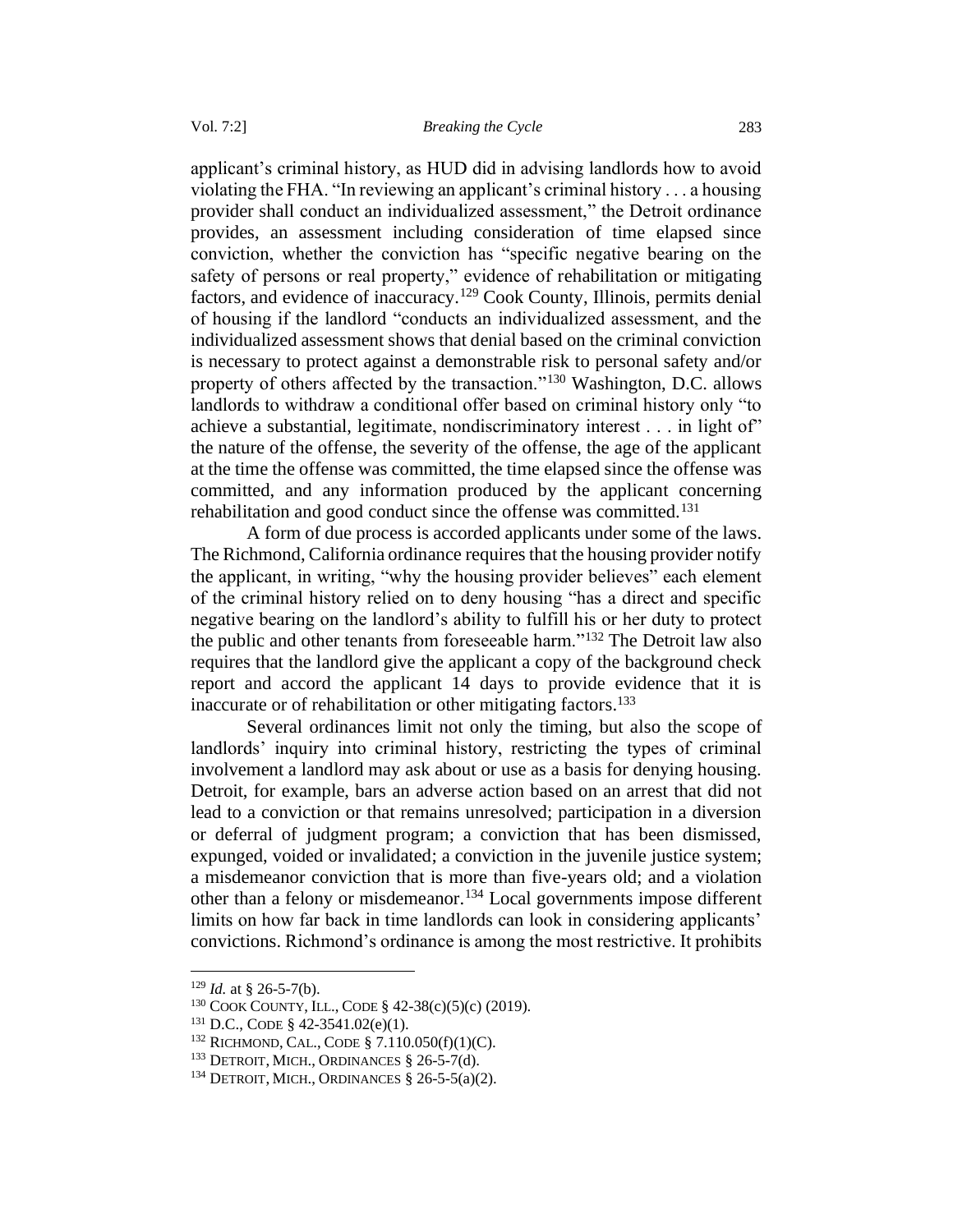landlords from considering convictions older than two years.<sup>135</sup> Washington, D.C. and San Francisco do not permit inquiry into convictions older than seven years.<sup>136</sup> Other cities have different look-back periods depending on the offense.<sup>137</sup>

Only a few ordinances actually bar landlords from denying housing based on criminal history excepting only a few, narrow categories of criminal conduct. Urbana, Illinois did so in 1979, but Seattle was the first major city to adopt this strict approach.<sup>138</sup> After Seattle, Berkeley, California adopted an ordinance that provides that a landlord "shall not, at any time or by any means . . . inquire about an Applicant's Criminal History, require an Applicant to disclose their Criminal History, require an Applicant to authorize the release of their Criminal History or, if such information is received, base an Adverse Action in whole or in part on an Applicant's Criminal History."<sup>139</sup> The only exception to the prohibition in the Berkeley ordinance is for individuals who have been placed on the State of California's registry of lifetime sex offenders.<sup>140</sup> Other ordinances that prohibit adverse actions based on criminal history contain broader exemptions.<sup>141</sup>

While most of the ordinances apply to all rental housing within the jurisdiction, some are more limited in applicability. Richmond, California's ordinance, for example, applies only to "affordable housing," defined to mean "any residential building in Richmond that has received City, State, or Federal funding, tax credits, or other subsidies connected in whole or in part to developing, rehabilitating, restricting rents, subsidizing ownership, or otherwise providing housing for extremely low income, very low income, low income, and moderate-income households."<sup>142</sup>

Landlords living on the property at issue and those renting only small properties are exempt under some of the ordinances. For example, Champaign exempts "the rental or leasing of housing accommodations in that

<sup>135</sup> RICHMOND, CAL., CODE § 7.110.050(a)(5).

<sup>136</sup>S.F., CAL.,POLICE CODE art. 49, § 4906-4920; D.C., CODE, § 42–3541.02(e)(1).

<sup>&</sup>lt;sup>137</sup> For example, Newark's legislation allows landlords, after granting a conditional offer, to inquire about convictions. But the legislation allows only consideration of "indictable offense convictions . . . for eight (8) years following the release from post-conviction custody or the date of sentencing if the person was not incarcerated [and] disorderly persons convictions or municipal ordinance violations . . . for five (5) years following the release from post-conviction custody or from the date of sentencing if the person was not incarcerated." NEWARK, N.J., CODE 2:31-3(a).

<sup>138</sup> URBANA, ILL. CODE, § 12-37.

<sup>139</sup> BERKELEY, CAL., CODE § 13.106.050(A)-(C) (2020).

<sup>140</sup> BERKELEY, CAL., CODE § 13.106.040(C) (2020).

<sup>141</sup> *See, e.g.*, CHAMPAIGN, ILL., CODE § 17-75(e) (exempting offenders who were imprisoned within the last five years for forcible felonies or felony drug convictions from protection against housing discrimination).

 $142$  RICHMOND, CAL., CODE § 7.110.040(b) and 070(b).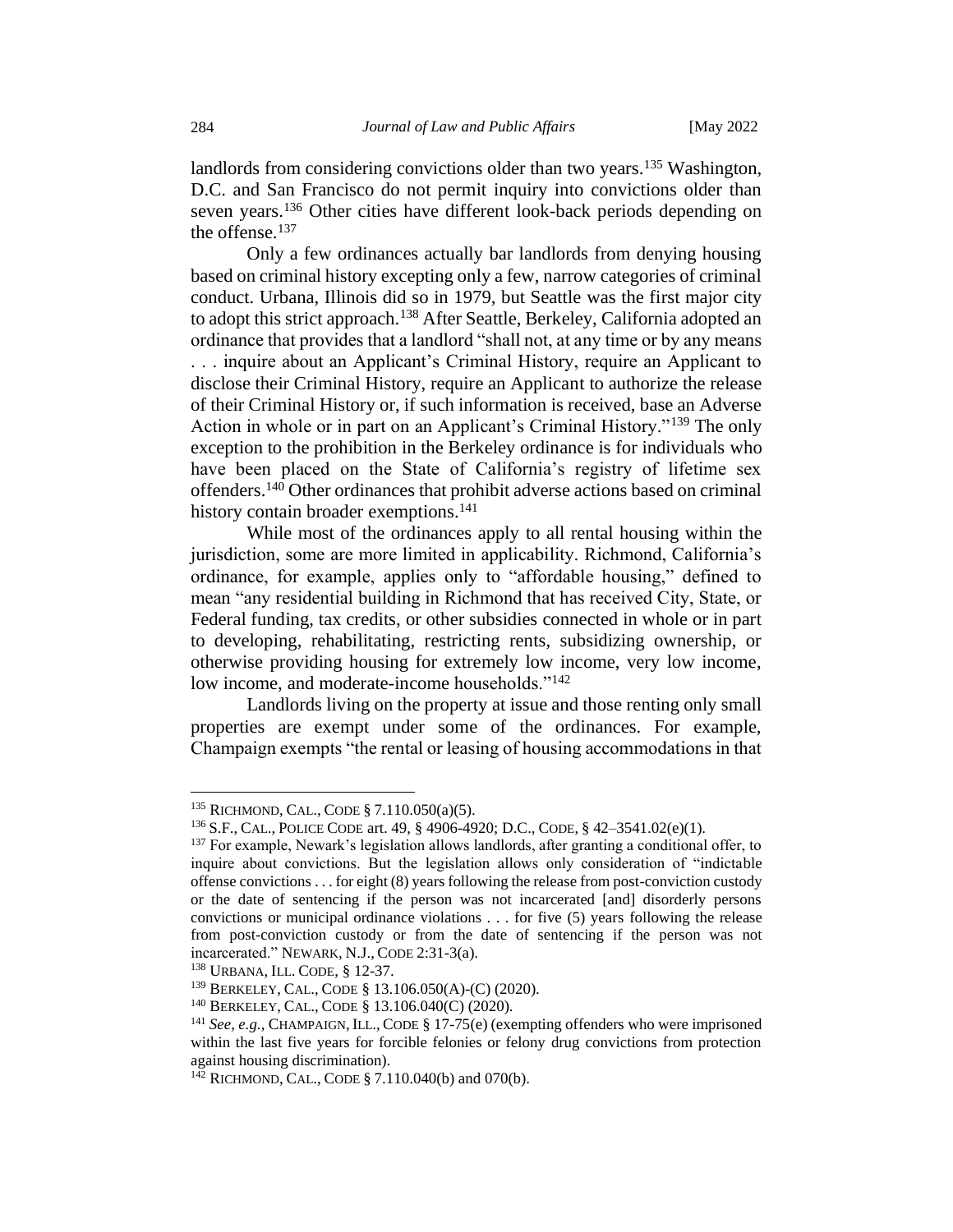portion of a building or housing unit in which the owner, occupant or members of his/her family, occupy one of the living units and in which the owner-occupant anticipates the necessity of sharing a kitchen or bathroom with a prospective tenant, not related to the owner-occupant."<sup>143</sup> Other ordinances create wider exemptions.<sup>144</sup>

A few ordinances reach beyond landlords to prevent blockbusting by any person based on a landlord renting to a person with a criminal history. The Cook County ordinance bars blockbusting, defined as soliciting the sale, lease or listing of residential property "on the grounds of loss of value due to the present or prospective entry into any neighborhood of any individual(s) ... with any covered criminal history."<sup>145</sup> The ordinance also bars "creating". alarm." Specifically, it provides that no person shall "intentionally create alarm among residents of any community . . . by transmitting communication in any manner . . . with a design to induce any person within Cook County to sell or lease the person's residential real property . . . because of the present or prospective entry into the vicinity of the property of any individual(s) with any covered criminal history."<sup>146</sup>

Applicants for housing who believe their rights under the ordinances are violated are provided administrative and judicial remedies.<sup>147</sup> Richmond, California allows an applicant who has been denied housing based on criminal history to file an appeal with a hearing officer who has the authority to reverse the landlord's decision and such an appeal automatically requires the landlord to hold the unit open pending a determination.<sup>148</sup> Public enforcement through an administrative citation and legal action brought by the city attorney or other local officials is authorized by some ordinances.<sup>149</sup> Detroit's ordinance requires landlords to retain records of applications and related matters and permit inspection by administering and enforcing agencies.<sup>150</sup> Oakland permits organizations that are tax-exempt, have a "mission of protecting the rights of tenants or incarcerated persons," and will fairly represent aggrieved persons to bring suit and allows collection of attorney's fees.<sup>151</sup> Common remedies include actual damages, treble

<sup>143</sup> CHAMPAIGN, ILL., CODE § 17-75(a) (1994).

<sup>144</sup> *See, e.g.,* COOK COUNTY, ILL., CODE § 42-38(c)(4) (2019) (exempting short-term rentals of owners' personal residences); DETROIT, MICH., ORDINANCES § 26-5-3 (2018) (exempting properties available for rent or lease when they contain four or fewer dwelling units).  $145$  COOK COUNTY, ILL., CODE § 42-38(b)(5) (2019).

<sup>146</sup> *Id.*, § 42-38(b)(7).

<sup>147</sup> *See, e.g.*, BERKELEY, CAL., CODE § 13.106.90 (2020) (vesting homeseekers with a right to an administrative hearing at which they can be represented by an advocate of their choice). <sup>148</sup> RICHMOND, CAL., CODE § 7.110.050(f)(3) and (4).

<sup>149</sup> *See, e.g.*, BERKELEY, CAL., CODE § 13.106.100(C)-(E) (2020) (providing all listed remedies).

<sup>150</sup> DETROIT, MICH., ORDINANCES § 26-5-9(a) (2018).

<sup>151</sup> OAKLAND, CAL., CODE, § 8.25.060(F) and (H) (2020).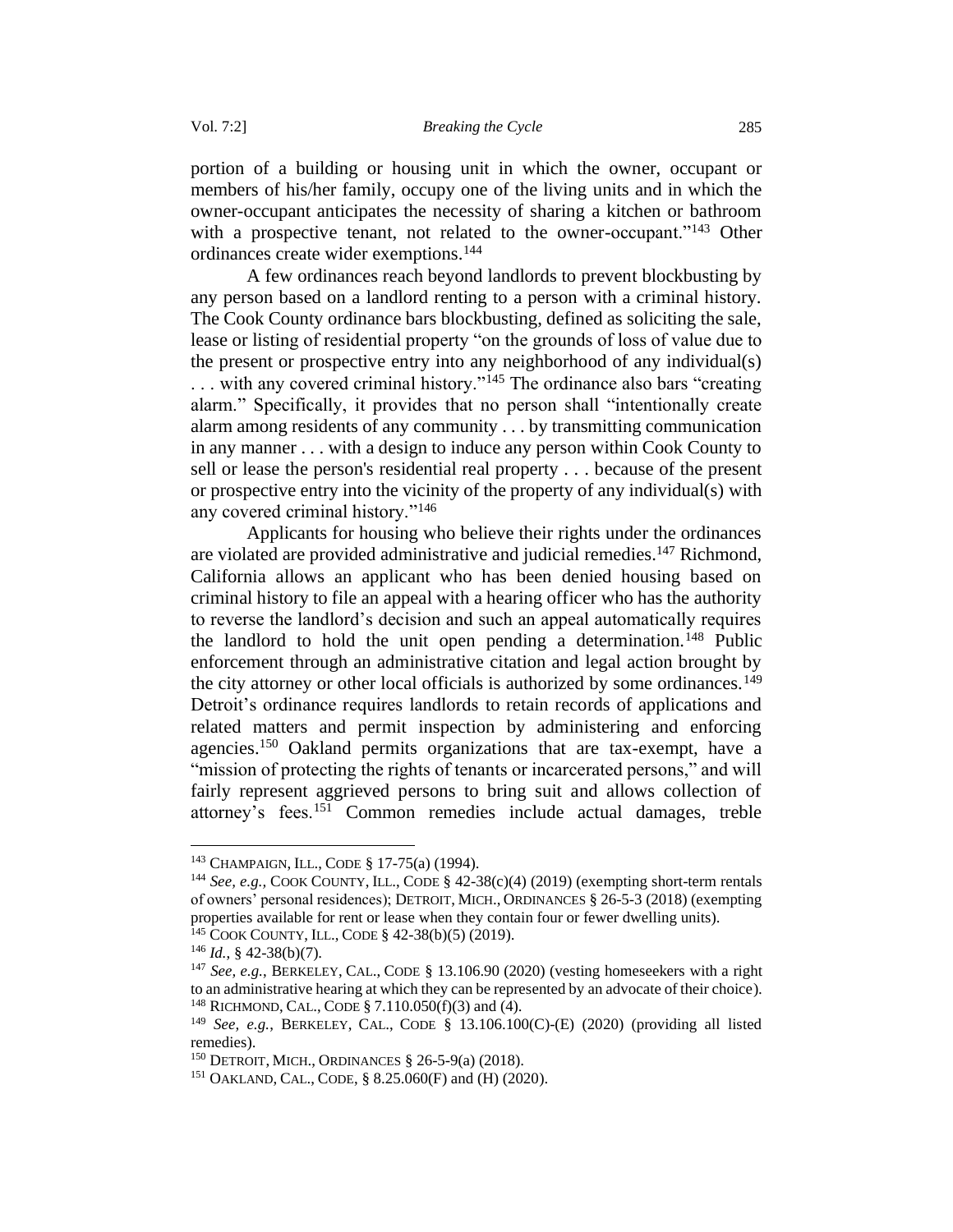damages, statutory damages up to three times the amount of monthly rent for the unit at issue, punitive damages, and civil penalties.<sup>152</sup> Detroit provides for imprisonment for not more than 90 days for each violation of its ordinance.<sup>153</sup>

Some of the ordinances were adopted as free-standing measures while others were adopted as amendments to local anti-discrimination or fair housing laws. Champaign, Illinois, for example, amended it human rights law to bar discrimination "by reason of . . . prior arrest or conviction record" in addition to "age, color, creed," etc.<sup>154</sup>

Extending beyond the HUD *Guidance*, the fair chance ordinances expressly prevent the categorical exclusion of applicants with a criminal history. Some do that by delaying inquiry into criminal history, others by requiring consideration of particular circumstances, and still others by narrowing the types of criminal history a landlord can consider disqualifying.

### <span id="page-29-0"></span>**III. SEATTLE'S ORDINANCE—EX-OFFENDERS AS A PROTECTED CLASS**

Seattle was the first major city to go beyond the ban the box in employment model by barring consideration of most criminal history at *any* stage of the housing rental process.<sup>155</sup> Since Seattle adopted its ordinance, several cities—including Berkeley and Oakland, as well as Champaign have followed suit.<sup>156</sup> Seattle's laws are also unique in further limiting landlord's discretion by imposing a first-in-time requirement, mandating that landlords rent to the first qualified applicant. When the city adopted the fair chance housing ordinance, an article in the *Atlanta Black Star* called it "the most progressive housing policy passed by any major U.S. city to date."<sup>157</sup>

<sup>152</sup> *See, e.g.*, BERKELEY, CAL., CODE § 13.106.100 (2020).

<sup>153</sup> DETROIT, MICH., ORDINANCES § 26-5-13(d) (2018).

<sup>154</sup> CHAMPAIGN, ILL., CODE §17-2 (2020). *See also* COOK COUNTY, ILL., CODE § 42-38(b)(1) (2019) (banning distinctions in real estate transactions based on "unlawful discrimination or covered criminal history.")

<sup>&</sup>lt;sup>155</sup> Urbana, Illinois did the same in 1979. URBANA, ILL., ORDINANCE 7879-91 (May 10, 1979).

<sup>156</sup> BERKELEY, CAL., CODE § 13.106.010 *et seq*.; CHAMPAIGN, ILL., CODE § 17.71 *et seq*.; OAKLAND, CAL., CODE, § 8.25.010 *et seq*.

<sup>157</sup> Nadra Nittle, *Can Seattle Lead the Way in Creating Fair Housing Policy for Renters Across the Nation?*, ATLANTA BLACK STAR, Aug. 30, 2017, https://atlantablackstar.com/ 2017/08/30/can-seattle-lead-way-creating-fair-housing-policy-renters-across-nation/ [https://perma.cc/7HQT-F8UE].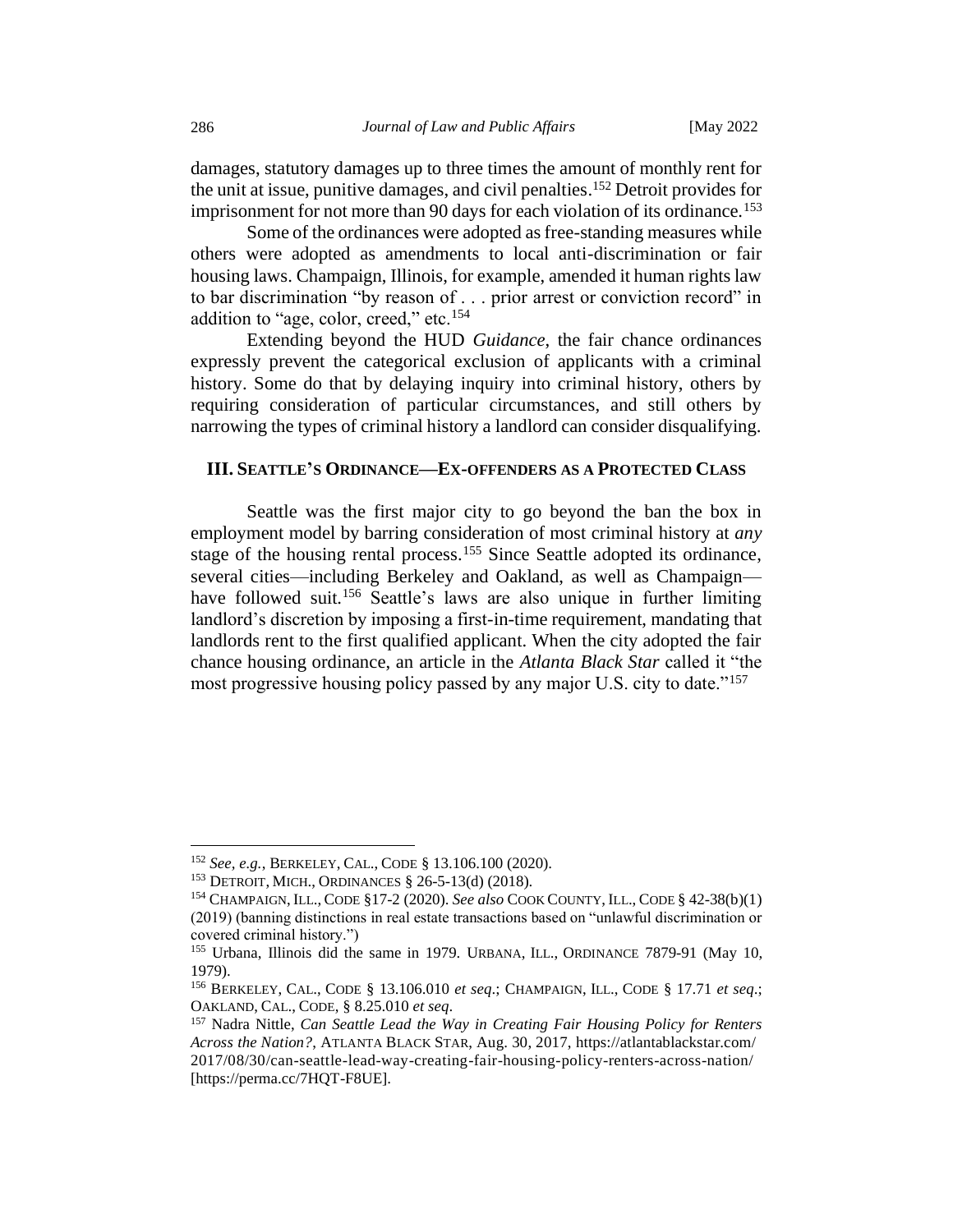### <span id="page-30-0"></span>*A. Adoption of the Seattle Ordinance*

The Seattle legislation is titled the "Fair Chance Housing Ordinance."<sup>158</sup> Adopted in August 2017, it is designed to promote equal access in the rental housing market—to give a fair chance to people with criminal records who face severe barriers to obtaining housing. The city's Office for Civil Rights explains that the ordinance "caps a decade-long effort to address bias against people who have served their time" and are reentering free communities.<sup>159</sup>

The effort dates to 2010 when residents of public housing and community groups pressed city officials to act.<sup>160</sup> The ordinance emerged from the work of a coalition called Fair Accessible Renting for Everyone (FARE), which is led by Columbia Legal Services and includes the Tenants Union of Washington, the Public Defender Association, the ACLU of Washington, and No New Jim Crow Seattle. It was FARE that mounted the fair-housing test showing that people of color, when posing as prospective tenants, were subject to criminal screening more often than were their white counterparts.<sup>161</sup>

Along with arguments concerning homelessness, prisoner reentry, and disparate racial impact, Seattle-based legal services lawyer Merf Ehman and sociologist Anna Reosti advanced a new rationale for the housing initiatives—that a criminal history is not statistically predictive of future risk posed by a tenant to safety and security. "A criminal record is no crystal ball," Ehman and Reosti argued in the *New York University Journal of Legislation and Public Policy Quorum*. "There is no empirical evidence establishing a relationship between a criminal record and an unsuccessful tenancy," the two

<sup>&</sup>lt;sup>158</sup> Seattle renamed the ordinance the "Fair Chance Housing and Eviction Records Ordinance" as, during the COVID-19 pandemic, the city "amended the Ordinance to also prohibit landlords from taking adverse action based on evictions occurring during or shortly after the state of emergency cause by the pandemic." But as only the criminal history provisions of the ordinance are relevant to this article, I will refer to the ordinance as the "Fair Chance Housing Ordinance." *See* Order at \*1, Yim v. City of Seattle, No. 2:18-cv-00736-JCC (W.D. Wash Aug. 28, 2018), 2018 WL 4027084 (referring to ordinance as "Fair Chance Housing Ordinance").

<sup>159</sup> *Fair Chance Housing*, SEATTLE OFF. FOR C.R.[, https://www.seattle.gov/civilrights/civil](https://www.seattle.gov/civilrights/civil-rights/fair-housing/fair-chance-housing-law)[rights/fair-housing/fair-chance-housing-law](https://www.seattle.gov/civilrights/civil-rights/fair-housing/fair-chance-housing-law) [https://perma.cc/RF44-URGC].

<sup>&</sup>lt;sup>160</sup> SEATTLE, WASH., ORDINANCE 125393, Preamble.

<sup>161</sup> Sarah Anne Lloyd, *City Council Passes Law Preventing Rental Restrictions Based on Criminal Records*, CURBED SEATTLE (Aug. 14, 2017), https://seattle.curbed.com/2017/8/14/ 16146136/fair-chance-housing-law-criminal-convictions [https://perma.cc/VKC7-M7NM]; Daniel Beekman, *Seattle Rental Applicants' Criminal Histories Virtually Off-Limits Under New Law*, SEATTLE TIMES, Aug. 14, 2017.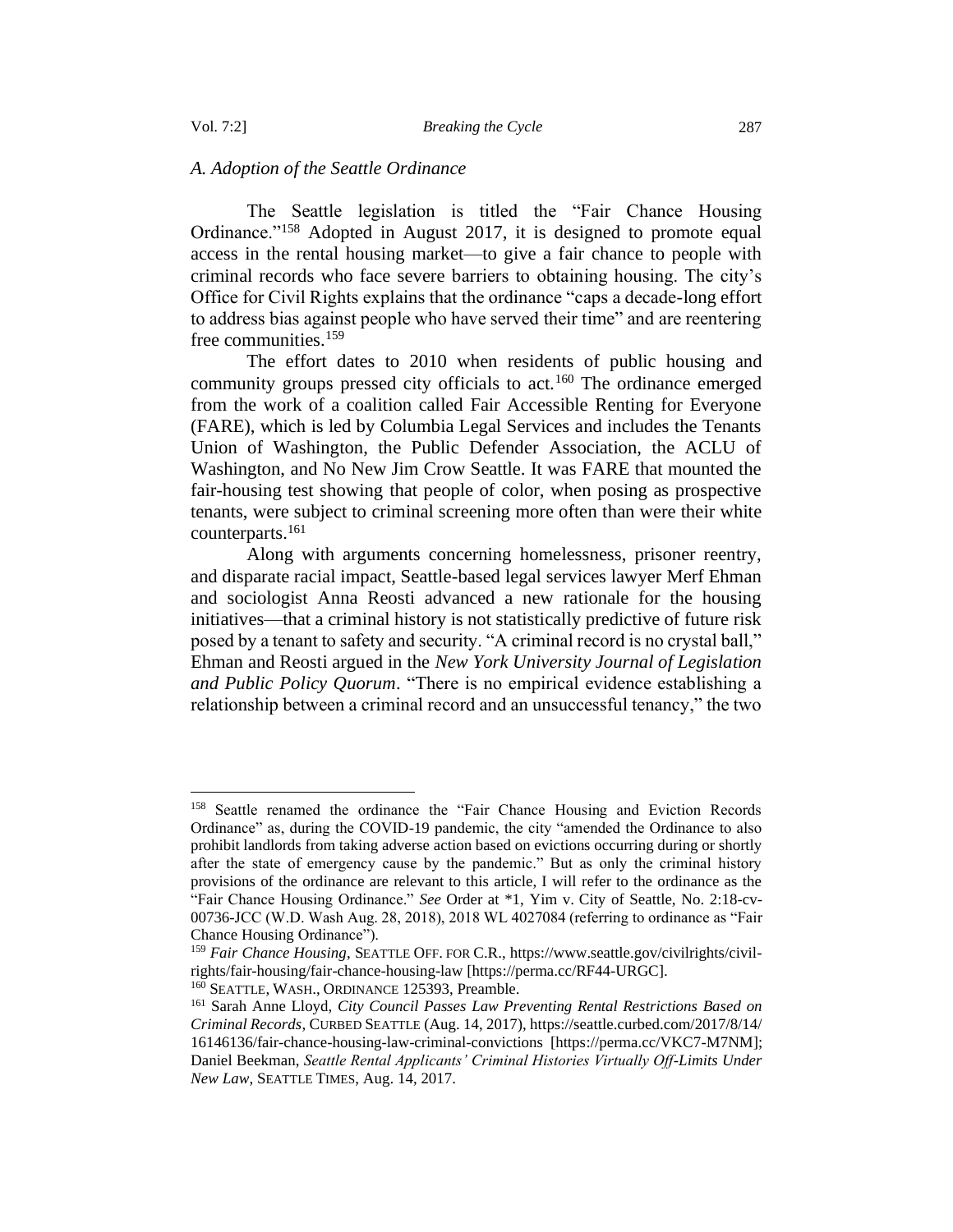contended.<sup>162</sup> Ehman and Reosti demonstrated that ex-offenders posed no greater danger than other tenants, challenging the principle of "foreseeability" and the underlying assumption of the criminal screening regime.<sup>163</sup> Seattle policymakers and residents who developed and then evaluated the effectiveness of the ordinance cited Ehman and Reosti's research.<sup>164</sup>

In 2014, then-Mayor Ed Murray and the Council convened the Seattle Housing Affordability and Livability Agenda Advisory Committee, which called for the city to focus on barriers to housing people with criminal records.<sup>165</sup> The Mayor created the Fair Chance Housing Committee in 2016, which provided support to the City's Office of Civil Rights in drafting the bill.<sup>166</sup>

At city council hearings, advocates for people experiencing homelessness testified on behalf of the ordinance. "Regardless of my criminal history, I deserve housing," said a spokesman for the Real Change Homeless Empowerment Project.<sup>167</sup> Members of the City Council argued that denying formerly incarcerated people a fair chance to find housing was "an extrajudicial punishment" and a "recipe for recidivism."<sup>168</sup>

Seattle's ordinance built on measures then on the books in only a few other major cities: San Francisco (2014), Newark (2015), and Washington, D.C. (2017).<sup>169</sup> But Seattle was the first major city to craft sweeping legislation imposing an absolute ban on exclusion of people with a criminal history from rental housing, with the exception of registered sex offenders. The Seattle legislation is also distinctive in pairing the fair chance ordinance

<sup>162</sup> Merf Ehman and Anna Reosti, *Tenant Screening in an Era of Mass Incarceration: A Criminal Record is No Crystal Ball*, N.Y.U. J. LEGIS. AND PUB. POL'Y QUORUM 1, Mar. 3, 2015.

<sup>163</sup> Lloyd, *City Council Passes*, *supra* note 161; Beekman, *Seattle Rental Applicants' Criminal Histories*, *supra* note 161. Ehman publicly articulated that point and was one of 18 people appointed to serve on the Mayor's Fair Chance Housing Committee in January 2016. Deborah Horne, *Seattle Forms Committee to Help Ex-cons Get Housing*, KIRO 7 (Jan. 19, 2016), https://www.kiro7.com/news/seattle-forms-committee-help-ex-cons-gethousing/40025376/ [https://perma.cc/9PRU-A6QC].

<sup>&</sup>lt;sup>164</sup> SEATTLE REENTRY WORKGROUP FINAL REPORT: PREPARED IN RESPONSE TO THE CITY OF SEATTLE RESOL. 31637, SEATTLE OFF. FOR C. R., at 35 (2018).

<sup>165</sup> *Seattle Housing Affordability and Livability Agenda: Final Advisory Committee Recommendations To Mayor Edward B. Murray and the Seattle City Council*, Seattle Housing and Livability Agenda Advisory Comm, (July 2015) at 6, 8.

<sup>166</sup> SEATTLE, WASH., ORDINANCE 125393, Preamble (2017); Horne, *Seattle Forms Committee*, *supra* note 163.

<sup>167</sup> Lloyd, *City Council Passes*, *supra* note 161; Beekman, *Seattle Rental Applicants' Criminal Histories*, *supra* note 161.

<sup>168</sup> *Id.*

<sup>169</sup> S.F., CAL., POLICE CODE, § 4901 *et seq.*; NEWARK, N.J., CODE 2:31; D.C. CODE, § 42– 3541.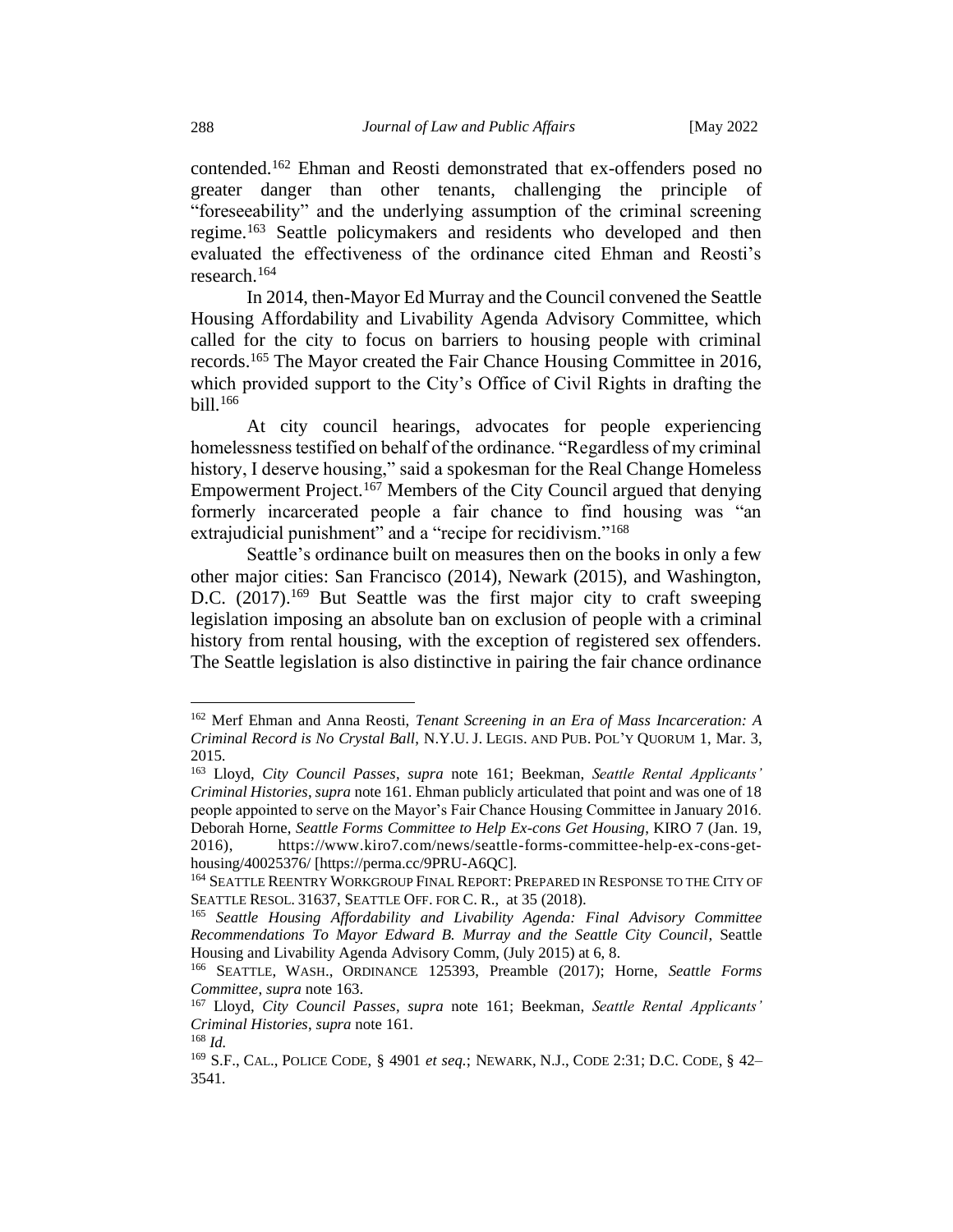with a "first-in-time" rule that requires landlords to rent housing to qualified applicants on a first-come, first-served basis.<sup>170</sup> The preamble to the ordinance declares the city's commitment to eliminating "institutional racism."<sup>171</sup>

### <span id="page-32-0"></span>*B. Creation of a New Protected Class*

The Seattle fair chance ordinance places virtually all former offenders into a protected class. The broad provisions of the ordinance stop landlords from asking about or requiring disclosure of criminal history as well as rejecting or taking any adverse action against an applicant based on past criminal involvement of the applicant or the applicant's family members except for local, state or national sex offender registry status.<sup>172</sup> Even in the case of registered sex offenders, the ordinance requires that landlords have "a legitimate business reason" for adverse action, defined to mean "a nexus between the [exclusionary] policy or practice and resident safety and/or protecting property," taking into consideration the "specific circumstances of the conviction and information provided by the applicant.<sup>173</sup> The ordinance also bars advertising, publicizing or implementing any practice that "automatically or categorically excludes all individuals with any . . . criminal history."<sup>174</sup> It requires landlords to disclose these prohibitions on application materials, and to provide advance notice to persons subject to adverse action.<sup>175</sup> Violations of the ordinance may result in injunctive relief, an award of attorney's fees, and civil penalties ranging from \$11,000 for the first violation to \$55,000 if the landlord has committed two or more violations during the seven years prior to the charge.<sup>176</sup> The ordinance exempts only landlords occupying part of a single family dwelling and accessory units on a lot occupied by the landlord.<sup>177</sup> The preamble of the ordinance speaks of the aim "to make Seattle more affordable, equitable, and inclusive."<sup>178</sup>

In imposing a sweeping ban on housing discrimination against exoffenders, Seattle's ordinance extends beyond the ban the box employment

<sup>&</sup>lt;sup>170</sup> Seattle was the first jurisdiction to pair fair chance and first-in-time housing policies. In 2020, Portland, Oregon adopted a similar suite of policies. *See* PORTLAND, OR., CODE, § 30.01.086(C)(2)(a)(3) (2020); A Policy Justice Brief for Oakland Political Leaders, "Fair Chance Ordinance that removes structural barriers for people with criminal histories in applications for rental housing," JUST CITIES, (Dec. 19, 2019).

 $1^{71}$  SEATTLE, WASH., ORDINANCE 125393, Preamble (2017).

<sup>172</sup> SEATTLE, WASH., CODE §§ 14.09.025(A)(2) and (3) and 14.09.010.

<sup>173</sup> *Id*. at §§ 14.09.025(A)(3) and 14.09.010.

<sup>&</sup>lt;sup>174</sup> *Id.* at § 14.09.025(A)(1).

<sup>175</sup> *Id.* at § 14.09.020.

<sup>176</sup> *Id.* at §§ 14.09.090(C) and .100(B).

<sup>&</sup>lt;sup>177</sup> *Id.* at §§ 14.09.115(C) and (D).

<sup>178</sup> SEATTLE, WASH., ORDINANCE 125393, Preamble (2017).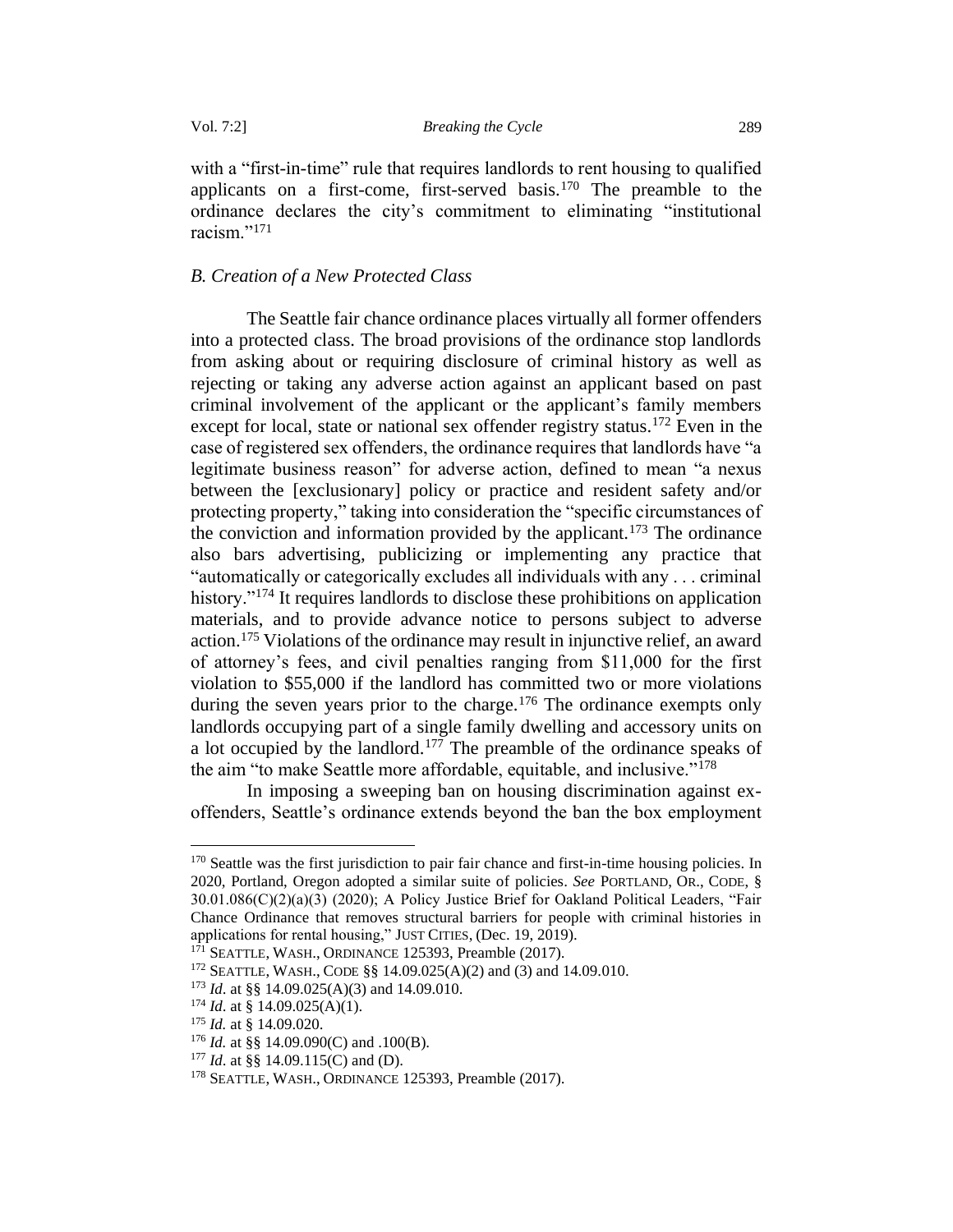model; it does not exert simply temporal control of the inquiry into criminal history. Nor do its protections for ex-offenders hinge on proof of a disparate racial impact, as in HUD's *Guidance* on criminal records-based violations of the FHA. The FHA only prevents discrimination against people due to "race, color, religion, sex, familial status, or national origin" in the sale, purchase, rental, financing, or occupation of any dwelling.<sup>179</sup> The HUD memo explains that housing barriers based on criminal records violate the Act only if "their burden falls more often on renters or other housing market participants of one race or national origin over another (*i.e.*, discriminatory effects liability)." The memo states explicitly that under federal law "having a criminal record is not a protected characteristic."<sup>180</sup>

Under the Seattle ordinance, people with a criminal history are a protected class.<sup>181</sup> The Seattle law states that no person may "advertise, publicize, or implement any policy or practice" that excludes people with a criminal history.<sup>182</sup> Seattle's fair chance ordinance thus radically expands the parameters of fair housing law.<sup>183</sup>

The creation of this new protected class provides a novel tool to use against homelessness among former prisoners. The preamble to the ordinance cites the HUD guidance—on the potential for criminal record screening to have a disparate impact on people of color—recognizing that ex-offenders facing severe barriers in the rental housing market are most likely to be people of color.<sup>184</sup> But the ordinance gives protection directly to people with criminal histories. This relieves ex-offenders experiencing homelessness, such as Adrian Laster, of the burden of showing that criminal history-based disadvantages in Seattle's rental market have a disparate racial impact. This is an important policy advance because, "[t]hough disparate impact theories of liability present one avenue to address such outcomes," as the Korematsu Center for Law and Equality and ACLU of Washington argue in a pending

<sup>179</sup> 42 U.S.C. § 3604(b).

<sup>180</sup> U.S. DEP'T OF HOUS. & URB. DEV., *supra* note 33, at 2.

<sup>&</sup>lt;sup>181</sup> Just after filing the challenge to the fair chance law described below, a lawyer for the Pacific Freedom Foundation attacked the ordinance in *The Seattle Times*, stating that it "makes former convicts akin to a protected class." Ethan Blevins, *Landlord Rights Trammeled by Seattle Law on Renters With Criminal Histories*, SEATTLE TIMES, May 7, 2018, https://www.seattletimes.com/opinion/landlord-rights-trammeled-by-seattles-crimin al-history-law/ [https://perma.cc/PS67-DND3].

<sup>182</sup> SEATTLE, WASH., CODE §§ 14.09.010(C) (2020).

<sup>&</sup>lt;sup>183</sup> Landlords actually suggested that the first-in-time ordinance effectively, but improperly, created a protected class. One property manager complained to a researcher:

What does it mean to be a qualified applicant? Not just someone passes the criteria . . . you don't have to rent to someone who meets all of your criteria. There's no law against not renting to a jerk. If people are just abrasive, and we have multiple applicants, we're going to take the least abrasive—that is not a protected category.

Reosti, Tenant Screening and Fair Housing, *supra* note 57, at 30.

<sup>&</sup>lt;sup>184</sup> SEATTLE, WASH., ORDINANCE 125393, Preamble (2017).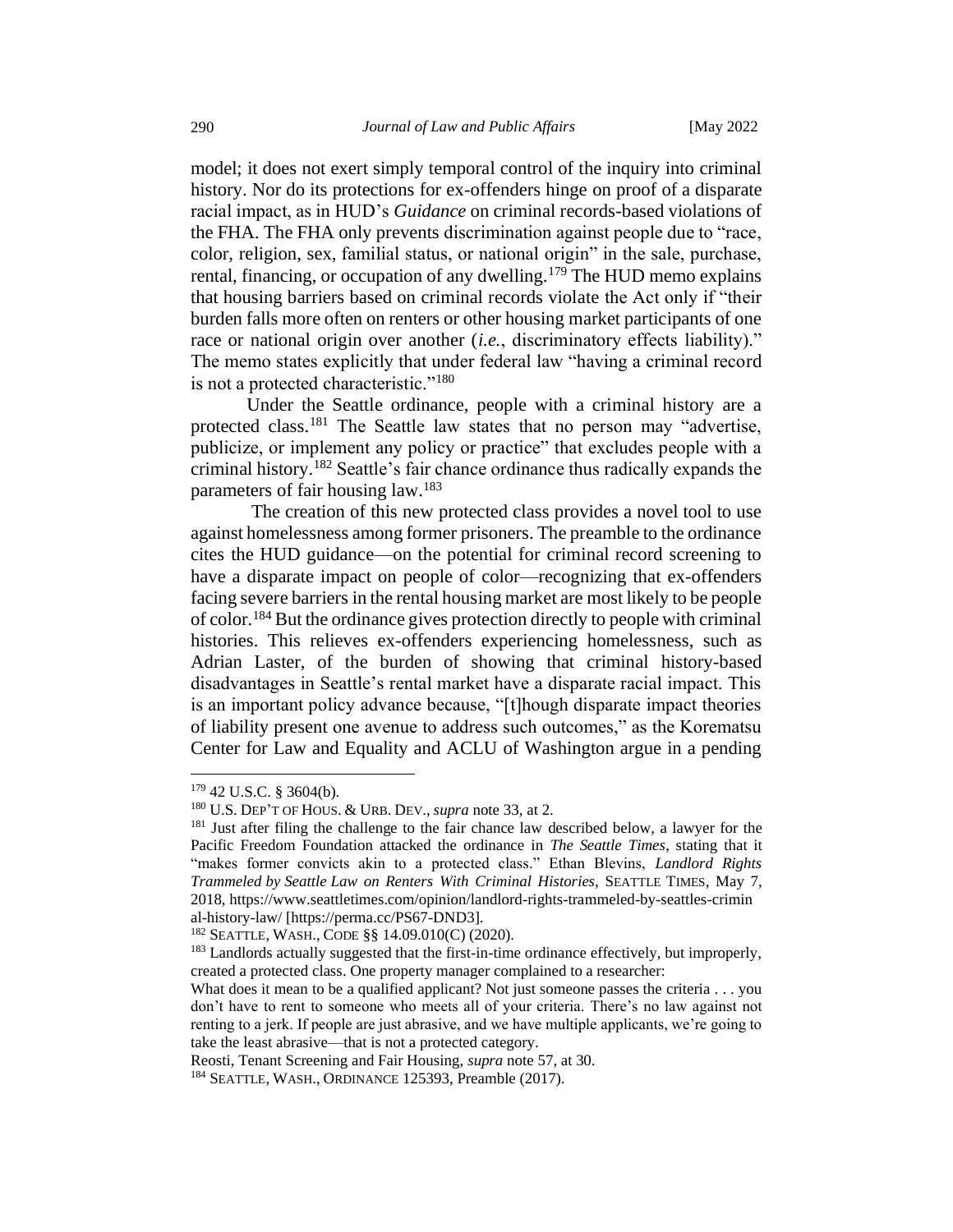challenge to the fair chance ordinance, "the relief comes after the damage has been done, and the victims of discrimination are rarely able to attain redress because of the difficulty of bringing and proving such claims."<sup>185</sup> Unlike individual lawsuits under the FHA, the changes in rental practices mandated by the ordinance are designed not simply to remedy but to eliminate the disparate impact that is the product of "structures and institutions that have evolved as part of the culture over time."<sup>186</sup> The Seattle ordinance improves the chances of overlapping disadvantaged groups in the rental housing market: people with a criminal history, people who are experiencing homelessness, and people of color.<sup>187</sup>

### <span id="page-34-0"></span>*C. The First-in-Time Provision*

A year before Seattle adopted the strict prohibition of consideration of criminal history in rental decisions, it adopted an equally novel "first-in time" requirement limiting landlord discretion about the choice of qualified applicants. When it upheld that requirement in 2019, the Washington Supreme Court highlighted its innovative nature. "The [first-in-time] rule is unquestionably an experiment," the Court stated.<sup>188</sup>

The 2016 ordinance requires landlords to "offer tenancy of the available unit to the first prospective occupant meeting all the screening criteria necessary for approval of the application."<sup>189</sup> In order to enforce the requirement, the ordinance further requires that landlords provide notice to prospective applicants of "the criteria the owner will use to screen prospective occupants and the minimum threshold for each criterion that the potential occupant must meet to move forward in the application process."<sup>190</sup>

<sup>&</sup>lt;sup>185</sup> Brief for Fred T. Korematsu Center for Law and Equality and ACLU of Washington as Amici Curiae Supporting Defendant at 21, Yim v. City of Seattle, No. 2: 18-cv-00736-JCC (W.D. Wash. Nov. 11, 2018) (citing Stacy E. Seicshnaydre, *Is Disparate Impact Having Any Impact? An Appellate Analysis of Forty Years of Disparate Impact Claims Under the Fair Housing Act,* 63 AM. U. L. REV. 357, 392-94 (2013) ("conducting a qualitative analysis of disparate impact claims under the FHA and finding less than twenty percent of the claims successful")).

<sup>186</sup> *Id.*

<sup>&</sup>lt;sup>187</sup> Like the first-in-time ordinance, the fair chance ordinance requires that the city Auditor conduct an evaluation of the measure and submit it to the City Council by the end of 2019. SEATTLE, WASH., CODE §§ 14.09.110(C). But the Auditor has not completed the evaluation pending the resolution of the litigation described below. Memorandum from Lise Kaye, Analyst, to Councilmember Lewis re City of Seattle Auditing Practices, Attachment 2, (Feb. 3, 2020).

<sup>188</sup> Yim v. City of Seattle, 451 P.3d 675, 694 (Wash. 2019), *cert. denied*, 140 S. Ct. 2675 (2020).

<sup>189</sup> SEATTLE, WASH., CODE § 14.08.050(A)(4).

<sup>190</sup> *Id*. at §§ 14.08.050(A)(1)(a).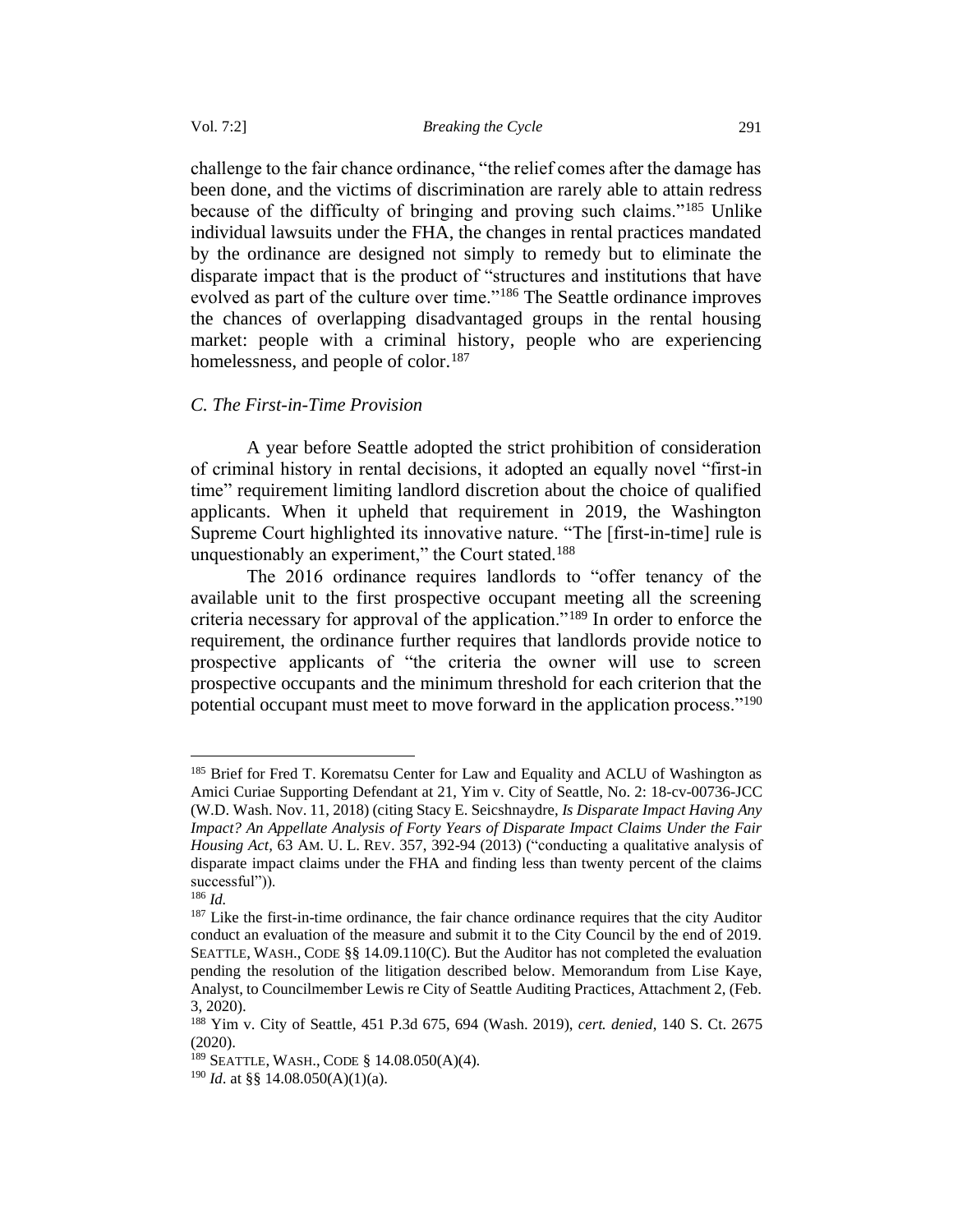The landlord must also note the date and time when it receives a completed rental application and screen applications in chronological order.<sup>191</sup>

Together, the first-in-time and fair chance ordinances place Seattle at the cutting edge of policymaking seeking to sever the connection between homelessness and mass incarceration.

### **IV. LANDLORD LEGAL CHALLENGES**

<span id="page-35-0"></span>Landlords filed lawsuits alleging that both the first-in-time and the fair chance ordinances were unconstitutional shortly after each was enacted. The challenge to the first-in-time measure was resolved in favor of the city by the Washington Supreme Court and review was denied by the United States Supreme Court. The challenge to the fair chance provision was resolved in favor of the city as well by the U.S. District Court for the Western District of Washington and the landlord plaintiffs have filed an appeal in the Ninth Circuit Court of Appeals.<sup>192</sup> Shortly after the state high court rejected the first-in-time challenge, *The Wall Street Journal* published an editorial by the plaintiffs' counsel denouncing both the ordinances and the court under the headline, "Seattle and the State Supreme Court Wage War on Property Rights: Landlords are forced to rent to the first person who walks in—even if he has a criminal record."<sup>193</sup> The landlords claim both laws interfere with their "constitutionally protected right to rent their property to whom they choose, at a price they choose, subject to reasonable anti-discrimination measures."<sup>194</sup>

The landlords in the two suits accept the constraints of traditional antidiscrimination law and even the stated purposes of the two ordinances—to

<sup>&</sup>lt;sup>191</sup> *Id.* at  $$14.08.050(A)(2)$ . The ordinance requires that the city Auditor conduct an evaluation of the ordinance after eighteen months, specifically considering "an analysis of the impact on discrimination based on a protected class," and submit it to the City Council so it could consider if the program "should be maintained, amended, or repeated." *Id.* at §14.08.050(D). The Auditor contracted for such a study, but it is largely based on interviews of landlords and tenants and contains no findings concerning the ordinance's impact on protected classes. *See* Kyle Crowder, *Seattle Rental Housing Study: Final Report*, U. of Wash. Center for Stud. in Demography and Ecology, (June 2018), at 26, https://www.seattle. gov/Documents/Departments/CityAuditor/auditreports/UWSRHSFinal.pdf (surveying landlords found that a large majority believed the measures place an undue burden on them and may reduce housing access for low-income renters).

<sup>192</sup> Notice of Appeal, Yim v. City of Seattle*,* No. 2:18-cv-00736-JCC (W.D. Wash. July. 14, 2021). The appeal has been fully briefed and is set for argument May 17, 2022.

<sup>193</sup> Ethan Blevins, *Seattle and the State Supreme Court Wage War on Property Rights*, WALL ST. J., Jan. 31, 2020, https://www.wsj.com/articles/seattle-and-the-state-supreme-courtwage-war-on-property-rights-11580514036 [https://perma.cc/5LW4-AQZX].

<sup>&</sup>lt;sup>194</sup> Complaint at  $\P$  1, Yim v. City of Seattle, No. 17-2-05595-6 (Sup. Ct. Wash. King Cty. May 1, 2018); *see* Yim v. City of Seattle, 451 P.3d 675, 680 (Wash. 2019), *cert. denied*, 140 S. Ct. 2675 (2020).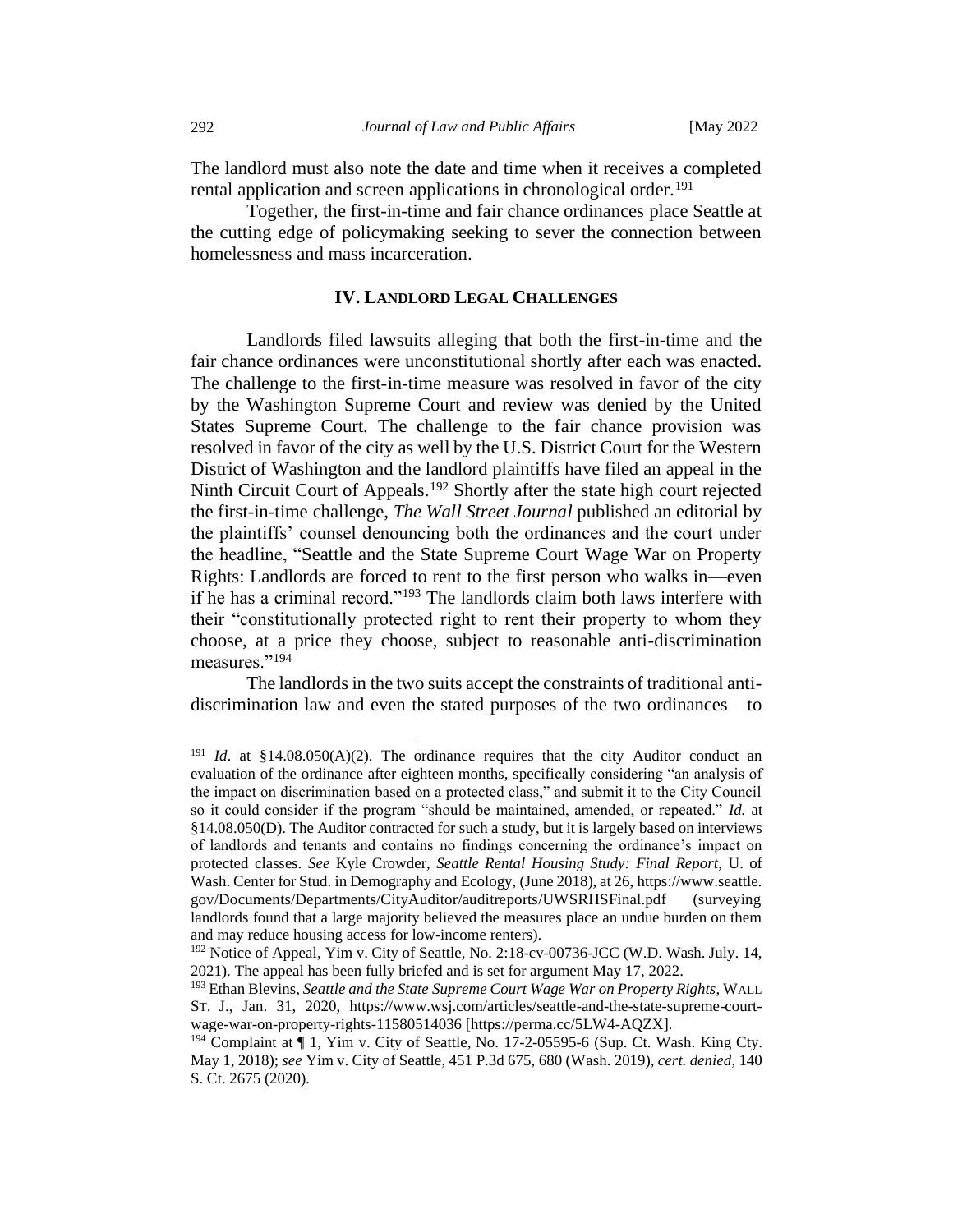prevent implicit bias in tenant selection and to give formerly incarcerated people a fair chance to secure housing. But the landlords argue that the laws go too far in constraining their right to control entry onto their property and imposing onerous regulations on all landlords, even those who do not discriminate based on either race or criminal history. These rules, they contend, shift the burden of the reentry problems created by mass incarceration away from government and onto private property owners. Moreover, while the laws curtail their rights as property owners, the landlords allege further that the novel means of eliminating bias adopted in the ordinances also infringe on their rights of free speech. They maintain that the fair chance ordinance "bans an important conversation between landlord and prospective tenant that begins like this: Have you ever committed a crime?"<sup>195</sup>

The landlords filed the actions challenging both the fair chance and the first-in-time ordinances in King County, Washington Superior Court.<sup>196</sup> The first-named plaintiffs in both actions are a husband and wife who live with their three children in a building covered by the ordinances. Chong and Marilyn Yim own both a duplex and triplex unit in Seattle and live in the triplex.<sup>197</sup> The complaint in the fair chance challenge alleges that "[t]he Yims share a yard with their renters, and the Yim children are occasionally at home alone when their renters are home. The Yims "treasure their right to ensure compatibility and safety for themselves and their tenants."<sup>198</sup> The plaintiffs in the fair chance challenge also include the Rental Housing Association of Washington, a membership association that "provides screening services for its landlord members."<sup>199</sup> In both actions, the plaintiffs are represented by the Pacific Legal Foundation, which describes itself as "a nonprofit legal organizations that defends Americans' liberties when threatened by government overreach and abuse," with specific legal expertise concerning "[t]he right to acquire and use property without undue government interference."<sup>200</sup>

<sup>&</sup>lt;sup>195</sup> Plaintiffs' Motion for Summary Judgment at 1, Yim v. City of Seattle, No. 2:18-cv-00736-JCC (W.D. Wash. Sept. 28, 2018).

<sup>&</sup>lt;sup>196</sup> Complaint, Yim v. City of Seattle, No. 18-2-11073-4 (Sup. Ct. Wash. King Cty. May 1, 2018) (challenging fair chance ordinance); *see* Yim v. City of Seattle, 451 P.3d 675, 681 (Wash. 2019) (challenging first-in-time ordinance).

<sup>&</sup>lt;sup>197</sup> Complaint at ¶ 31, Yim v. City of Seattle, No. 18-2-11073-4 (Sup. Ct. Wash. King Cty. May 1, 2018).

<sup>198</sup> *Id.* at ¶ 32.

<sup>199</sup> *Id*. at ¶¶ 8, 39.

<sup>200</sup> Pacific Legal Foundation, *About Pacific Legal Foundation and What We Fight For,* https://pacificlegal.org/about/ [https://perma.cc/5YNF-D8SG].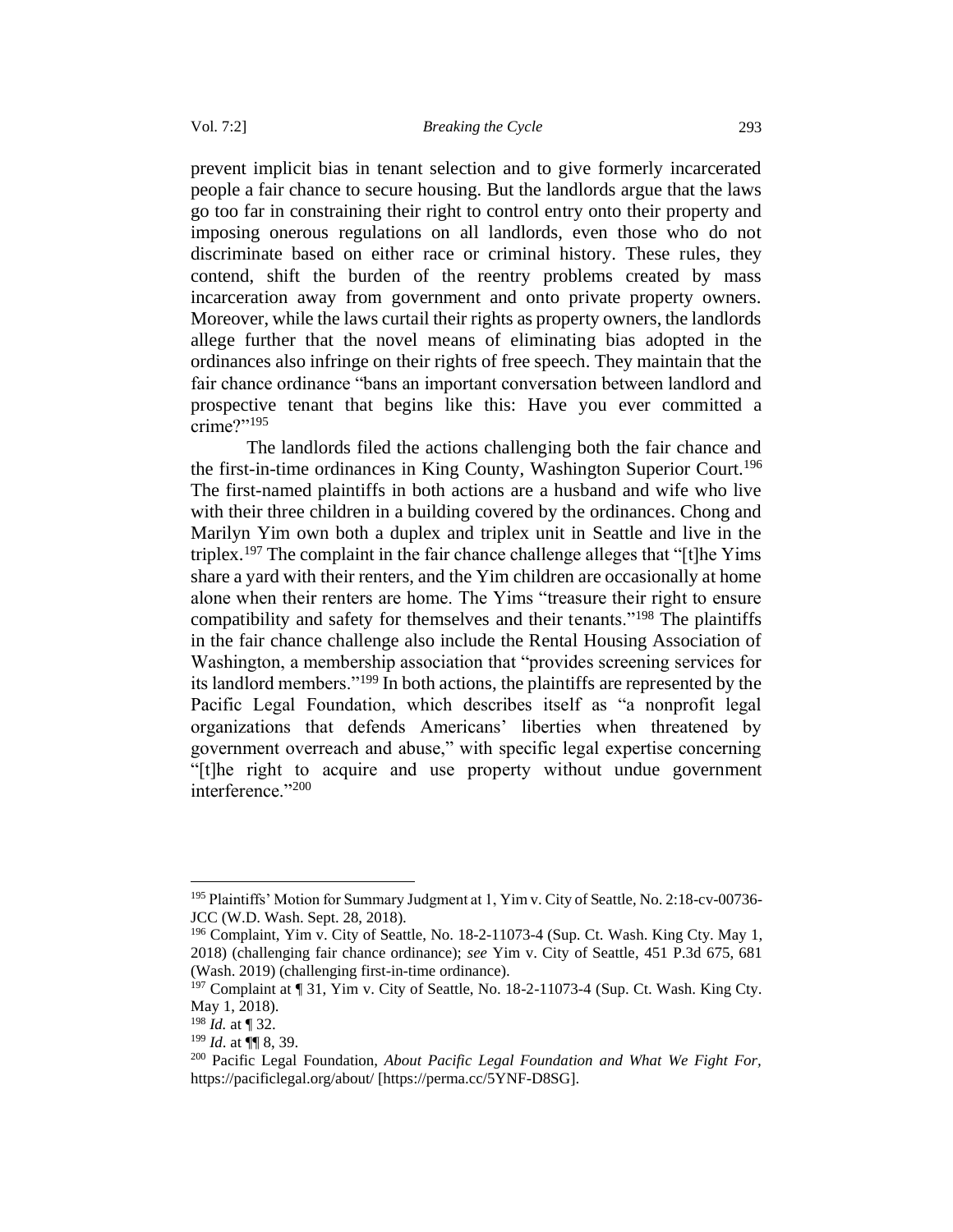### <span id="page-37-0"></span>*A. The Challenge to the First-in-Time Ordinance*

The challenge to the first-in-time provision alleged that the ordinance took landlords' property without just compensation, violated landlords' right to substantive due process, and infringed on landlords' right to free speech, all under the Washington State Constitution.<sup>201</sup> While a state trial court ruled in favor of the plaintiffs, the Washington Supreme Court, on direct review, reversed and upheld the law on November 14, 2019.<sup>202</sup>

The trial court struck down the first-in-time ordinance on all three grounds advanced by the plaintiffs.<sup>203</sup> First, finding that "an owner's right to sell a property interest to whom he or she chooses is a fundamental attribute of property," the court similarly concluded that "[c]hoosing a tenant is a fundamental attribute of property ownership."<sup>204</sup> Because the ordinance effectively took that property and "handed" it to the tenants, the Court held it effected a taking for private use and was thus unconstitutional.<sup>205</sup>

Second, the trial court held that the ordinance deprived the plaintiffs of substantive due process. While it was aimed at achieving a legitimate public purpose, the court found that the ordinance did not employ "means reasonably necessary to achieving that purpose."<sup>206</sup> The court concluded that the ordinance was "an unreasonable means of pursuing anti-discrimination because of its sweeping overbreadth."<sup>207</sup> "The principle that government can eliminate ordinary discretion because of the possibility that some people may have unconscious biases has no limiting principle," the court explained, and would thus "expand the police power beyond reasonable bounds."<sup>208</sup> For those reasons, the court held that the ordinance violated the due process clause.

Finally, the trial court held that the ordinance infringed plaintiffs' freedom of speech. "The [first-in-time] rule not only constrains the means by which landlords communicate," the court found, "it also controls the content of that communication."<sup>209</sup> "It forbids valuable speech activities like case-bycase negotiation and tells landlords how to communicate their [rental] criteria."<sup>210</sup> Again employing a form of overbreadth analysis, the court found

<sup>&</sup>lt;sup>201</sup> Complaint, Yim v. City of Seattle, No. 17-2-05595-6 (Sup. Ct. Wash. King Cty. Mar. 9, 2017).

<sup>202</sup> Yim v. City of Seattle, 451 P.3d 675, 681 (Wash. 2019).

<sup>203</sup> Yim v. City of Seattle, No. 17-2-05595-6, 2018 WL 10140201 (Sup. Ct. Wash. King Cty. March 28, 2018).

<sup>204</sup> *Id*. at \*4.

<sup>205</sup> *Id*. at \*4.

 $206$  *Id.* at  $*5-6$ .

<sup>207</sup> *Id*. at \*6.

<sup>208</sup> *Id*.

<sup>209</sup> *Id*. at \*7.

<sup>210</sup> *Id.* at \*10.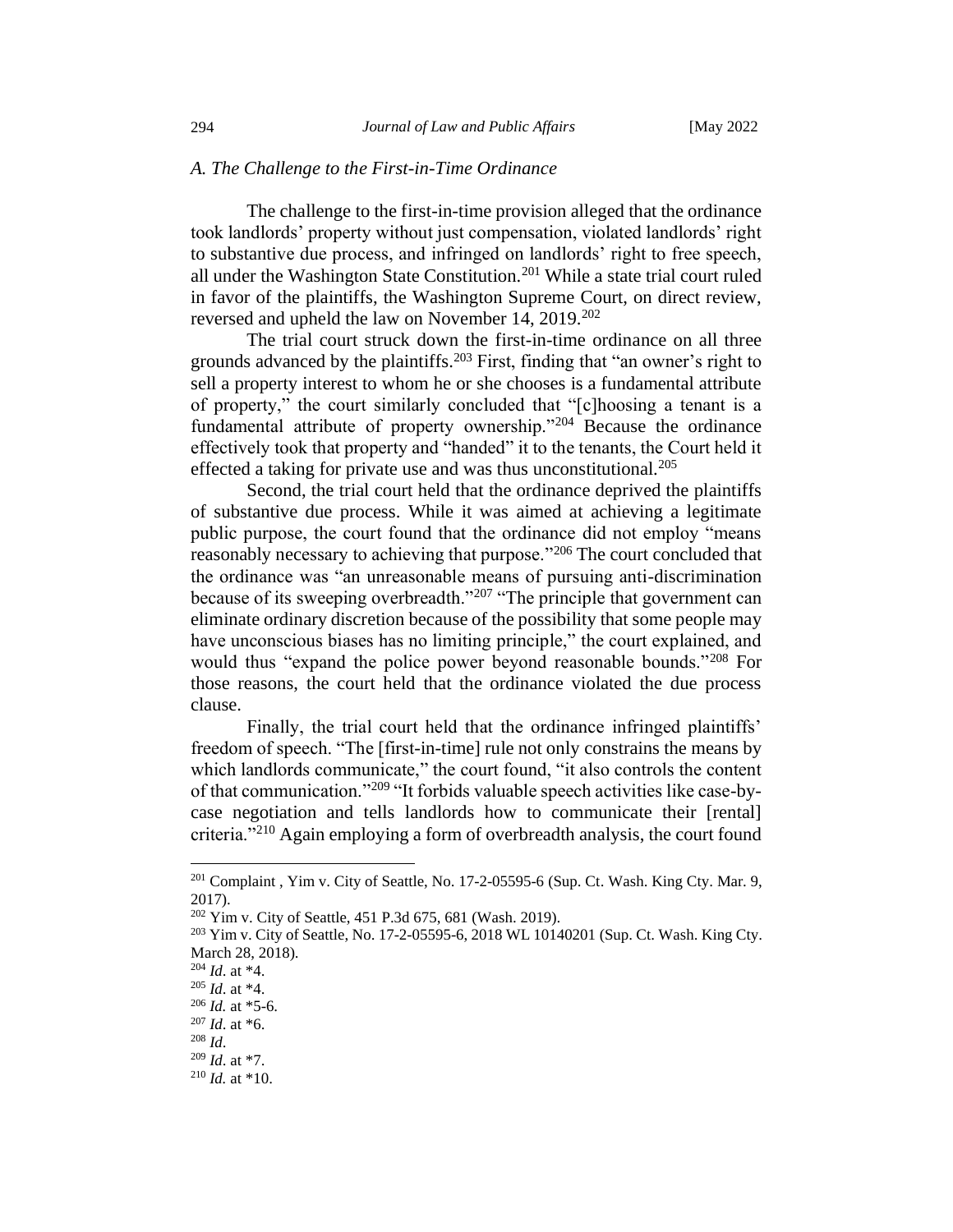that the ordinance "restricts far more speech than is necessary to achieve its purposes in stopping discrimination."<sup>211</sup> The ordinance "imposes sweeping advertising restrictions on all Seattle landlords, restricting their speech without any individualized suspicion of disparate treatment," the court found.<sup>212</sup> The court thus struck the ordinance down on free expression grounds as well.

The state Supreme Court reversed on all counts and upheld the firstin-time ordinance. First, the court disposed of the takings challenge. It concluded that the plaintiffs did not argue that the ordinance constituted a *per se* taking, and it did not constitute such a taking because it did not cause landlords "to suffer any permanent physical invasion of their properties" and did not deprive landlords of "*any* economically beneficial uses of their properties."<sup>213</sup> Because the plaintiffs also failed to argue the ordinance constituted a regulatory taking, the court dismissed the claim.  $2^{14}$ 

Second, the state Supreme Court dismissed the substantive due process claim. Rejecting the plaintiffs' contention that the ordinance was subject to heightened scrutiny "because it regulates a fundamental attribute of property ownership," the court concluded that rational basis review was appropriate, following the law under the U.S. Constitution and overruling prior state law precedents.<sup>215</sup> The court then found that the legitimate purpose of the first-in-time rule was "to mitigate the impact of implicit bias in tenancy decisions."<sup>216</sup> It concluded that the rule was rationally related to that purpose:

A rational person could believe that implicit bias will be mitigated by requiring landlords to offer tenancy to the first qualified applicant, rather than giving landlords discretion to reject an otherwise-qualified applicant based on a "gut check." . . . It is precisely in such gut-check decisions where implicit bias is most likely to have influence because bias is "often unintentional, institutional, or unconscious."<sup>217</sup>

The court also noted that the first-in-time requirements were "consistent with industry-recommended best practices."<sup>218</sup> While acknowledging that the ordinance might "prove ineffective or unwise as a matter of policy," the court held that plaintiffs had not shown that it had *no*

<sup>211</sup> *Id*.

<sup>212</sup> *Id*.

<sup>214</sup> *Id.*

 $^{215}$  *Id.* 

- <sup>217</sup> *Id*.
- <sup>218</sup> *Id*.

<sup>213</sup> *Yim*, 451 P.3d at 690 (Wash. 2019).

<sup>216</sup> *Id*. at 691.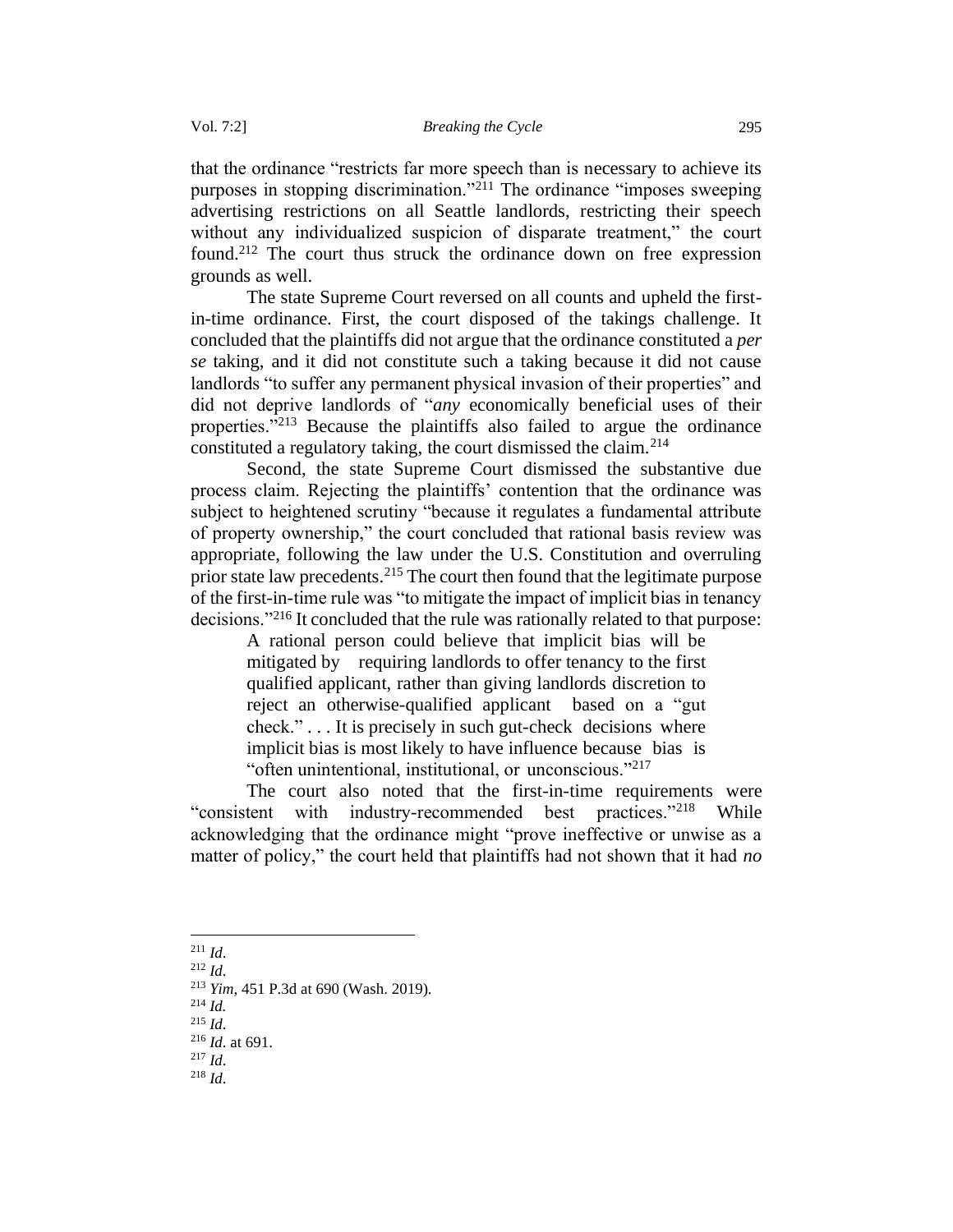rational basis and thus had not demonstrated that the ordinance deprived them of substantive due process.<sup>219</sup>

Finally, the court rejected the free speech claim. Finding that the ordinance "requires only that landlords disclose factual information about their own rental criteria," the court first concluded it was subject to "deferential scrutiny."<sup>220</sup> The court then found that the city had shown that the problem of implicit bias in the rental housing market "is (at least) potentially real" and that the rule did not unduly burden protected speech.<sup>221</sup> Because the rule was not "wholly disconnected" from the "City's interest in ensuring that the same rental criteria are applied to all applicants rather than subjecting some applicants to more demanding criteria due to the influence of implicit bias," the court concluded it did not interfere with free speech.<sup>222</sup>

The plaintiffs petitioned the U.S. Supreme Court for review, but only of the state court's takings holding. The petition was supported by conservative legal organizations, including the Cato Institute, the Reason Foundation, and the Center for Constitutional Jurisprudence.<sup>223</sup> The Cato Institute and Reason Foundation argued that the Court should grant *certiorari* in order to "protect the 'fundamental attributes' of ownership from state overreach," in order "to ensure that a regulation that 'goes too far' cannot go national."<sup>224</sup> But the Supreme Court denied review in 2020, leaving the firstin-time rule in place as a possible model for other cities. $225$ 

### <span id="page-39-0"></span>*B. The Challenge to the Fair Chance Ordinance*

In the challenge to the fair chance ordinance, the landlords allege that the fair chance ordinance "does not allow a residential landlord to base a rental decision upon personal safety, safety of other tenants, or revulsion due to convictions for sex offenses, crimes against children, or even hate crimes."<sup>226</sup> The landlords charge that the ordinance violates their right to free speech and deprives them of property without due process under both the state and U.S. Constitutions.<sup>227</sup> The U.S. District Court for the Western

<sup>219</sup> *Id*. at 692.

<sup>220</sup> *Id*. at 693.

<sup>221</sup> *Id.*

<sup>222</sup> *Id*.

<sup>223</sup> Brief for Cato Institute and Reason Foundation as Amicus Curiae Supporting Petitioner and Brief for Center for Constitutional Jurisprudence as Amicus Curiae Supporting Petitioner, Yim v. City of Seattle, 140 S. Ct. 2675 (2020) (No. 19-1136).

<sup>224</sup> Brief for Cato Institute and Reason Foundation as Amicus Curiae Supporting Petitioner at 20, Yim v. City of Seattle, 140 S. Ct. 2675 (2020) (No. 19-1136).

<sup>225</sup> Yim v. City of Seattle, *cert. denied,* 140 S. Ct. 2675 (2020).

<sup>226</sup> Complaint at ¶ 22, Yim v. City of Seattle, No. 18-2-11073-4 (Sup. Ct. Wash. King Cty. May 1, 2018).

 $^{227}$  *Id.* at ¶ 6.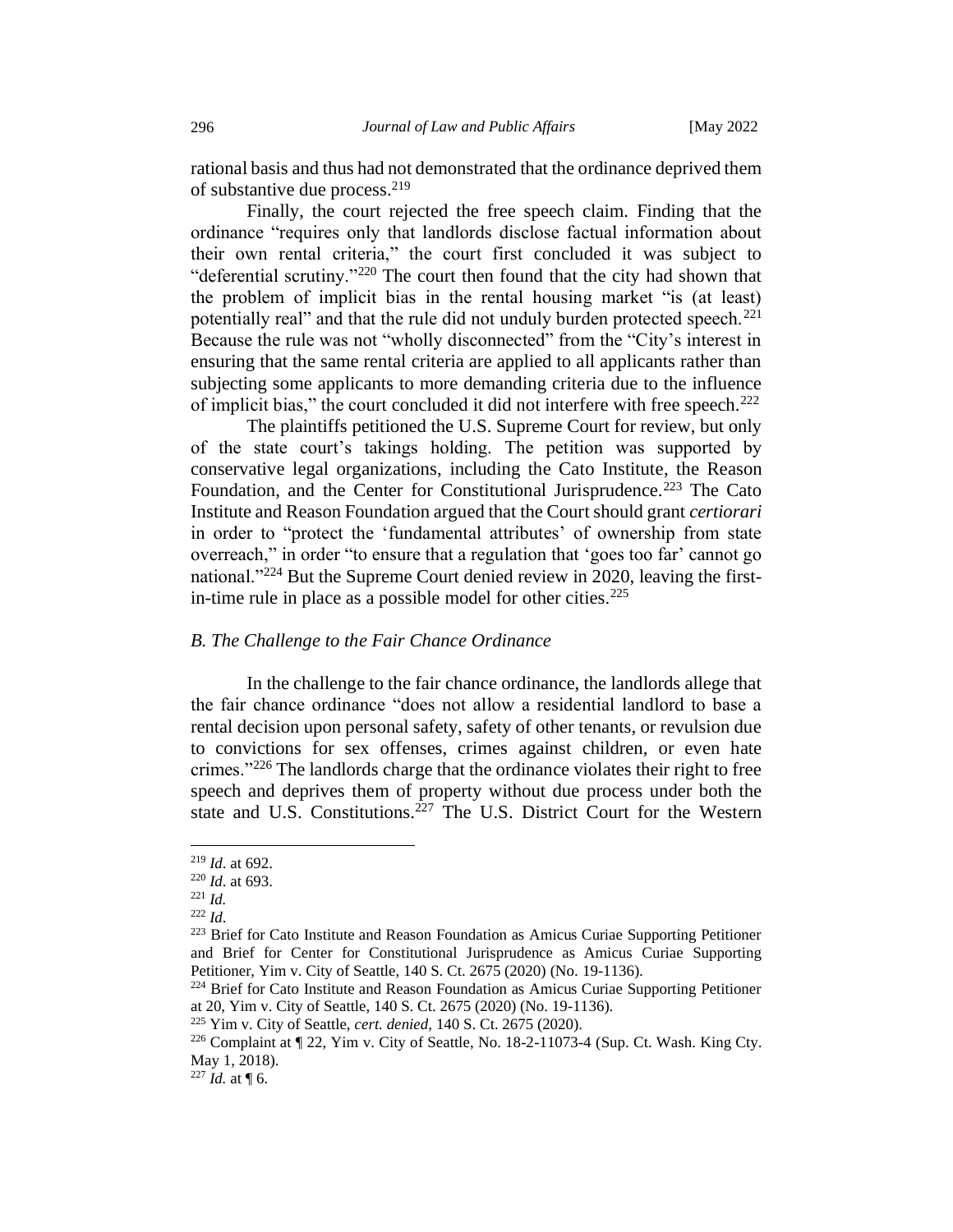District of Washington upheld the ordinance on July 6, 2021.<sup>228</sup> Just days later, the landlords filed an appeal in the Ninth Circuit Court of Appeals.<sup>229</sup>

While acknowledging that the ordinance has the "laudable goal" of assisting "individuals in reintegrating into society after release from incarceration," the complaint alleges its "chosen means to achieve the goals are unnecessary, unreasonable, and impose an undue burden on private landlords' right to select their tenants" and thus violate landlords' right to substantive due process.<sup>230</sup> The landlords assert a "constitutionally protected right to choose whom they will house."<sup>231</sup> The landlords acknowledge that "[they] commonly screen an applicant's criminal history."<sup>232</sup> They argue that is necessary because "landlords must protect their tenants against foreseeable criminal acts of third parties."<sup>233</sup> In fact, the landlords cite a Washington Supreme Court decision suggesting that if a landlord can be held liable for certain actions of its tenants, "[i]t would seem only reasonable that the landlord should at the same time enjoy the right to exclude persons who may foreseeably cause such injury."<sup>234</sup> In addition, the landlords cite a negligence action then pending in Illinois brought by the family of a tenant raped and murdered by a neighboring tenant, alleging that the landlord was negligent because it did not perform a criminal background check.<sup>235</sup> Turning the recidivism argument on its head, the landlords argue that the probability of reoffending, used by the city to justify aiding released prisoners to find a home, actually justifies screening and exclusion because "[t]he best predictor of future behavior is past behavior."<sup>236</sup> The landlords argue that the ordinance prevents precisely the type of "case-by-case consideration of criminal

<sup>234</sup> *Id.* (quoting City of Bremerton v. Widell, 51 P.3d 733, 739 (2002)).

<sup>228</sup> Order, Yim v. City of Seattle*,* No. 2:18-cv-00736-JCC (W.D. Wash. July 6, 2021).

<sup>229</sup> Notice of Appeal, Yim v. City of Seattle*,* No. 2:18-cv-00736-JCC (W.D. Wash. July. 14, 2021).

<sup>230</sup> Complaint at ¶ 55, Yim v. City of Seattle, No. 2:18-cv-00736 (W.D. Wash. 2018).

<sup>231</sup> *Id*. at ¶ 30.

 $232$  *Id.* at  $\frac{1}{2}$ .

<sup>233</sup> *Id*.

<sup>235</sup> *Id*. at n. 1 (citing Cate Cuaguiran, *Family of Woman Murdered in Schaumburg Apartment Files Lawsuit*, EYEWITNESS NEWS, Aug. 2, 2017, http://abc7chicago.com/family-of-womanmurdered-in-schaumburg-apartment-files-lawsuit/2267952/). Landlords in other cities echoed these fears. In Oakland, real estate attorney Brent Kernan expects legal challenges concerning "whether [criminal history questions] are appropriate questions that the owner has a right to ask. I mean they face liabilities and all sorts of consequences if they get the wrong person in and bad things happen." Leslie Brinkley, *Oakland Bans Criminal Background Checks for Housing Applications*, ABC 7 NEWS, Jan. 22, 2020, https://abc7news.com/5871655/ [https://perma.cc/L748-PU3Q].

<sup>&</sup>lt;sup>236</sup> Brief for National Apartment Association as Amicus Curiae Supporting Plaintiffs at 15, Yim v. City of Seattle, No. 2:18-cv-00736 (W.D. Wash. Nov. 20, 2018).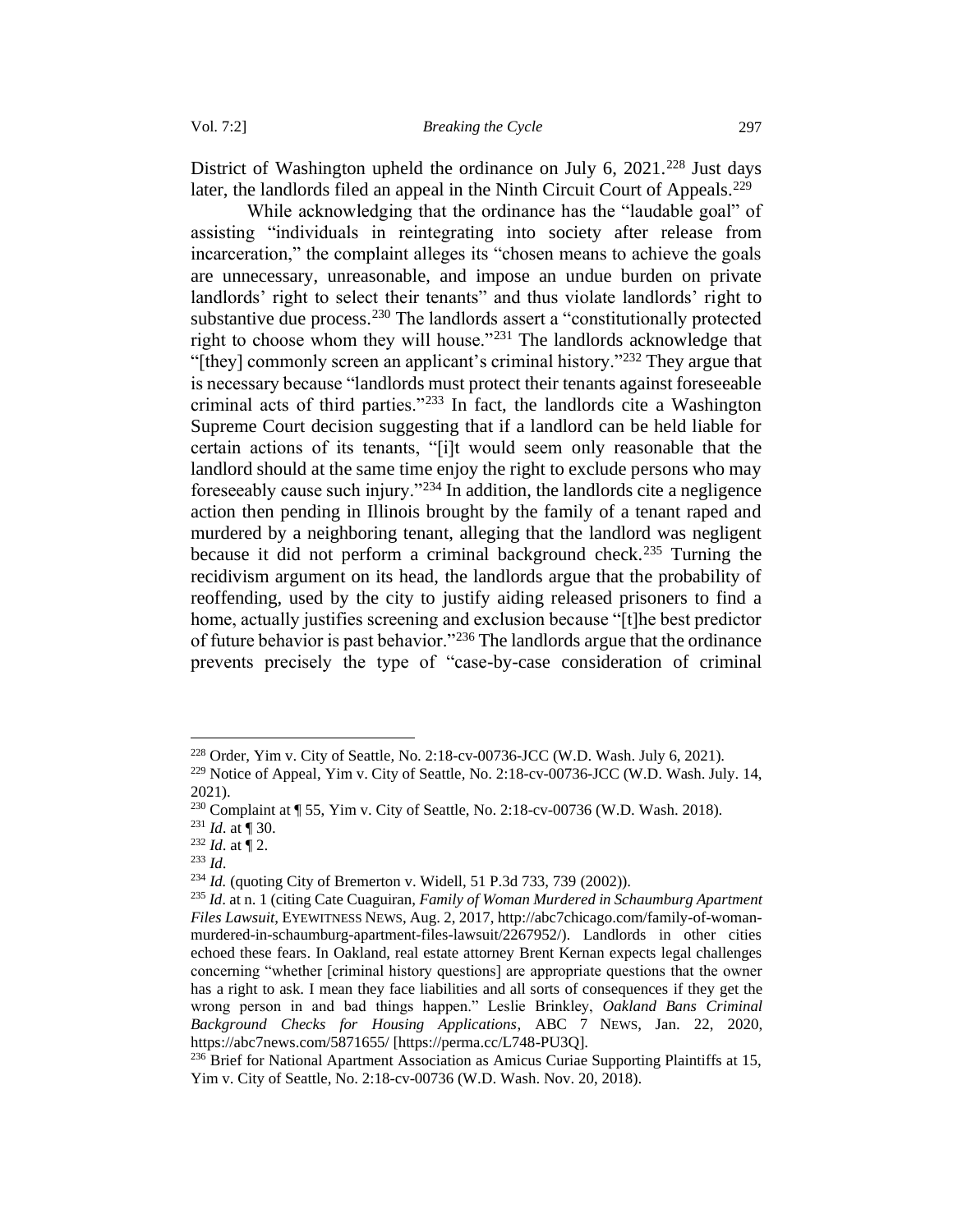convictions" that the HUD Guidance and less restrictive fair chance ordinances require.<sup>237</sup>

The landlords bolster their due process argument by pointing to the intimate and extended nature of many rental arrangements—the "often lengthy and interpersonal landlord-tenant relationships."<sup>238</sup> The Yims' sharing of a yard with their tenants is a case in point. "Renting out property is not a one-time, arms-length exchange … it involves a lengthy, ongoing relationship," the landlords' counsel wrote in *The Seattle Times*. 239

The ordinance also infringes on free speech, the complaint alleges, because it prohibits individuals and organizations "from accessing and sharing truthful information about housing applicants."<sup>240</sup> Moreover, the ordinance itself addresses a form of discrimination because it "forbids anyone from inquiring after criminal background for the purpose of vetting housing applicants, but it does not forbid such inquiries for other purposes."<sup>241</sup> The law is thus not a neutral restraint, but "targets speech based on content, speaker identity, and purpose," requiring heightened scrutiny.<sup>242</sup>

The case was removed to the U.S. District Court for the Western District of Washington, where the parties filed cross-motions for summary judgment.<sup>243</sup> In their moving papers, the landlords claim that "No other jurisdiction has passed a . . . rule like Seattle's."<sup>244</sup> They argue that the ordinance infringes on their "fundamental right to select their tenants" and is "unduly oppressive" and they label it a "gag rule."<sup>245</sup> A variety of national, state and local advocacy groups filed amicus briefs on both sides. Briefs in support of the City and the ordinance came from the ACLU of Washington, the Korematsu Center for Law and Equality, the National Housing Law Project, the Sargent Shriver National Center on Poverty Law, Pioneer Human Services, and the Tenants Union of Washington.<sup>246</sup> Supporting the plaintiffs

 $237$  Complaint at  $\P$  56, Yim v. City of Seattle, No. 18-2-11073-4 (Sup. Ct. Wash. King Cty. May 1, 2018).

 $^{238}$  *Id.* at ¶ 30.

<sup>239</sup> Blevins, *Landlord Rights Trammeled*, *supra* note 181.

<sup>&</sup>lt;sup>240</sup> Complaint at ¶ 51, Yim v. City of Seattle, No. 18-2-11073-4 (Sup. Ct. Wash. King Cty. May 1, 2018).

<sup>241</sup> *Id*.

<sup>242</sup> *Id.*

<sup>&</sup>lt;sup>243</sup> Cross-motions for summary judgment, Yim v. City of Seattle, No. 2:18-cv-00736 (W.D. Wash. May 7, 2020).

<sup>&</sup>lt;sup>244</sup> Plaintiffs' Memorandum in Support of Motion for Summary Judgment at 3, Yim v. City of Seattle, Case No. 2:18-cv-00736 (W.D. Wash. 2018).

<sup>245</sup> *Id*. at 1, 17.

<sup>&</sup>lt;sup>246</sup> Briefs of Amicus ACLU of Washington, the Korematsu Center for Law and Equality, the National Housing Law Project, the Sargent Shriver National Center on Poverty Law, Pioneer Human Services, and the Tenants Union of Washington in Support of Defendant, Yim v. City of Seattle, No. 2:18-cv-00736 (W.D. Wash. 2018).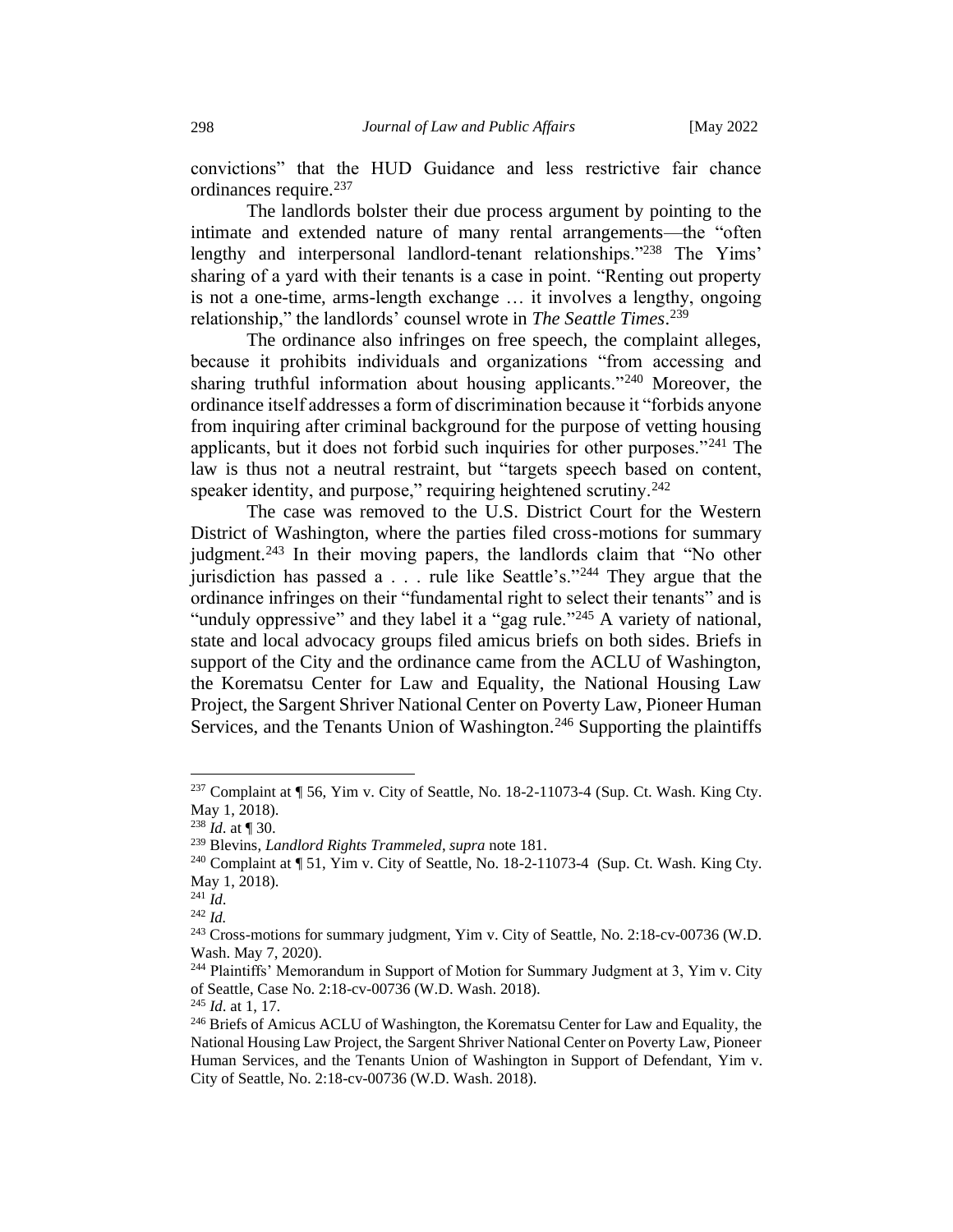are the National Apartment Association and the National Consumer Reporting Association.<sup>247</sup>

After the conclusion of briefing on the motion, the City asked the District Court to certify certain questions concerning the state substantive due process claim to the Washington State Supreme Court. Specifically, the state high court was asked what standard applies to substantive due process claims under the Washington State Constitution, whether the standard applies to claims arising out of land use regulations, and what standard should apply to the fair chance housing ordinance.<sup>248</sup> The Washington State Supreme Court ruled on November 14, 2019, the same day it handed down its decision in the first-in-time case, that the landlords' due process claims are subject to rational basis review under the state constitution, the restrictions on the use of property must be "rationally related to a legitimate state interest."<sup>249</sup> The Court adopted the same standard as applied under the U.S. Constitution and found that that standard applied to land use regulations.

After the Washington Supreme Court returned answers to the certified questions to the federal district court, the parties filed supplemental briefs addressing the due process claim. The U.S. District Court for the Western District of Washington decided the case on cross-motions for summary judgement in favor of the City on July 6, 2021.

The court found for the City on all counts. Regarding the substantive due process claim, the court held that it only needed to "determine whether the Ordinance could advance any legitimate government purpose."<sup>250</sup> It found that the "City's *actual* reasons for enacting the statute are legitimate" and "the Ordinance directly advances these legitimate purposes."<sup>251</sup> The court agreed with the City's contention that the ordinance advances the purposes of "'reduc[ing] barriers to housing faced by people with criminal records and . . . lessen[ing] the use of criminal history as a proxy to discriminate against people of color disproportionately represented in the criminal justice system."<sup>252</sup>

The court also rejected the plaintiffs' free speech claim. The plaintiffs challenged only the ordinance provision that "prohibits 'any person' from 'inquiring about . . . a prospective occupant, a tenant, or a member of their household<sup>['s]</sup> . . . arrest record, conviction record, or criminal history.<sup>'"253</sup>

<sup>&</sup>lt;sup>247</sup> Briefs of Amicus National Apartment Association and the National Consumer Reporting Association in Support of Plaintiffs, Yim v. City of Seattle, Case No. 2:18-cv-00736 (W.D. Wash. 2018).

<sup>248</sup> *Yim v. City of Seattle*, 451 P.3d 651, 694 (Wash. 2019).

<sup>249</sup> *Id*. at 698.

<sup>250</sup> Order, *Yim v. City of Seattle*, No. 2:18-cv-00736-JCC (W.D. Wash. 2021), at 5.

<sup>251</sup> *Id.* at 6.

<sup>252</sup> *Id.* at 15.

<sup>253</sup> *Id.* at 6.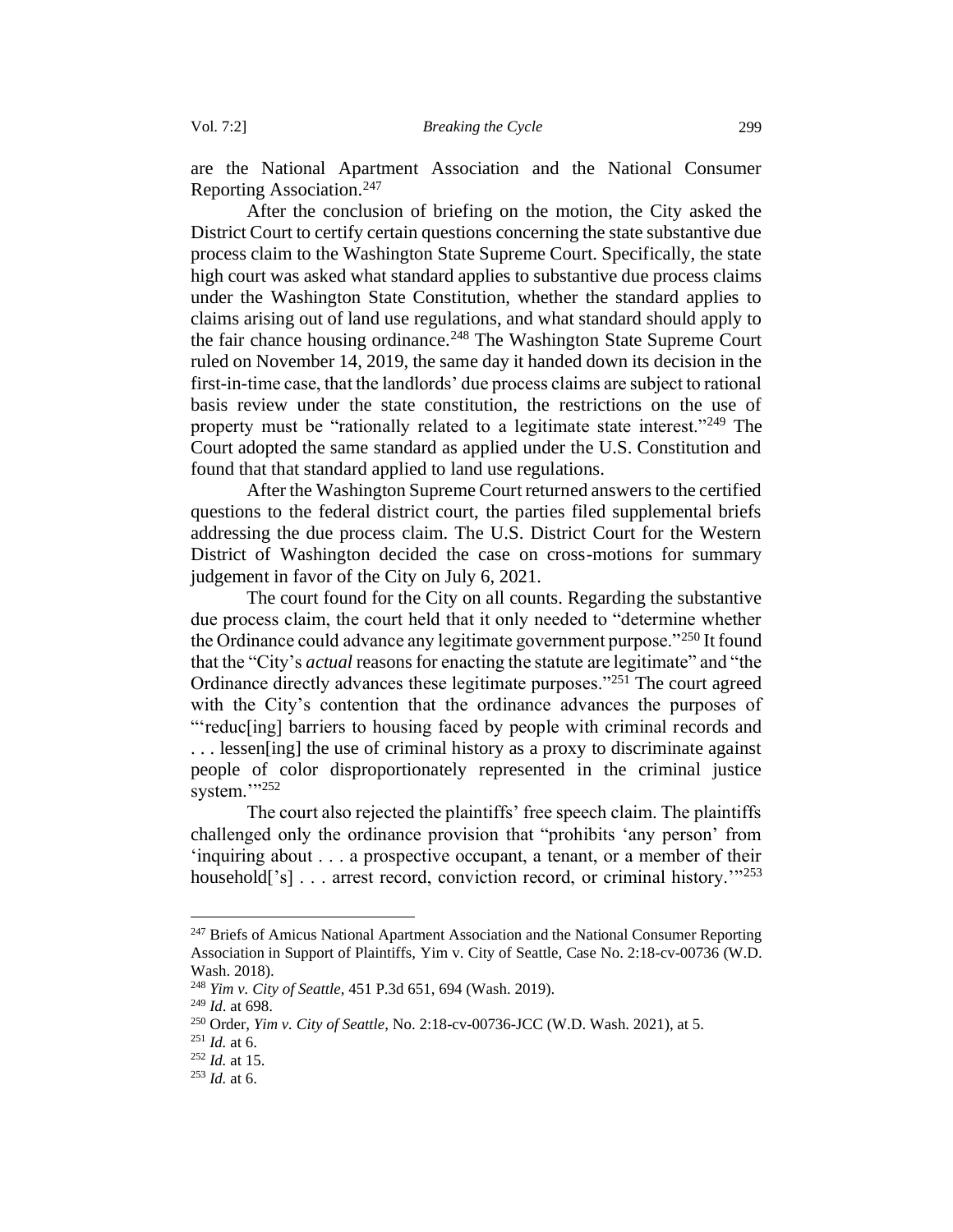The court classified the prohibited inquiry as commercial speech and thus concluded that the provision is subject to intermediate scrutiny.<sup>254</sup> The plaintiffs argued to the contrary, contending that the many prohibited inquiries were not commercial speech as they were posed to the Rental Housing Association or other vendors and thus the speech was not part of the underlying rental transaction.<sup>255</sup> But the court found that the background check speech is "quintessential commercial speech" as at its core it consists of the landlord asking "'Can I purchase a background report for this particular applicant?'"<sup>256</sup> The court then found that the government's interest in regulating the commercial speech is substantial (the City's interest is in reducing barriers to housing for people with criminal records and combatting racial discrimination) and the provision directly advances the City's interest.<sup>257</sup>

Under the intermediate scrutiny standard, the court concluded that the City only needs to show and has shown that "a prospective occupant's criminal record is one of several factors that contributes to a landlord's decision to refuse to rent to him."<sup>258</sup> Further, the City was "not required to show that landlords reject applicants based on criminal history 'frequently.'"<sup>259</sup> The court found that the City provided sufficient empirical and anecdotal evidence showing that some Seattle landlords rejected potential tenants because of their criminal records.<sup>260</sup> For example, the City cited a study that found that "67% of property managers surveyed 'indicated that they inquire about criminal history on rental applications.'"<sup>261</sup> The court held that the inquiry provision and the ordinance as a whole are reasonable vehicles through which to accomplish the City's objectives and do not substantially burden speech. $262$ 

While the Seattle challenge was pending, both St. Paul and Minneapolis adopted fair chance ordinances.<sup>263</sup> Landlords promptly challenged both in federal court, and the federal district court for the District of Minnesota issued a preliminary injunction blocking enforcement of the St. Paul ordinance in April 2021.<sup>264</sup> In the other Twin City, however, the District Court denied a motion for a preliminary injunction to block the Minneapolis

<sup>254</sup> *Id.* at 9.

<sup>255</sup> *Id.* at 13.

<sup>256</sup> *Id.* at 14.

<sup>257</sup> *Id.* at 14–17.

<sup>258</sup> *Id.* at 18–19.

<sup>259</sup> *Id.* at 19.

<sup>260</sup> *Id*.

<sup>261</sup> *Id.* at 20.

<sup>262</sup> *Id.* at 23.

<sup>&</sup>lt;sup>263</sup> St. PAUL, MINN., ORDINANCES § 193.

<sup>264</sup> Memorandum and Order, *Lamplighter Village Apartments LLP et al. v. City of St. Paul*,

No. 21:413 (D. Minn. 2021).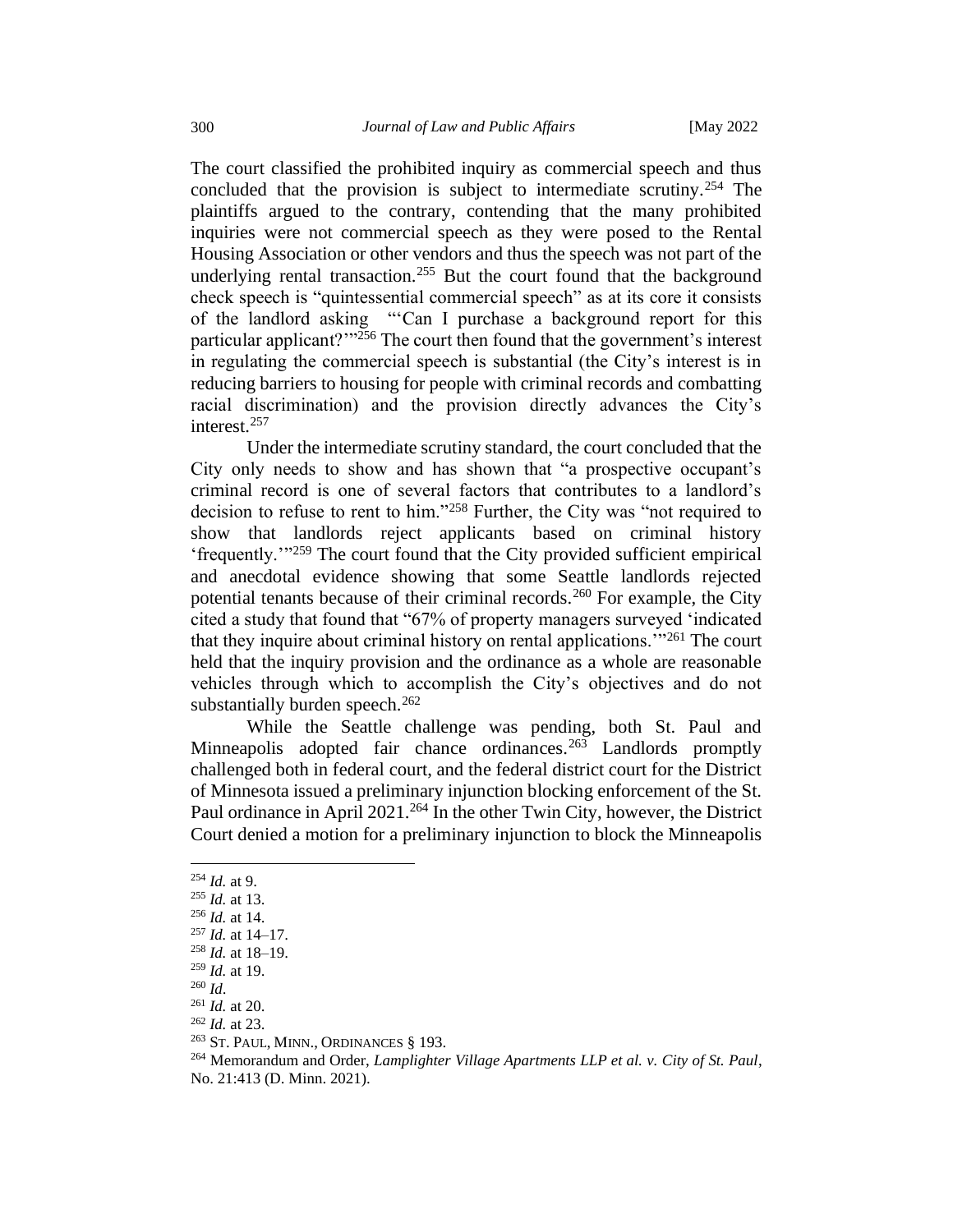ordinance in November 2020 and the Eight Circuit affirmed in March 2022.<sup>265</sup>

The St. Paul ordinance, like many of the earlier ordinances, places limitations on landlord use of specified types of criminal history in rental application screening.<sup>266</sup> The ordinance prohibits landlords from disqualifying applicants with arrests or charges that did not result in conviction, who are participating in or have completed a diversion or deferral of judgment program, with convictions that have been vacated or expunged, and with convictions for misdemeanors older than three years or felonies older than seven years.<sup>267</sup> In the litigation, the landlords allege that the ordinance violates the takings clause, due process clause and free speech provision of the State and federal constitutions and is an unconstitutional impairment of contracts.<sup>268</sup>

The landlords' preliminary injunction motion was based only on the takings clause and substantive due process claims.<sup>269</sup> The Court found plaintiffs were likely to succeed on the merits on both claims. Plaintiffs argued that the ordinance constituted a permanent physical taking. The plaintiffs alleged that the ordinance mandates that owners rent to tenants whom they would otherwise reject based on concerns regarding potential default, property damage, or safety of tenants and other individuals on the property. Moreover, plaintiffs argued that "the ordinance's creation of tenants' right to renew their leases in perpetuity, absent narrow just-cause circumstances, constitutes a permanent physical invasion of their property."<sup>270</sup> The Court agreed, echoing the reasoning of the Seattle landlords, that the ordinance "singles out private landlords 'to address a perceived, though vaguely identified, societal problem' related to housing needs."<sup>271</sup> The Court also found that the landlords were likely to prevail on a regulatory taking theory, reasoning that the ordinance imposes "a heavy cost for owners" and forces them "to bear society's burden related to housing needs."<sup>272</sup>

The Minnesota District Court also found the landlords were likely to prevail on the merits of their substantive due process claim. The Court

<sup>265</sup> *301, 712, 2103 and 3151 LLC et al. v. City of Minneapolis*, No. 20-1904 (D. Minn. November 6, 2020); *301, 712, 2103 and 3151 LLC et al. v. City of Minneapolis,* No. 20-3493 (8th Cir. Mar. 14, 2022).

<sup>266</sup> ST.PAUL, MINN., ORDINANCES § 193.04(b)(1)).

<sup>267</sup> *Id.*

<sup>268</sup> Complaint, ¶¶ 160-241, *Lamplighter Village Apartments LLP et al. v. City of St. Paul*, No. 21:413 (D. Minn.).

<sup>269</sup> Memorandum and Order at 4, *Lamplighter Village Apartments LLP et al. v. City of St. Paul*, No. 21:413 (D. Minn. 2021).

<sup>270</sup> *Id*. at 6.

<sup>&</sup>lt;sup>271</sup> *Id.* at 7 (quoting Plaintiffs' Supplemental Memorandum at 16).

<sup>272</sup> *Id*. at 8.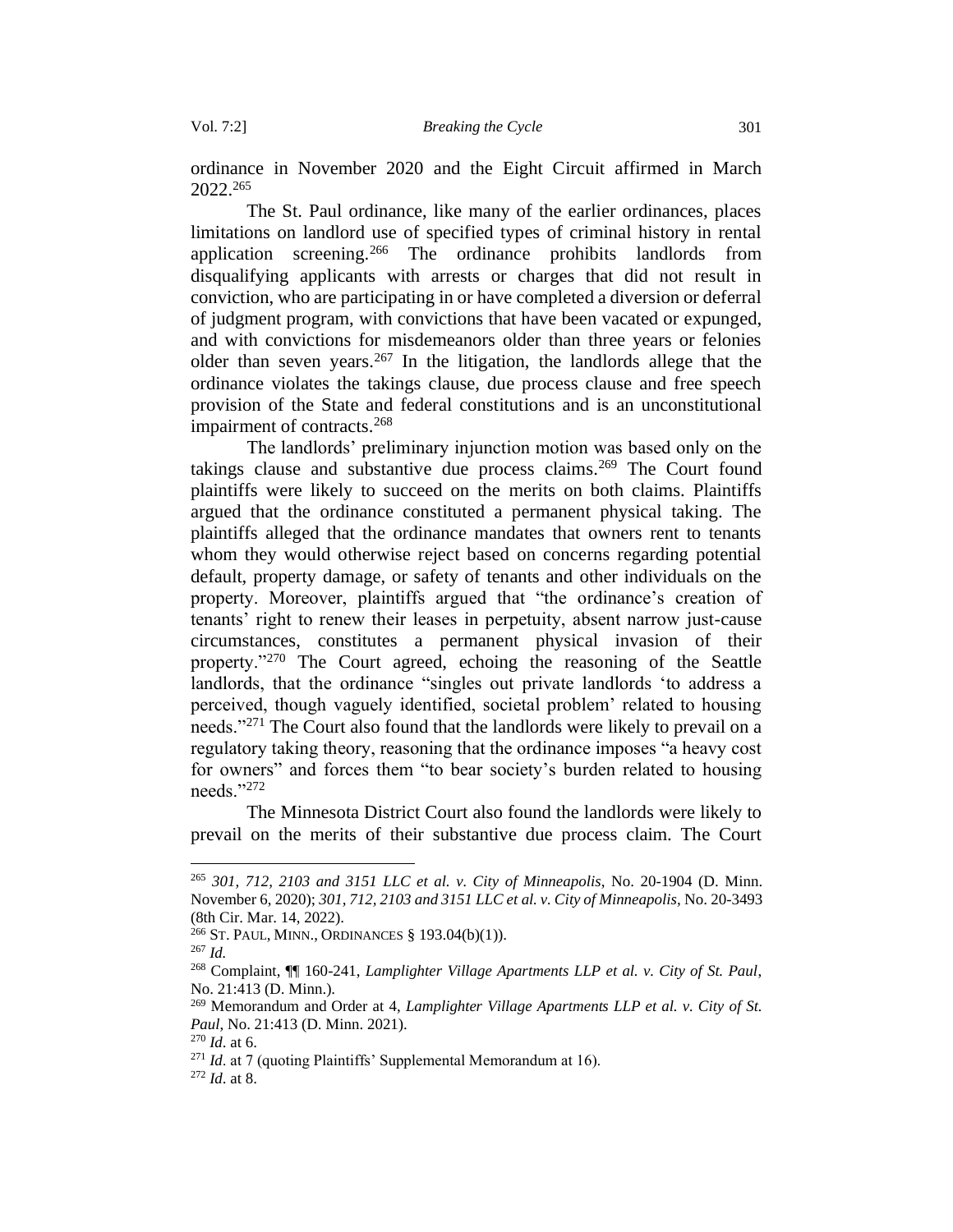reasoned that "the right to exclude others from one's property is fundamental" and thus "the ordinance must pass strict scrutiny."<sup>273</sup> The ordinance failed that test, the Court concluded, because the City did not find that criminal records "impede[] St. Paul residents from securing housing that they could otherwise afford."<sup>274</sup> In fact, the Court found, the ordinance likely could not survive even rational basis scrutiny because the City did not find that "the ordinance will accomplish the City's enunciated objectives" and cited "racial disparities" that are "addressed by the Fair Housing Act."<sup>275</sup>

The challenge to the Minneapolis ordinance resulted in the opposite result, but largely because of the more limited provisions of the law.<sup>276</sup> In that case, the landlords stated similar Takings Clause and Fourteenth Amendment Due Process Clause claims under both the U.S. and Minnesota Constitutions.<sup>277</sup> The district court denied a motion for a preliminary injunction in November  $2020$ <sup>278</sup> The landlords appealed and the Eight Circuit affirmed the district court's decision in March 2022.<sup>279</sup>

But both the trial and appellate courts' rulings on the Minneapolis ordinance were based on a feature of the law not shared by the Seattle or St. Paul ordinances—it provides landlords with "two alternatives . . . to use when screening potential tenants."<sup>280</sup> The first alternative parallels the St. Paul ordinance, barring landlords from considering certain types of criminal history. But the Minneapolis ordinance also gives landlords the option of conducting individualized assessment of applicants, permitting them to reject applicants based on criminal history if the landlords accept and consider all supplemental evidence applicants provide to explain the criminal history.<sup>281</sup> The Eighth Court held that, because of the individualized assessment option, the ordinance is a restriction on landlords' use of their property, not a physical taking, and it is not a regulatory taking as the landlords did not offer any evidence of economic harm.<sup>282</sup> Additionally, the Court held, the ordinance

<sup>281</sup> *Id*. at 2-3.

<sup>273</sup> *Id*. at 9.

<sup>274</sup> *Id.*

<sup>275</sup> *Id*. at 9–10. The City of St. Paul repealed the ordinance in June 2021 and the case was dismissed in September 2021. Order, *Lamplighter Village Apartments LLP et al. v. City of St. Paul* (D. Minn. Sept. 8, 2021). The City repealed the ordinance in light of the District Court's Order. Councilmembers plan to draft a scaled-back version of the ordinance depending on the outcome of the challenge to the Minneapolis ordinance. *See* Katie Galioto, *After losing in court, St. Paul poised to repeal tenant protection: Council plans to repeal, rewrite protections that federal judge ruled unconstitutional*, STAR TRIBUNE, May 28, 2021. <sup>276</sup> *301, 712, 2103 and 3151 LLC et al.,* No. 20-3493, at \*2.

<sup>277</sup> *Id*. at 2-3.

<sup>278</sup> *301, 712, 2103 and 3151 LLC et al.*, No. 20-1904.

<sup>279</sup> *301, 712, 2103 and 3151 LLC et al.,* No. 20-3493.

<sup>280</sup> *301, 712, 2103 and 3151 LLC et al.*, No. 20-1904, at \*2.

<sup>282</sup> *301, 712, 2103 and 3151 LLC et al.,* No. 20-3493, at \*7-8.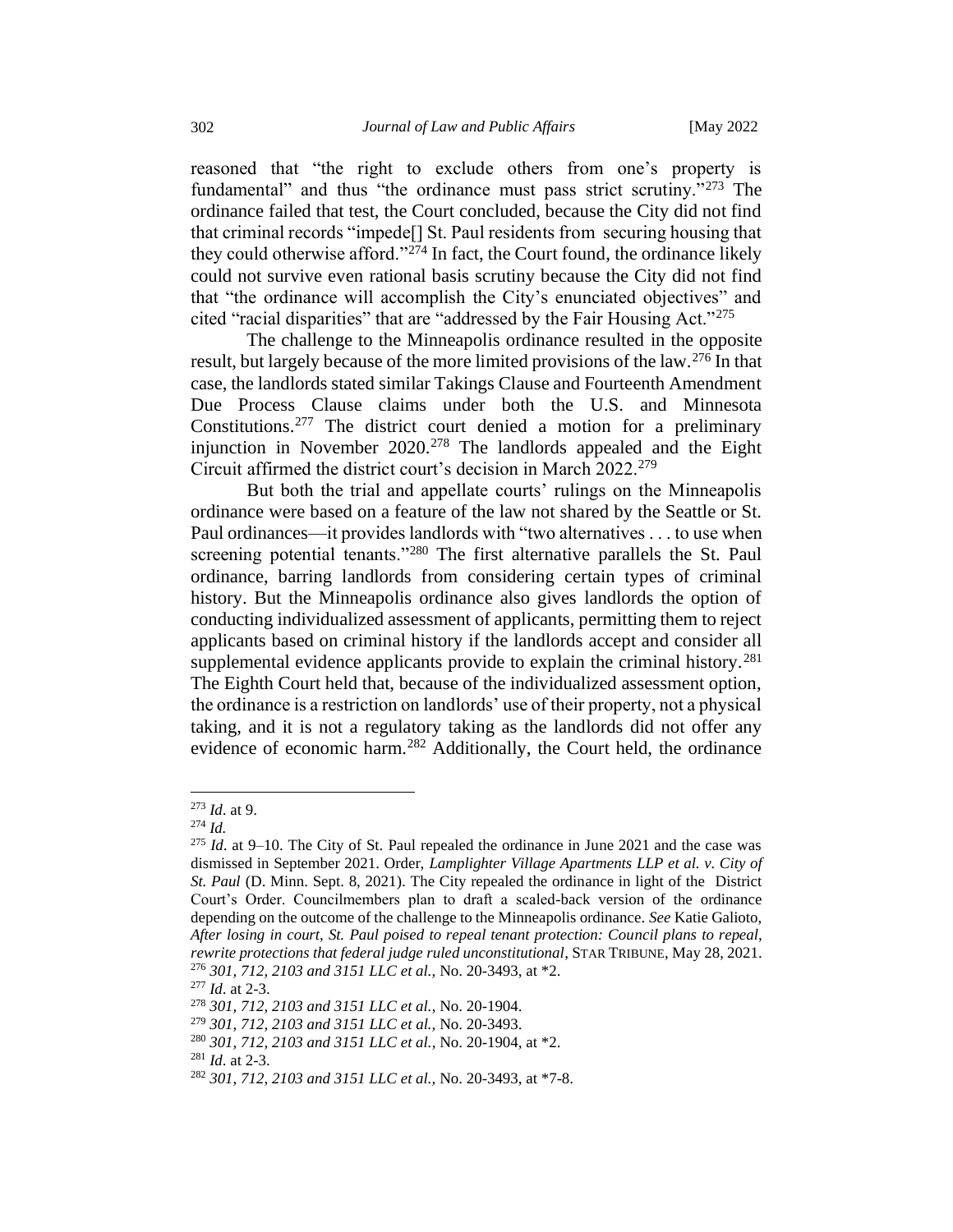does not infringe on landlords' right to exclude others because it permits them to do so as long as they follow the individualized tenant-screening procedures.<sup>283</sup> The Eight Circuit suggested that it might have enjoined the ordinance had it not contained the individualized screening option because "an ordinance that would require landlords to rent to individuals they would otherwise reject might be a physical-invasion taking" and "the right to exclude is 'one of the most fundamental elements of property ownership.<sup>"1284</sup>

The sharply contrasting holdings of the federal courts, together with the spread of fair chance ordinances across the country, suggests that a legal challenge to one of those ordinances may eventually be heard in the United States Supreme Court. Paradoxically, in cases challenging an ordinance focused on the rental of property, the landlords' argument that the laws deprive them of property without substantive due process is likely to fail under the permissive standard applicable under both the U.S. and state constitutions, while the free expression claim may be more problematic under the Supreme Court's increasingly restrictive jurisprudence.<sup>285</sup>

The Minnesota and Seattle lawsuits reveal how the ordinances bring into direct conflict two contending theories of rights: the right of ex-offenders to fair treatment in the rental housing market versus the right of property owners to untrammeled freedom to acquire information and decide whether to rent housing to ex-offenders. "By forcing landlords to accept tenants regardless of a criminal past, the city simply barters one injustice for another," the plaintiffs' lawyer in the Seattle lawsuit wrote in *The Seattle Times*. <sup>286</sup> The Seattle fair chance ordinance recognizes people with a criminal history as a protected class, expanding the reach of fair housing guarantees. The landlords view that protection as an unreasonable anti-discrimination measure infringing on constitutional free speech and property rights.

<sup>283</sup> *Id*., at 10.

<sup>284</sup> *Id*. at 7, 9.

<sup>285</sup> The landlords rely primarily on the Court's 2011 decision in *Sorrell v. IMS Health, Inc.*, 564 U.S. 552, 567 (2011), holding that a Vermont law preventing pharmacists from selling doctor's prescribing records to pharmaceutical companies violated the First Amendment. *See generally* Amanda Shanor, *The New Lochner*, 2016 WIS. L. REV. 133 (2016); Robert Post and Amanda Shanor, *Adam Smith's First Amendment*, 128 HARV. L. REV. F. 165 (2015). The City counters that the ordinance is no different than a prohibition of employment discrimination: "The fact that this will require an employer to take down a sign reading 'White Applicants Only" hardly means that the law should be analyzed as one regulating the employer's speech rather than conduct." City's Opposition and Cross-Motion at 9–10, *SeattleYim v. City of Seattle*, Case No. 2:18-cv-00736 (W.D. Wash. 2018) (*quoting Rumsfeld v. F. for Acad. & Inst. Rts., Inc*., 547 U.S. 47, 62 (2006)). Moreover, the City argues, its authority to regulate landlord-tenant relations—"commercial transactions"—"justified its concomitant power to regulate speech that is 'linked inextricably' to those transactions." *Id*. at 11-12.

<sup>286</sup> Blevins, *Landlord Rights Trammeled, supra* note 181.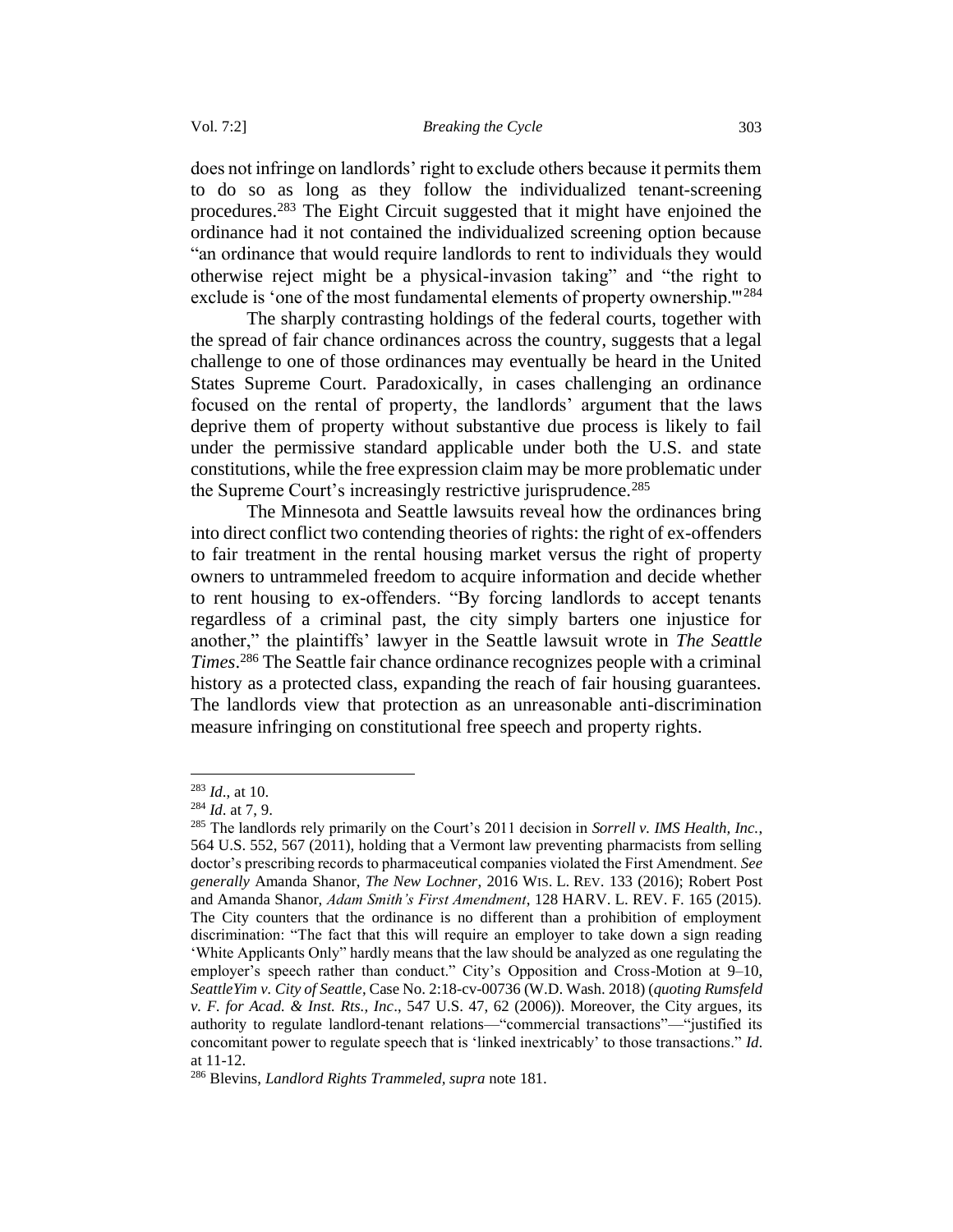The landlords argue it is arbitrary for Seattle to shift the burden of mass incarceration—a problem that government itself had created—onto private parties. "The goal behind said Ordinance is to soften the perceived disparate impact that discriminatory policing and prosecution practices including the City's own policing and prosecution practices—have had on minority segments of the community with regard to obtaining housing," the National Consumer Reporting Association pointed out in its amicus brief.<sup>287</sup> But "[t]he ordinance attempts to accomplish this goal by depriving" landlords of "access to, and information contained in, public criminal court records."<sup>288</sup> Mass incarceration and its disparate racial impact are a "societal wrong," landlords argue, and the city cannot place the burden of remedy solely "on the shoulders of property owners."<sup>289</sup>

In challenging the protection of ex-offenders from discrimination in the rental housing market, the landlords' free market arguments also perversely advocate the expansion of government support. Arguing that the fair chance ordinance is not rationally related to its stated objective, the landlords contend that "*assisted public housing* is the only viable option for many recently incarcerated individuals—particularly in Seattle where private rental properties are very expensive."<sup>290</sup> Whereas the ordinances aim to protect ex-offenders from homelessness by affording them a fair chance to find affordable private housing, the landlords argue that government should directly support people with criminal records rather than interfere with rights of property and speech.

### <span id="page-47-0"></span>**V. CITIES SHOULD ADOPT THE SEATTLE MODEL WITH A BROADER EXEMPTION AND AS ONE ELEMENT OF A MULTI-PRONG APPROACH**

Seattle has taken the lead among governments at all levels in addressing the intersecting problems of homelessness and mass incarceration and their disproportionate impact on people of color. Other cities should adopt the Seattle model with three caveats. First, the ordinances should be amended to recognize the intimate nature of some housing arrangements and to blunt potential legal attacks by widening the exemption for small property

<sup>&</sup>lt;sup>287</sup> Brief of Amicus National Consumer Reporting Association in Support of Plaintiffs at 7, *Yim v. City of Seattle*, No. 2: 18-cv-00736 (W.D. Wash. 2018).

<sup>288</sup> *Id*. An industry lobbyist made the same point: "The state wants to put on the landlord the remedy of fixing this problem that they caused… it's frustrating… because we want the government to do its job and the government doesn't seem to want to do its job. It wants to force me to do its job. Reosti, Tenant Screening and Fair Housing, *supra* note 57, at 44.

<sup>&</sup>lt;sup>289</sup> Brief of Amicus National Consumer Reporting Association in Support of Plaintiffs at 7, *Yim v. City of Seattle*, No. 2: 18-cv-00736 (W.D. Wash. 2018).

<sup>290</sup> Complaint ¶ 59, *Yim v. City of Seattle*, No. 2:18-cv-00736 (W.D. Wash. 2018) (emphasis in original).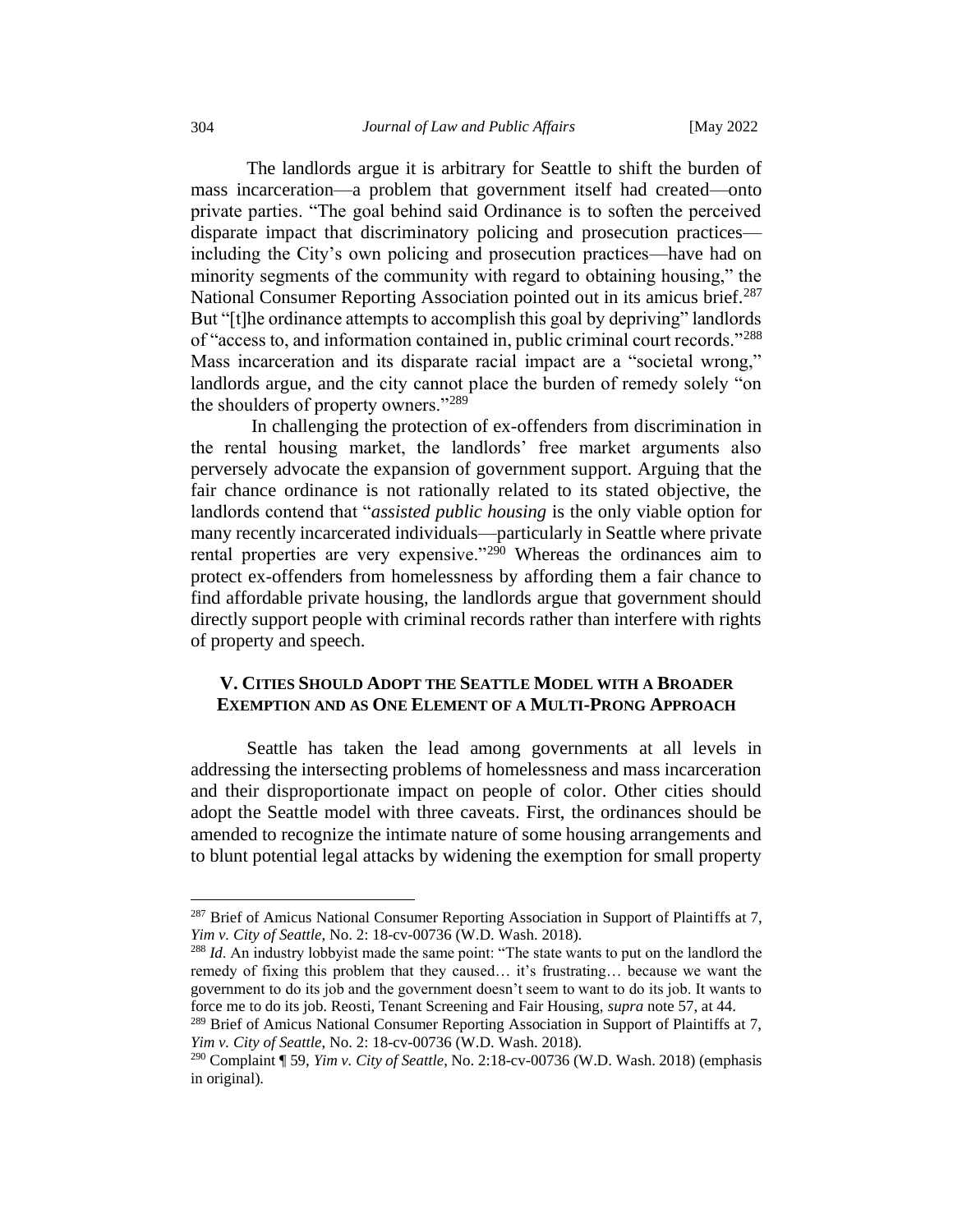owners living on the premises to parallel the exemption in the FHA. Second, adoption of the ordinances must be coupled with heightened and affirmative fair housing enforcement to counter the possibility that barring landlords from acquiring information about applicants' criminal history will lead to increased discrimination against people of color as landlords use race as a proxy for prior incarceration. Third, as the *Yim* plaintiffs point out, the problem of ex-offender homelessness will remain intractable without additional measures aimed not simply at regulating the housing market, but at increasing the supply of low-income housing, including transitional housing for formerly incarcerated people.

### <span id="page-48-0"></span>*A. Broaden the Exemption for Small Landlords Who Live on the Property*

Both advocates for formerly incarcerated people and advocates for landlords recognize that housing can be "intimate" and not an "arms-length exchange."<sup>291</sup> The Yims allege that they "treasure their right to ensure compatibility" between themselves and their tenants.<sup>292</sup> Dating back to the passage of Title II of the 1964 Civil Rights Act barring discrimination in "any place of public accommodation,"<sup>293</sup> critics have deployed the gendered trope of "Mrs. Murphy's Boarding House," the female landlord renting rooms in her own home.<sup>294</sup> The image is both a powerful tool for undermining antidiscrimination efforts, as evidenced in the choice of plaintiffs in the *Yim* litigation, and an accurate representation of the reality that there are strong privacy and autonomy concerns at stake in regulating the occupancy of private homes. Striking a slightly different balance than Seattle's, cities should expand the exemption for small landlords contained in the Seattle ordinances to parallel that in the FHA.

The Seattle fair chance ordinance contains two narrow exceptions for single family homes when the owner occupies part of the home and for accessory units when the owner resides on the same lot.<sup>295</sup> The first-in-time ordinance contains only the first exception.<sup>296</sup> The first-named plaintiffs in the two legal challenges, Chong and Marilyn Yim, fall just outside those narrow exemptions, living in a three-unit building and sharing common areas,

<sup>291</sup> Thrope interview, *supra* note 116; Blevins, *Seattle and the State Supreme Court*, *supra* note 193.

<sup>292</sup> *Complaint* ¶ 32, Yim v. City of Seattle, No. 2:18-cv-00736 (W.D. Wash. 2018).

 $293$  42 U.S.C. § 2000(a).

<sup>&</sup>lt;sup>294</sup> The mythical Mrs. Murphy was first described by Senator George Aiken of Vermont when he urged Congress to "integrate the Waldorf and other large hotels, but permit the 'Mrs. Murphys,' who run small rooming houses all over the country, to rent their rooms to those they choose." *See* ROBERT D. LOEVY, TO END ALL SEGREGATION: THE POLITICS OF THE PASSAGE OF THE CIVIL RIGHTS ACT OF 1964 at 51 (1990).

<sup>&</sup>lt;sup>295</sup> SEATTLE, WASH., CODE § 14.09.115(C)–(D).

<sup>296</sup> *Id*. § 14.08.190(A).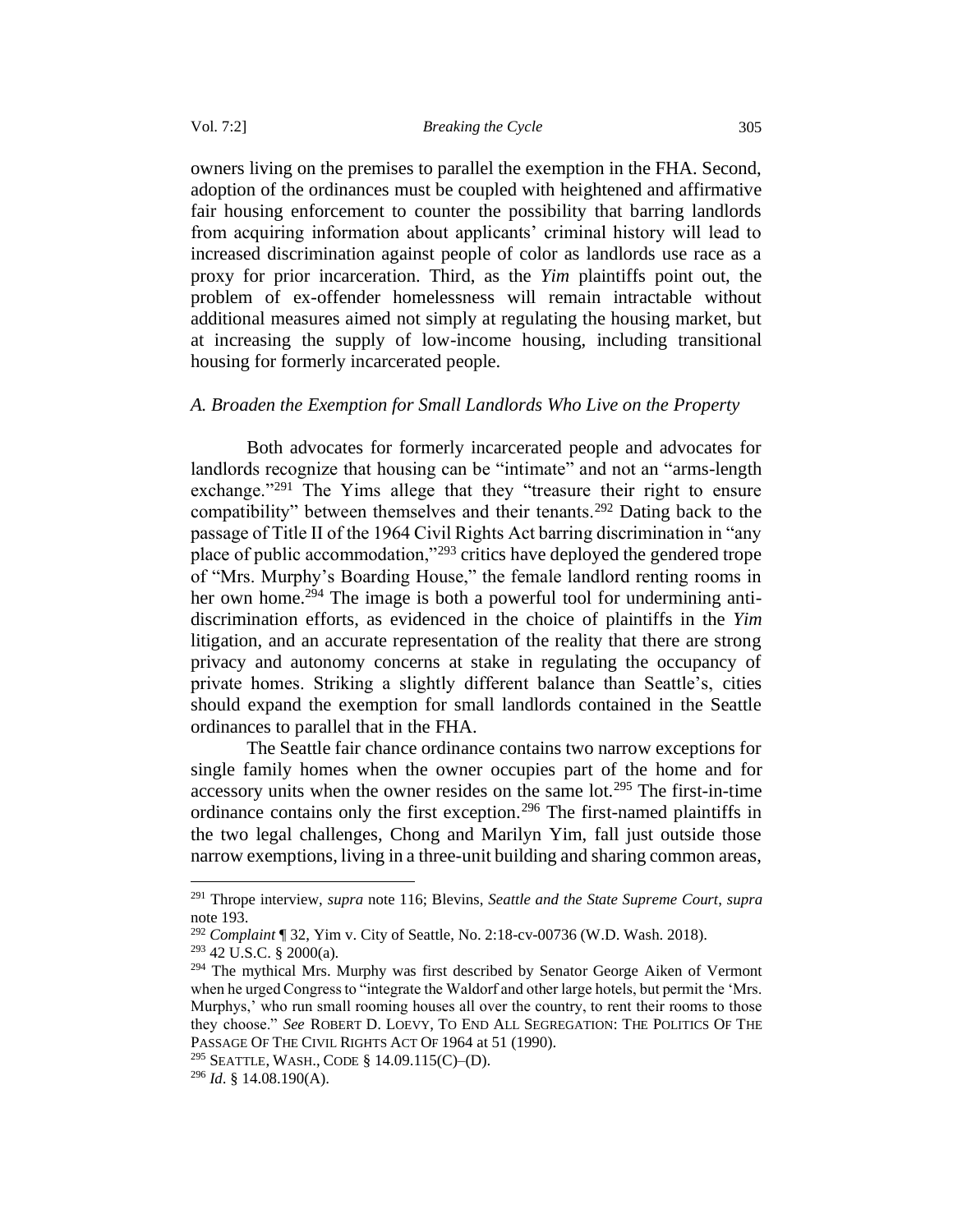such as the yard, with their tenants. Seattle's exemptions are narrower than those contained in the federal FHA, which encompasses the Yims as it exempts dwellings containing four or fewer units if the owner lives in one of the units.<sup>297</sup> Cities should adopt an exemption parallel to that in the FHA.

A slightly broader exemption might blunt landlord opposition. It would also deprive ideologically-driven entities like the Pacific Legal Foundation of sympathetic plaintiffs—"mom-and-pop landlords," as their counsel called them—like the Yims.<sup>298</sup> A broader exemption might also make it less likely that small landlords, those most likely to take their property off the market because it is a secondary source of income, would frustrate the purpose of the laws by contracting the supply of housing. Finally, small landlords are less likely to follow standard operating procedures in selecting tenants and are less likely to have written or even conscious rental criteria. Thus, the ordinances impose more of a burden on small landlords than on their large competitors.

Admittedly, expanding the exemption for small landlords could have the unintended consequence of sanctioning their discrimination against formerly incarcerated people. Placed outside the reach of first-in-time requirements, those landlords would also avoid confronting the implicit biases that may lead them to exclude applicants of color. But that trade-off is prudent, at least until cities gain further experience with the fair chance measures and all landlords have time to adjust their practices to comply with the law.

### <span id="page-49-0"></span>*B. Ensure Robust, Affirmative Fair Housing Enforcement*

It is conceivable that the fair chance housing legislation could have even more profound unintended consequences—that race will become a proxy for criminal history, as landlords seek to evade the restrictions on exclusion of former offenders. While it is well established that "prior criminal history has become a proxy for race,"<sup>299</sup> the fair chance ordinances threaten to invert that equation. If that happens, the ordinances could prove

 $297$  42 U.S.C. § 3603(b)(2). It should be noted, however, that the exemption does not extend to the prohibition of discriminatory advertising contained in section 3604(c). Moreover, there have been calls to eliminate the FHA's exemption. *See generally* James D. Walsh, *Reaching Mrs. Murphy: A Call for Repeal of the Mrs. Murphy Exemption to the Fair Housing Act*, 34 HARV. C.R.C.L. L. REV. 605 (1999).

<sup>298</sup> Blevins, *Landlord Rights Trammeled*, *supra* note 181.

<sup>299</sup> Harcourt, "Risk as a Proxy," at 237. Harcourt points out that race was expressly used as a factor in assessing risk in parole decisions up until the 1960s. *Id*. at 238–39. *See also* KHALIL GIBRAN MUHAMMAD, THE CONDEMNATION OF BLACKNESS: RACE, CRIME, AND THE MAKING OF MODERN URBAN AMERICA (Harv. Univ. Press, 2019).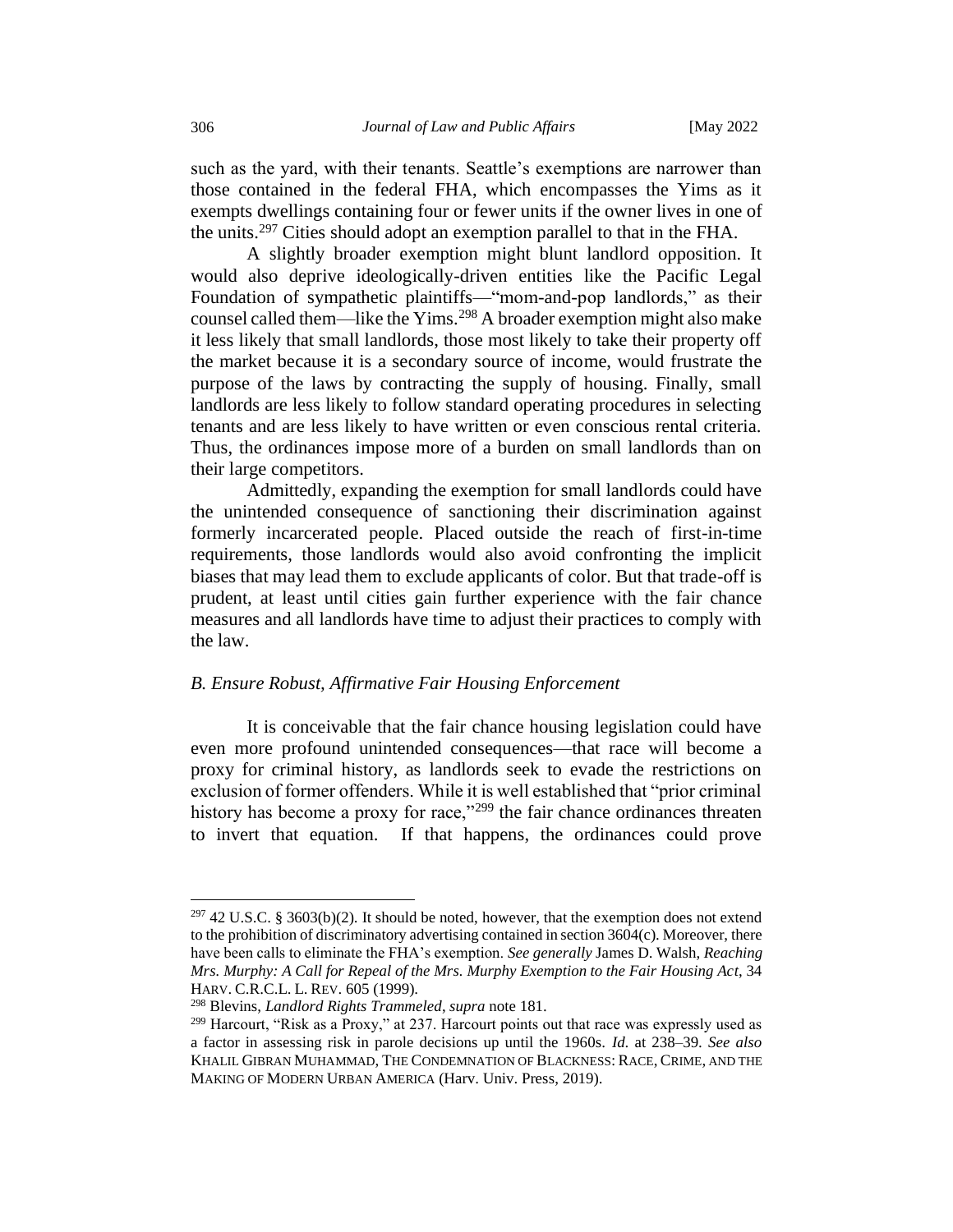counterproductive, adversely affecting home-seekers of color given the racial disproportionality of incarceration.

This problem has been extensively studied in relation to the ban the box in employment ordinances. Empirical research suggests that the laws may deepen discrimination against people of color as employers simply assume they have a criminal record in the absence of information on application forms. A consistent finding in the econometric literature is of statistical discrimination—in this context, employers faced with imperfect information when making decisions will infer risk factors, specifically criminal history, from the race of applicants. A 2016 study using fictitious online applications that varied both the race and the criminal history of the job applicants provides evidence of this dynamic. Before ban the box laws went into effect in New Jersey and New York City, white applicants were 7 percent more likely to be called back than were Black applicants; after the laws took effect, white applicants were 45 percent more likely to be called back.<sup>300</sup> A later study compared employment of African American and Hispanic men in jurisdictions covered by ban the box laws with those in noncovered jurisdictions before and after the laws went into effect and found that young, low-skilled African American men were 3.4 percent less likely to be employed after the laws went into effect and Hispanic men 2.3 percent less likely.<sup>301</sup> Most studies of ban the box laws find similar negative effects<sup>302</sup> although there is some contrary evidence concerning public employment.<sup>303</sup>

<sup>300</sup> Amanda Agan & Sonja Starr, *Ban the Box, Criminal Records, and Statistical Discrimination: A Field Experiment*, in L. & ECON. RSCH.PAPER SERIES, U. OF MICH L.SCH. 2016 (Paper No. 16-012), at 4.

<sup>301</sup> Jennifer L. Doleac & Benjamin Hansen, *The Unintended Consequences of 'Ban the Box': Statistical Discrimination and Employment Outcomes When Criminal Histories Are Hidden*, 38 J. LAB. ECON. 321, 321–374, (2017).

<sup>302</sup> *See* Ashley Hirashima, *Ban the Box: The Effects of Criminal Background Information on Labor Market Outcomes* (U. Haw. Manoa, Dept. Econ., Working Paper No. 201606, 2016) (finding that a ban-the-box policy resulted in negative effects on labor market outcomes for individuals); Osborne Jackson & Bo Zhao, *The Effect of Changing Employers' Access to Criminal Histories on Ex-Offenders' Labor Market Outcomes: Evidence from 2010-2012 Massachusetts CORI Reform* (Fed. Res. Bank Bos., Working Papers No. 16-30), https://www.bostonfed.org/publications/research-department-working-paper/2016/the-

effect-of-changing-employers-access-to-criminal-histories-on-ex-offenders-labor-marketoutcomes.aspx [https://perma.cc/45EV-7QMJ] (describing how the implementation of a banthe-box policy resulted in lower employment rate of individuals with a criminal record); Evan K. Rose*, Does Banning the Box Help Ex-Offenders Get Jobs? Evaluating the Effects of a Prominent Example*, 39 J. LAB. ECON. 79, 111 (2021) (reporting that the implementation of a ban-the-box measure in Seattle did not positively impact the employment rates of individuals with criminal records).

<sup>&</sup>lt;sup>303</sup> Terry-Ann Craigie, *Ban the Box, Convictions, and Public Employment*, 58 ECON. INQUIRY 425, 442 (2020) (finding that ban the box policies increased the chance of obtaining employment for applicants of color with criminal history by 30 percent).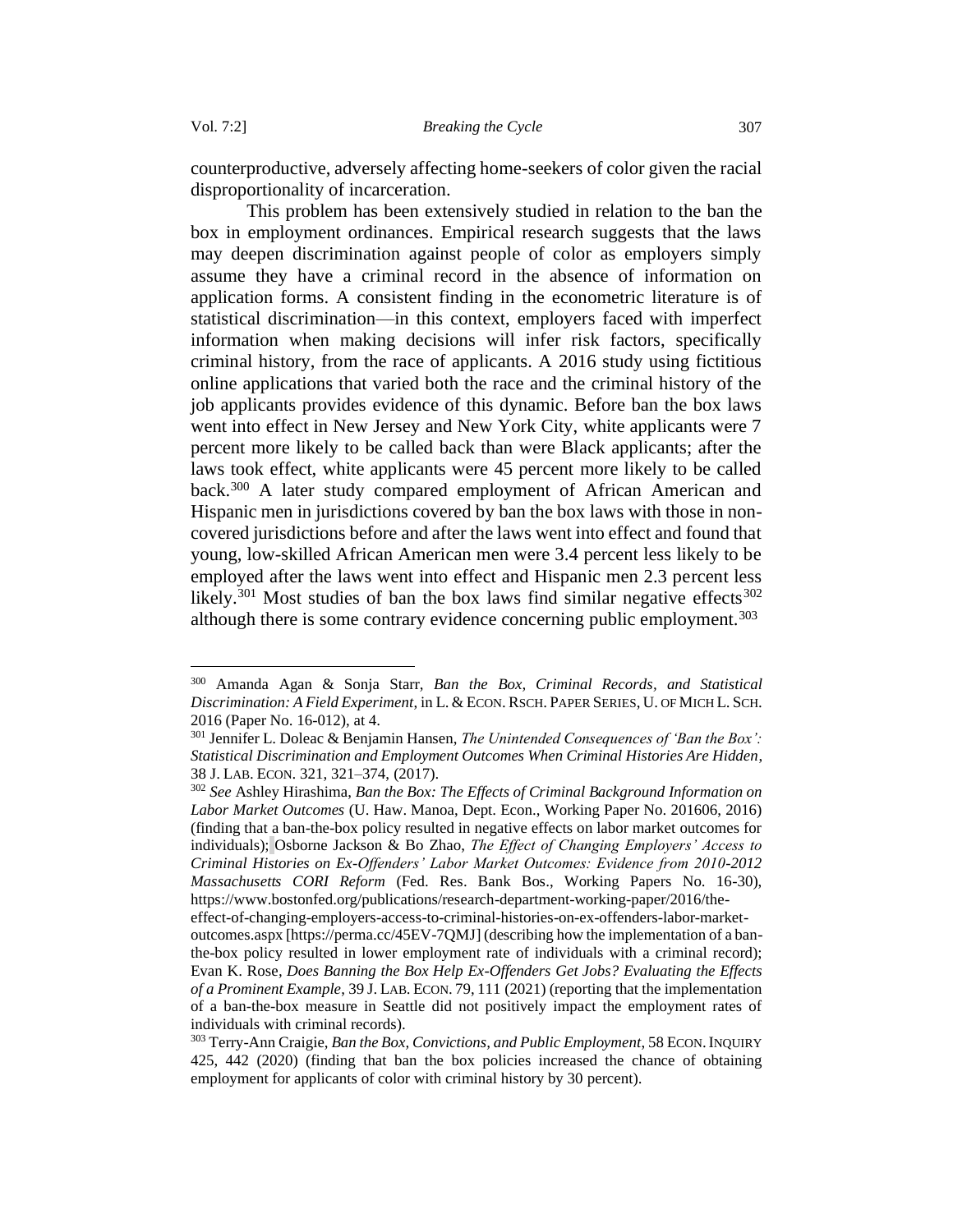The analysis of the ban the box laws suggests that unintended consequences may likewise follow from the housing measures. Far less empirical research has focused on the fair chance housing ordinances. But an initial study provides some promising evidence. Conducted by sociologist Anna Reosti, whose research contributed to advocacy on behalf of the Seattle measures, a 2018 study evaluated the city's first-in-time and fair chance housing ordinances.<sup>304</sup> Fictitious applications, some disclosing criminal history and prior evictions and others making no such disclosures, were sent to 1,800 landlords in five metropolitan areas, with name used as a proxy for race.<sup>305</sup> Reosti examined whether there was a statistically significant difference in landlord reply rates to emails that did *not* disclose a conviction.<sup>306</sup> Surprisingly, she found that there was a statistically significant difference in reply rates by race in only one category: among male testers in Seattle. And even more surprisingly, she found that the rate of response for Black male testers was 143% of that of white male testers in that category.<sup>307</sup> The results suggest housing initiatives "might not trigger the kinds of unintended consequences that studies in the employment setting have revealed," Reosti concludes.<sup>308</sup> But she also acknowledges the limits of her study's examination of landlords' initial responses to inquiries and not their ultimate rental decisions, as well as the fact that the study was conducted before enforcement of Seattle's fair chance ordinance began. She also allows that public attention associated with the reforms may explain the surprising results as landlords may have been particularly sensitive to perceived racial discrimination.<sup>309</sup>

Further grounds for caution about these preliminary empirical findings are contained in Reosti's own survey research. Her interviews suggest that in addition to the risk of prompting statistical discrimination, the fair chance ordinances' requirement of individualized assessment rather than application of categorical rules may allow greater operation of implicit bias. As one rental housing industry lobbyist explained, "since the Fair Housing Act we've been hammering into our members' heads: there is no gutjudgment call, there are ascertainable standards, right?"<sup>310</sup> But the fair chance legislation compels a departure from such clear, exclusionary standards. The lobbyist imagined a hypothetical situation, where a tenants' rights advocate says to a landlord who seeks to review criminal records:

<sup>304</sup> Reosti, Tenant Screening and Fair Housing, *supra* note 57, at 1, 7–8.

<sup>305</sup> *Id*. at iii-iv, 3, 101, 142.

<sup>306</sup> *Id*. at 97.

<sup>307</sup> *Id*. at 113.

<sup>308</sup> *Id*., 122.

<sup>309</sup> *Id*. at 121, 133.

<sup>310</sup> *Id*. at 24.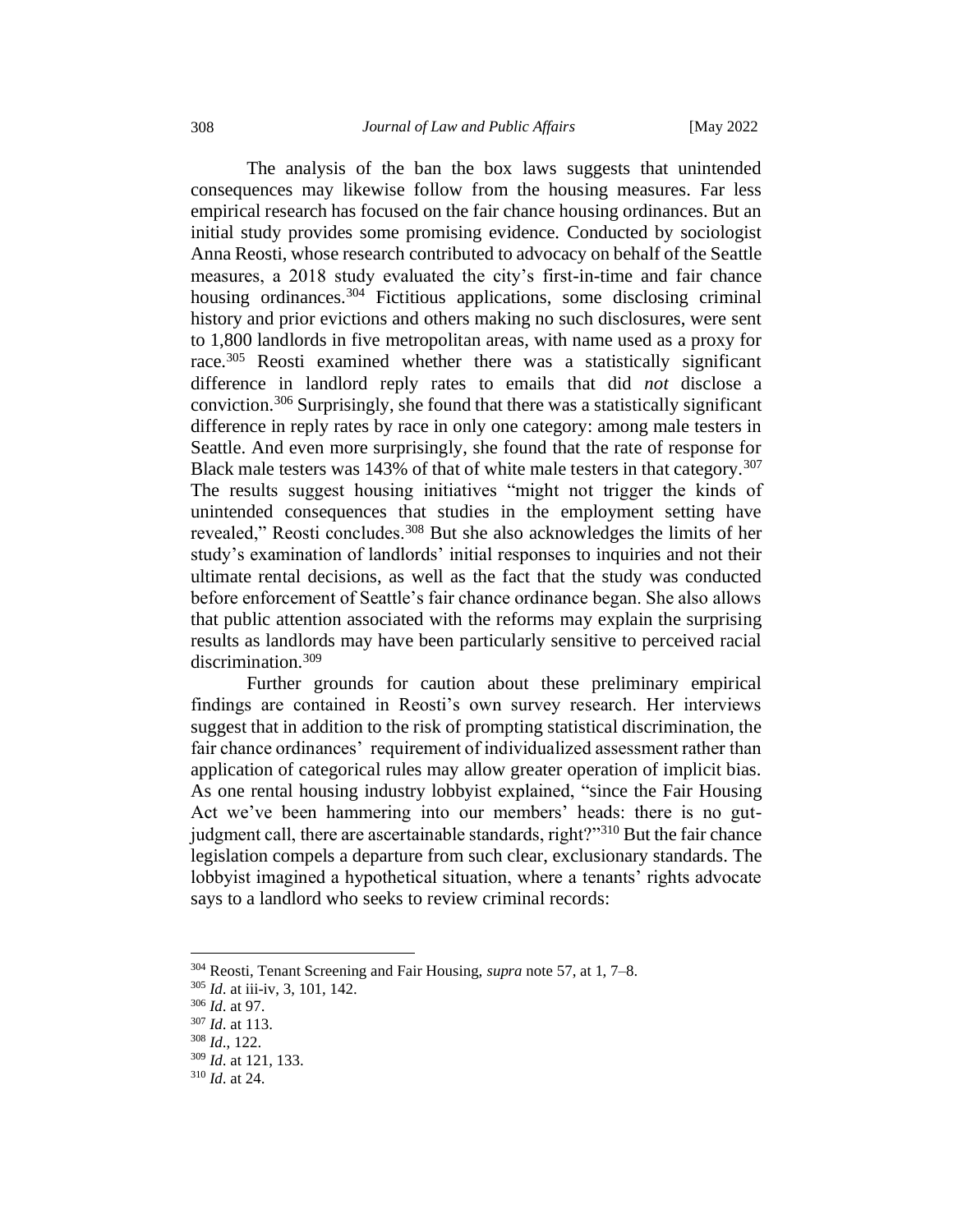[W]e also want you to, you know if there's a letter from a social worker, and yadda yadda yadda, well then I want you to take a risk.' And I'm like, great, but . . . what's to say that my landlord is making a judgment call from the gut—how do we know that isn't a prejudicial judgment call? $311$ 

The very individualized consideration that is the aim of fair chance ordinances, the lobbyist claimed, places landlords "into a fair housing paradox."<sup>312</sup>

Advocates for formerly incarcerated people recognize that fair chance and first-in-time provisions are not alone sufficient to address systemic racism.<sup>313</sup> For that reason, fair chance housing measures should not only be coupled with first-in-time rules as in Seattle, but also with vigorous enforcement of fair housing laws. Seattle's City Council recognized that imperative when it adopted the fair chance housing measure. The measure not only followed the first-in-time rule—establishing an objective standard for landlords' choice among qualified tenants—it also mandates "regular fair housing testing" and a "Fair Housing Home Program" involving training of landlords and the issuance of a certificate to those that complete the program.<sup>314</sup> Such robust and proactive enforcement of fair housing laws is needed so fair chance laws do not lead to unintended, adverse, and discriminatory consequences.

### <span id="page-52-0"></span>*C. Increase the Supply of Low-Income Housing*

When the Seattle City Council approved the fair chance ordinance, on August 14, 2017, sponsors of the measure explained that the city was in "a homelessness state of emergency."<sup>315</sup> The experience of Adrian Laster illustrates the limits of prison reentry policy that curbs landlord discrimination without expanding transitional and low-income housing. When Laster was released from prison, he lived on the streets, and then found

<sup>311</sup> *Id*.

<sup>312</sup> *Id*.

<sup>&</sup>lt;sup>313</sup> As Dorsey Nunn of All of Us or None, a movement to restore rights to formerly incarcerated people, says about ban the box in employment, "Ban the Box is not the problem; implicit bias and racism in hiring practices are the problems . . . No policy can completely fix America's or Americans' deeply ingrained, fundamental racism." Christina Stacy, *Policy Debates: How Can We Improve Ban the Box Policies?*, URBAN INST., https://www.urban. org/debates/how-can-we-improve-ban-box-policies [https://perma.cc/W33B-WZ67]. <sup>314</sup> Seattle, Wash., Ordinance 125393, § 1, A (2017).

<sup>315</sup> *Seattle City Council Committee Approves Fair Chance Housing Legislation*, SEATTLE MEDIUM, Aug. 9, 2017, https://seattlemedium.com/seattle-city-council-committeeapproves-fair-chance-housing-legislation/, [https://perma.cc/93UX-UK3L]; City of Seattle, Human Service Department, *Homeless State of Emergency Implementation Plan* 6 (Feb. 1, 2016)..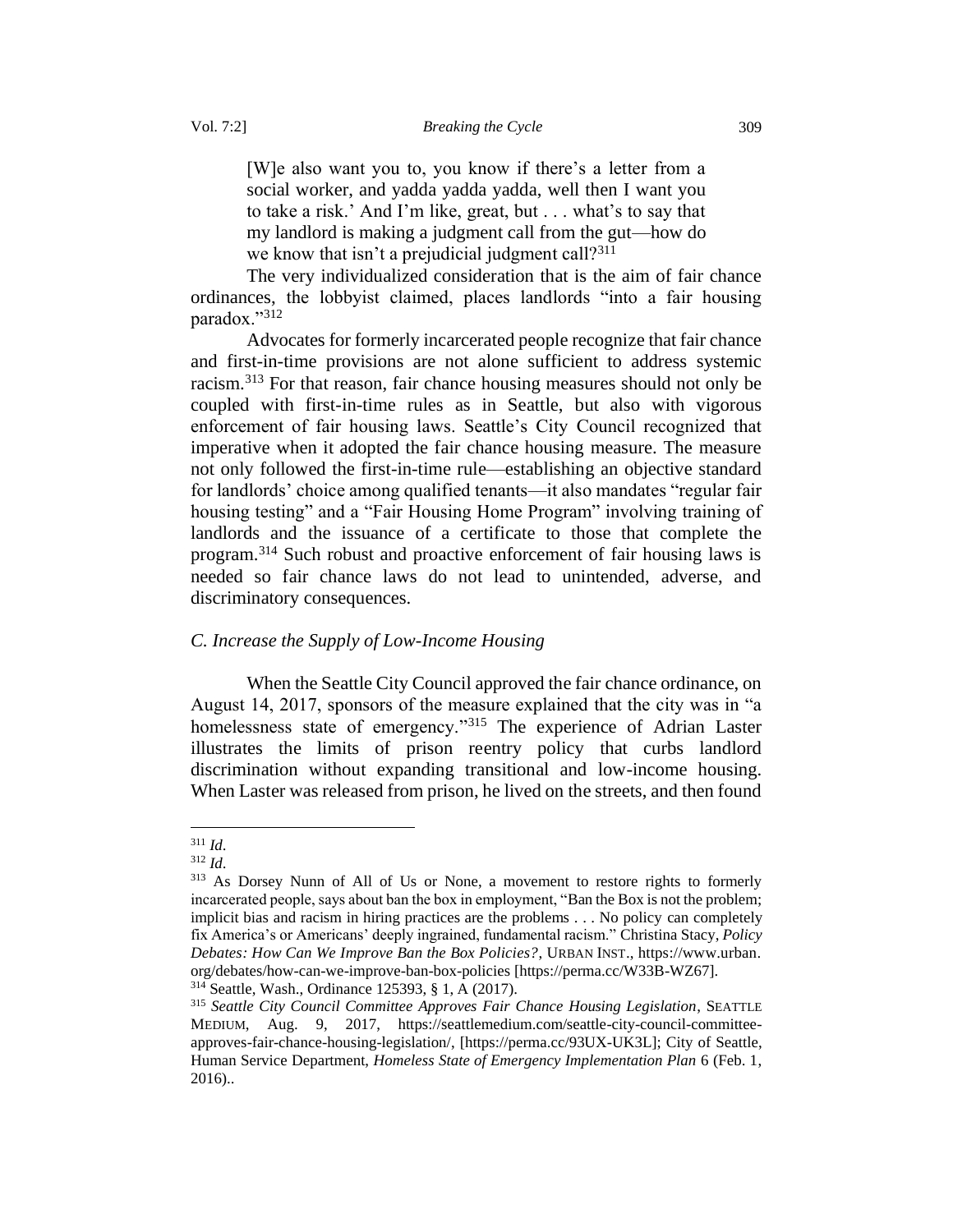shelter in a city-approved homeless encampment, Othello Village. Built on a plot of land in the south of Seattle, on Martin Luther King Junior Way, Othello Village provides small wooden huts and tents for people who are experiencing homeless. Laster lived at the encampment while waiting for a Section 8 voucher, and he stayed there when he could not secure an affordable housing unit and after his voucher expired. "It doesn't make sense to get a voucher and not get a place," Laster said. "They could've put me somewhere."316

Laster's experience—his inability to find a rental and use a Section 8 voucher—reflects the crisis in the city's housing market, which extends beyond the impact of discrimination against ex-offenders. In a 2017 Seattle low-income housing lottery, more than 2,000 people applied for 109 units.<sup>317</sup> A city-mandated report on the effectiveness of the first-in-time ordinance completed by a University of Washington team in 2018 found that tenants cited cost as the biggest barrier to obtaining and maintaining stable housing.<sup>318</sup> Tenant focus group discussions highlighted different elements of the "affordability crisis"—neighborhood gentrification, the steep rise in rents, scarcity in affordable housing stock, and the added burden of application fees.<sup>319</sup> The research indicated the new ordinances could actually worsen the affordability crises. In interviews, landlords suggested the measures may cause them to shift to "provision of more expensive housing or short-term rentals (*e.g.*, through Airbnb)."<sup>320</sup> The study found that some landlords and property managers had "plans to raise their credit and income related rental criteria or stop publicly advertising vacancies in order to circumvent Seattle's 'First-in-Time' and 'Ban-the-Box' laws and maintain

<sup>316</sup> Kelsey Hamlin, *Seattle Could Be First in the Nation to Stop Rental Criminal History Discrimination*, S.SEATTLE EMERALD, August 10, 2017, https://southseattleemerald.com/ 2017/08/10/seattle-could-be-first-in-the-nation-to-stop-rental-criminal-history-discrimina tion/, [https://perma.cc/7LQ3-MM6R]; Aaronl2015, *Othello Village Tent City Opens*, LOW INCOME HOUS. INST., Mar. 8, 2016, https://lihi.org/2016/03/0f8/othello-village-tent-cityopens/, [https://perma.cc/H2KW-2L7K]; Sean Keeley, *Othello Village Tiny Homes Are Now Open for Homeless Residents*, CURBED SEATTLE, Mar. 10, 2016, https://seattle.curbed.com/ 2016/3/10/11193736/othello-village-tiny-homes-are-now-open-for-homeless-residents [https://perma.cc/67A9-KX4D].

<sup>317</sup> Danny Westneat, *Seattle's Teeny Response to Tiny Houses for the Homeless*, SEATTLE TIMES, Feb. 14, 2017, https://www.seattletimes.com/seattle-news/politics/seattles-teenyresponse-to-tiny-houses-for-the-homeless/, [https://perma.cc/Z6HE-RNZH]; Kelsey Hamlin, *Othello Residents Concerned With Seattle's Shift Away from Transitional Housing*, SOUTH SEATTLE EMERALD, June 28, 2017, https://southseattleemerald.com/2017/06/28/ othello-residents-concerned-with-seattles-shift-away-from-transitional-housing/ [https:// perma.cc/YU9U-5HVS]; Seattle Housing Authority, *Housing Choice Voucher Waitlist*, https://www.seattlehousing.org/waitlist, [https://perma.cc/7UHW-AMCR].

<sup>318</sup> Crowder, *Seattle Rental Housing Study*, *supra* note 191, at 1, 5.

 $319$  *Id.* at 5-6.

<sup>320</sup> *Id*. at 11-12.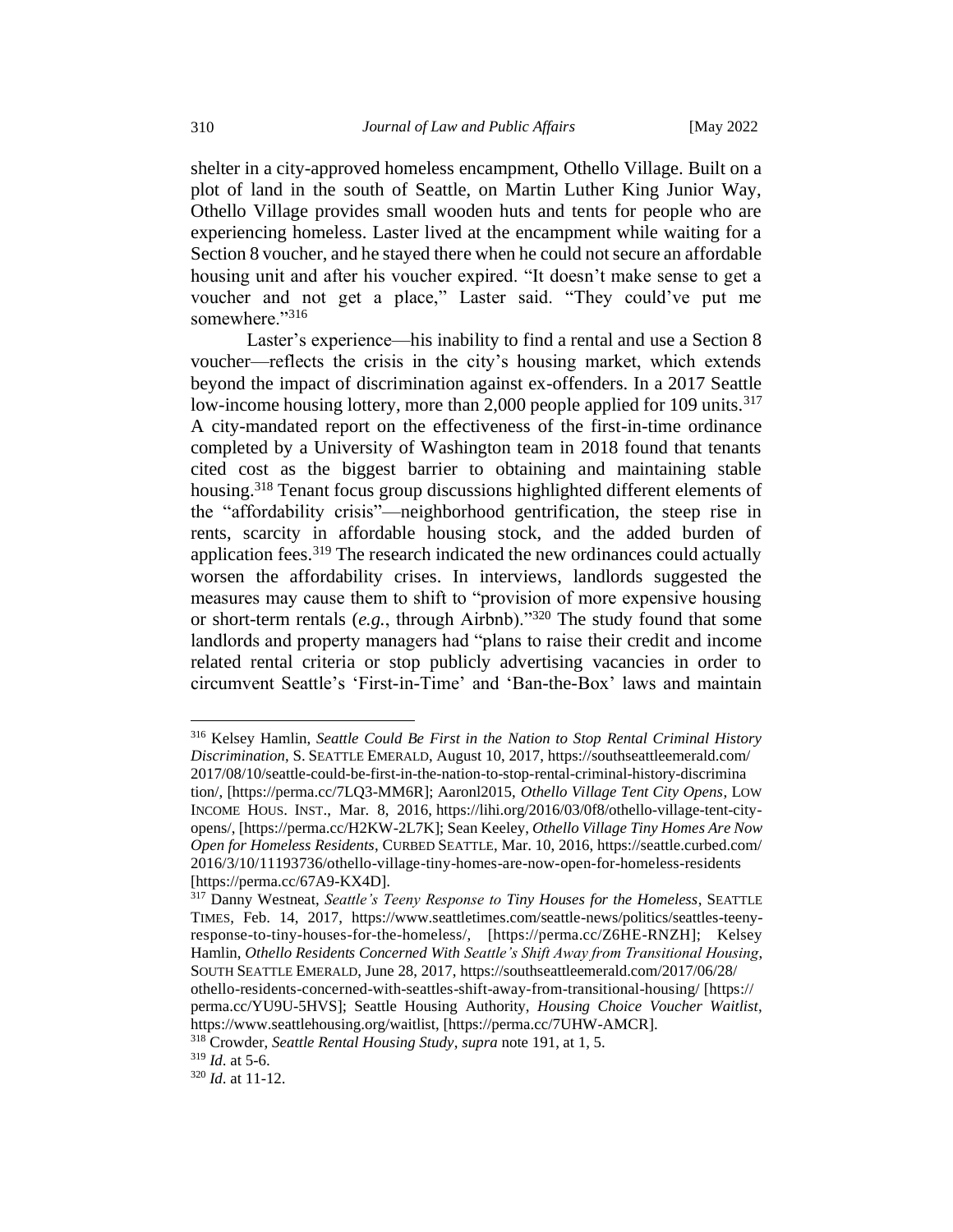the 'quality' of their application pools."<sup>321</sup> These factors make clear that the fair chance ordinances may give only formal protection to people with a criminal history. More action is needed.

It is critical that fair chance and first-in-time measures are paired with government policies that increase the supply of low-income housing and wrap-around services for reentering people. While a full description of these needed policies is beyond the scope of this article,  $322$  city and state governments should increase investment in transitional and supportive housing and create incentives for private housing developers to create lowincome housing.<sup>323</sup> Further, cities and states should fund additional rental assistance and better target limited federal funds to supportive housing. State policymakers should allocate more federal Low Income Housing Tax Credit and National Housing Trust Fund dollars for construction and rehabilitation of supportive housing.<sup>324</sup> Finally, more localities should adopt and expand the geographic scope of mandatory inclusionary housing ordinances.<sup>325</sup> In sum, eliminating discrimination alone will have little impact if formerly incarcerated people cannot afford rental units or face other challenges that make obtaining and retaining stable housing difficult.

### **CONCLUSION**

<span id="page-54-0"></span>Among the final arguments made in Congress on behalf of the FHA was a metaphorical one—that access to housing was like escape from prison, a "ghetto-prison."<sup>326</sup> The ghetto incarcerated Black people it was said; but a right to open housing—"a better home"—would afford entry to a life of

<sup>321</sup> *Id*. at 21-22, 40-41.

<sup>&</sup>lt;sup>322</sup> For a more comprehensive description of state and local policies that will expand affordable rental housing, *see generally* INGRID GOULD ELLEN,JEFFREY LUBELL, AND MARK W.WILLIS,LINCOLN INST. LAND POL'Y,THROUGH THE ROOF:WHAT COMMUNITIES CAN DO ABOUT THE HIGH COST OF RENTAL HOUSING IN AMERICA (2021), at 25-46.

<sup>323</sup> Reentry and Housing Coalition, *Housing Options for Reentry*, http://www.reentryandhous ing.org/private-housing#supportive, [https://perma.cc/DYU8-EJED].

<sup>&</sup>lt;sup>324</sup> EHREN DOHLER, PEGGY BAILEY, DOUGLAS RICE, AND HANNAH KATCH, CTR. ON BUDGET AND POL'Y PRIORITIES, SUPPORTIVE HOUSING HELPS VULNERABLE PEOPLE LIVE AND THRIVE IN THE COMMUNITY, May 31, 2016, https://www.cbpp.org/research/housing/support ive-housing-helps-vulnerable-people-live-and-thrive-in-the-community, [https://perma.cc/ HC7G-7ZYD].

<sup>&</sup>lt;sup>325</sup> Mandatory inclusionary housing policies require developers to set aside a fraction of their new or renovated units as affordable. *See* Abigail Savitch-Lew, *Everything You Need to Know about Mandatory Inclusionary Housing but Were Afraid to Ask*, CITYLIMITS, Nov. 17, 2016, https://citylimits.org/2016/11/17/everything-you-need-to-know-about-mandatory-in clusionary-housing-but-were-afraid-to-ask/, [https://perma.cc/X8XD-NQ2X].

<sup>&</sup>lt;sup>326</sup> Statement of Rep. William McCulloch, Hearings Before the Committee on Rules, House of Representatives, 91st Cong., 2d Sess. Pt. 2, p. 87 (April 4, 5, 8 and 9, 1969).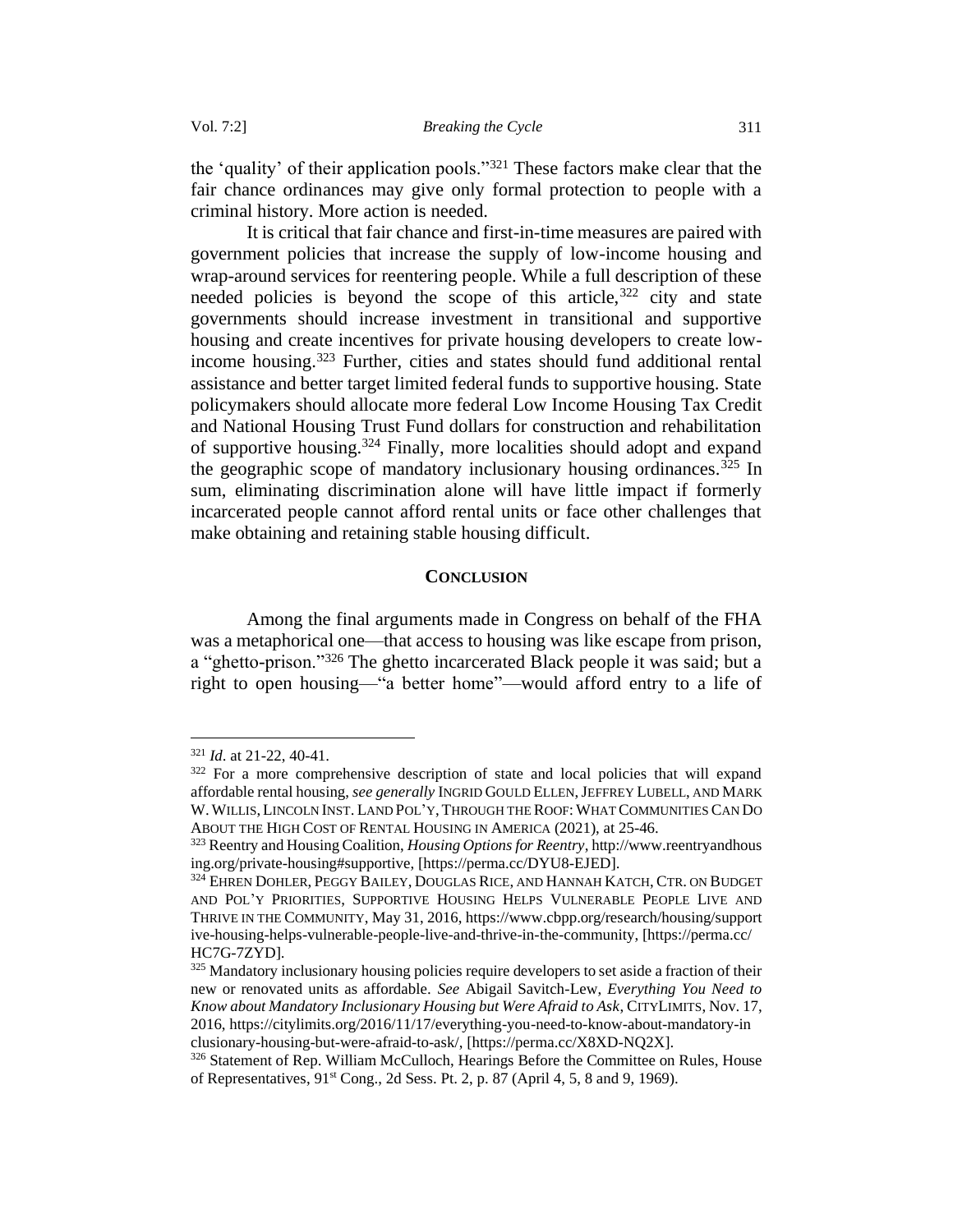dignity and opportunity.<sup>327</sup> Nothing less than "a writ of habeas corpus for a whole people" could be envisioned in the anti-discrimination legislation:

On passage of the bill, Congress would thereby decree that society has no right, no authority to imprison a man in a ghetto, because of his color. A door would be opened. The prisoner would be free to leave, yes, free to flee the ghetto. Of course, the bill would not buy for the prisoner a fine home in the suburbs. But it would offer the prisoner the hope that if he tried to climb the economic ladder, society would not forever be stamping on his hands. If that could be done, it would eliminate the posts and cross-beams of despair on which the ghetto-prison is built.<sup>328</sup>

Grim irony lies in the fact that the FHA did not contemplate reentry of formerly incarcerated people. On the contrary, it appeared inconceivable that ex-offenders, though disproportionately people of color, would enjoy the protections of the legislation. Today, the problem of homelessness caused by discrimination against people with a criminal history still falls outside the express purview of federal civil rights law. Yet, as this article demonstrates, pernicious bias in the housing market—the exclusion of former offenders from rental housing—is a racially disparate harm.

In breaking the cycle of homelessness and mass incarceration, local governments have proven to be incubators of civil rights innovation. Local fair chance housing ordinances stand at the cutting edge of criminal justice and housing reform, promoting prisoner reentry by striking at homelessness, recidivism, and systemic racism. The Seattle legislation represents a particularly promising model in recognizing people with a criminal history as a class protected from housing discrimination and attacking implicit bias through a first-in-time requirement. The efficacy of the policy remains to be tested through rigorous empirical analysis. As the Washington State Supreme Court noted in upholding Seattle's first-in-time rule, "There is room for substantial debate about whether such an experiment is likely to succeed."<sup>329</sup> As cities proceed with such experimentation, this article has suggested, fair chance housing legislation should be paired with heightened enforcement of anti-discrimination laws to prevent the use of race as a proxy for criminal history and with measures to increase the supply of private and public low-income housing, while also including an exemption for certain rental properties parallel to that in the FHA. Absent fair chance housing protections, owners of rental property will remain free to exclude people with

<sup>327</sup> *Id.*

<sup>328</sup> *Id.*

<sup>329</sup> *Yim*, 451 P.3d at 694 (Wash. 2019).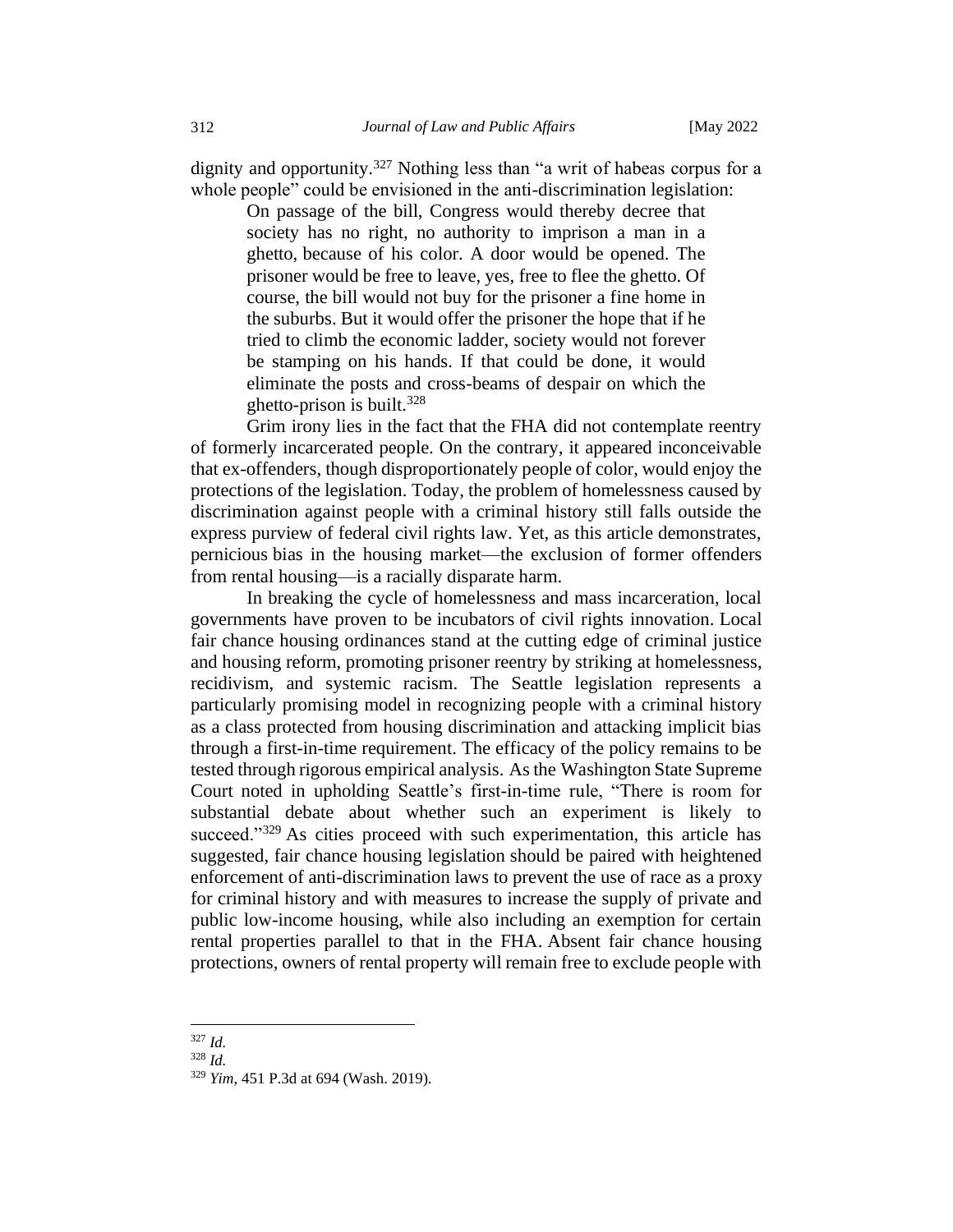criminal records, inhibiting the reentry of prisoners into society and rendering the costs of their homelessness solely a public responsibility.